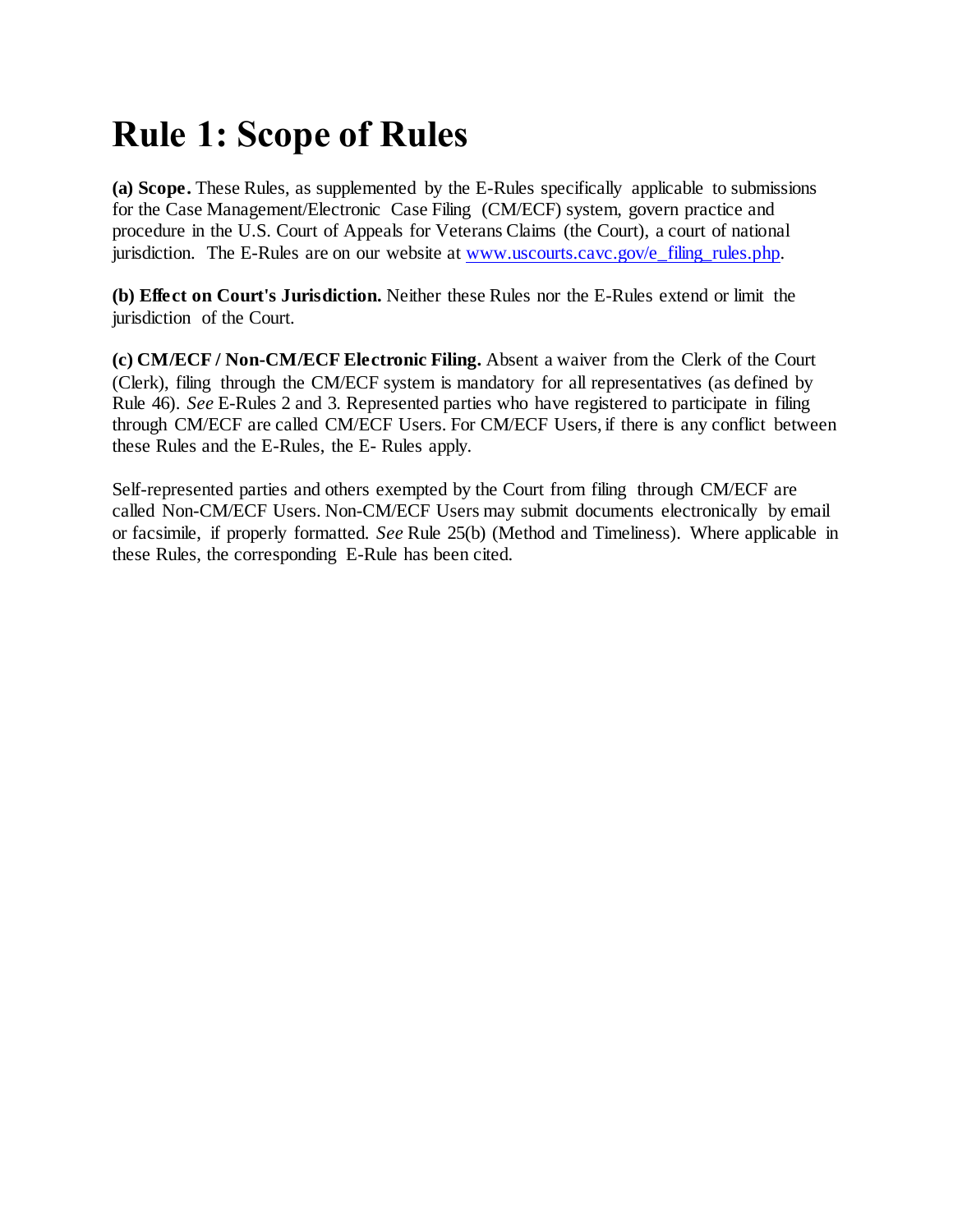# **Rule 2: Suspension of Rules**

On its own initiative or on a party's motion, the Court may suspend any provision of these Rules and otherwise order proceedings as it sees fit.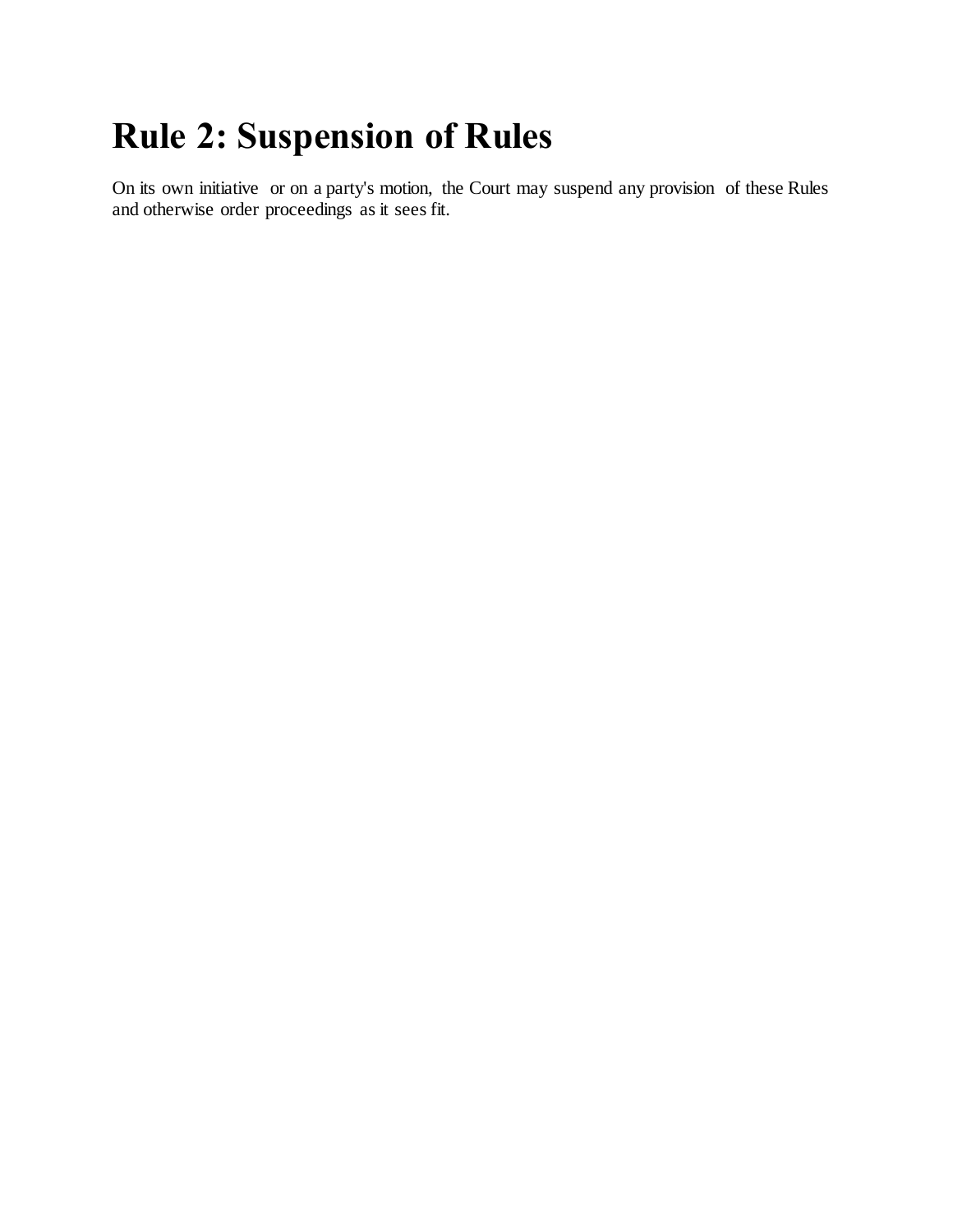# **Rule 3: Appellate Procedure**

**(a) Filing.** To appeal a Board of Veterans' Appeals (Board) decision, a person adversely affected by the decision must file a Notice of Appeal with the Clerk, within the time allowed by law. See Rule 4(a). Because the Notice of Appeal will likely contain personal identifiers, that electronic record will be locked and accessible through CM/ECF only to CM/ECF Users in that case. See E-Rule 4(b). Failure to file a timely Notice of Appeal in accordance with law will result in dismissal of the appeal, except to the extent an untimely Notice of Appeal satisfies Rule 4(a)(3). *See also* Rule 38(b) (Failure to Act).

**(b) Service.** The appellant shall serve a copy of the Notice of Appeal on any party to the proceedings before the Board other than the Secretary of Veterans Affairs (Secretary), as well as any person whose absence from the appeal may as a practical matter impair or impede that person's ability to protect his or her interest. *See* Rule 25 (Filing and Service).

**(c) Content.** The Notice of Appeal-

(1) should show the name, address, and telephone number of the person or persons making the appeal, and the appropriate Department of Veterans Affairs (VA) claims file number;

(2) shall reasonably identify the Board decision appealed from and be capable of being reasonably construed, on its face or from the surrounding circumstances, as expressing an intent to seek Court review of that decision; and,

(3) if filed by a representative, must be accompanied by the documents specified in Rule 46(b)(1)(A)(Appellant's Representative).

[Form 1](http://www.uscourts.cavc.gov/documents/Rules_of_Practice_and_Procedure_effective_Sept_15_2011_-_Form_1.pdf) in the Appendix of Forms is the recommended form for a Notice of Appeal.

**(d) Joint Appeals.** If more than one person is entitled to appeal from a decision of the Board and their interests make joinder practicable, they may file a joint Notice of Appeal and the case shall proceed as a single appeal or, if separate Notices of Appeal have been filed timely, the parties may jointly move to join appeals and, if the motion is granted, the case shall thereafter proceed as a single appeal. *See also* Rule 15 (Intervention).

**(e) Consolidated Appeals.** Appeals may be consolidated by order of the Court on its own initiative or on a party's motion. Any motion to consolidate must assert why consolidation is appropriate, be served on all involved parties, and comply with the requirements of Rule 27 (Motions).

**(f) Payment of Fees.** A \$50 nonrefundable filing fee, payable to "U.S. Court of Appeals for Veterans Claims," shall be submitted with the filing of the Notice of Appeal or received by the Court not later than 14 days after the filing of the Notice of Appeal. *But see* Rule 24 (Waiver of Filing Fee).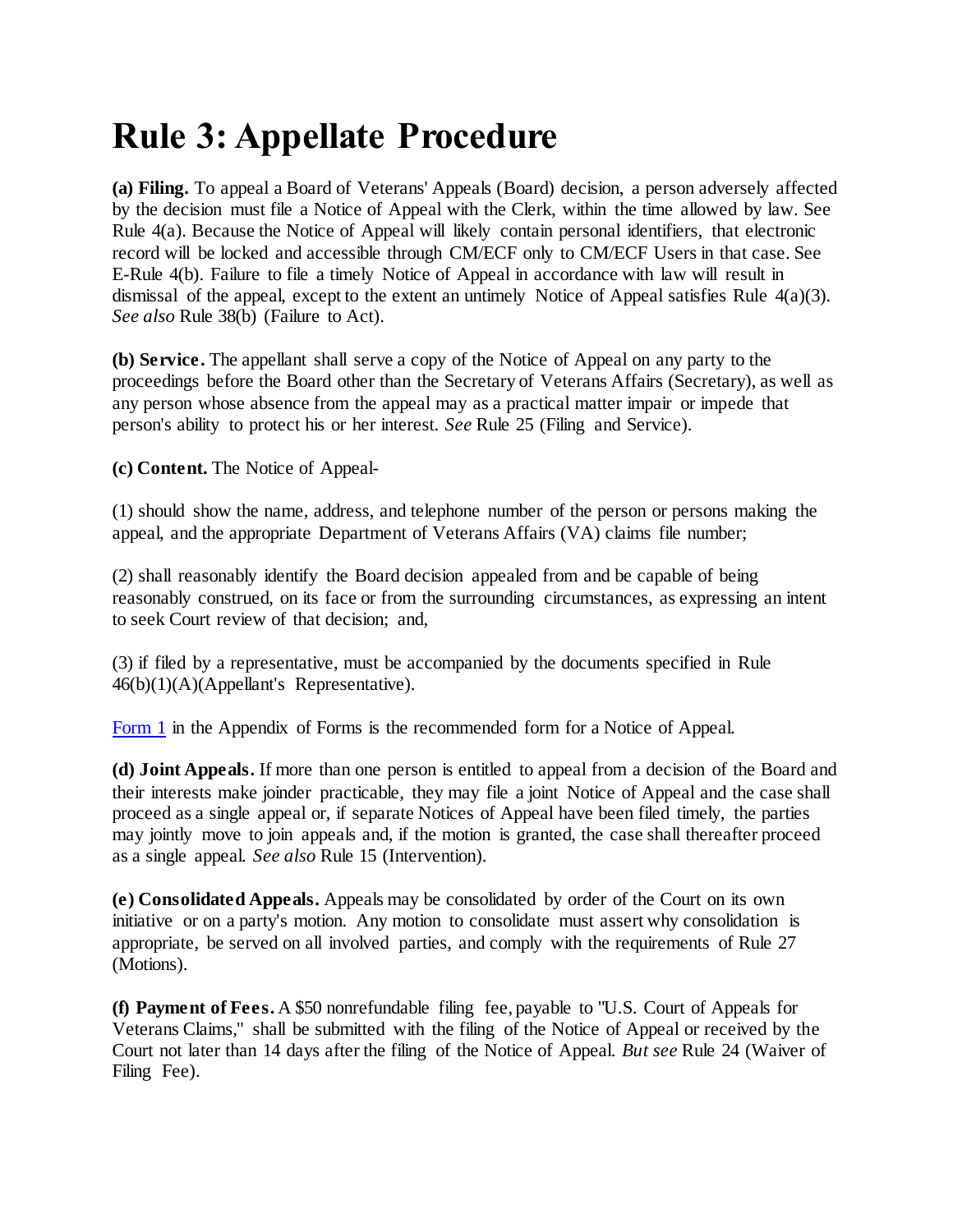**(g) Addresses and Fax Number.** The Court's mailing address is: Clerk of the Court, U.S. Court of Appeals for Veterans Claims, 625 Indiana Avenue, NW, Suite 900, Washington, DC 20004- 2950. The Court's fax number is: (202) 501-5848. The Court's website is located at [www.uscourts.cavc.gov.](http://www.uscourts.cavc.gov/)

**(h) Translations.** The Court conducts its reviews and deliberations in English. Any document transmitted to the Court in a language other than English shall be accompanied by an English translation that is certified as true and correct by the translator, pursuant to 28 U.S.C. § 1746.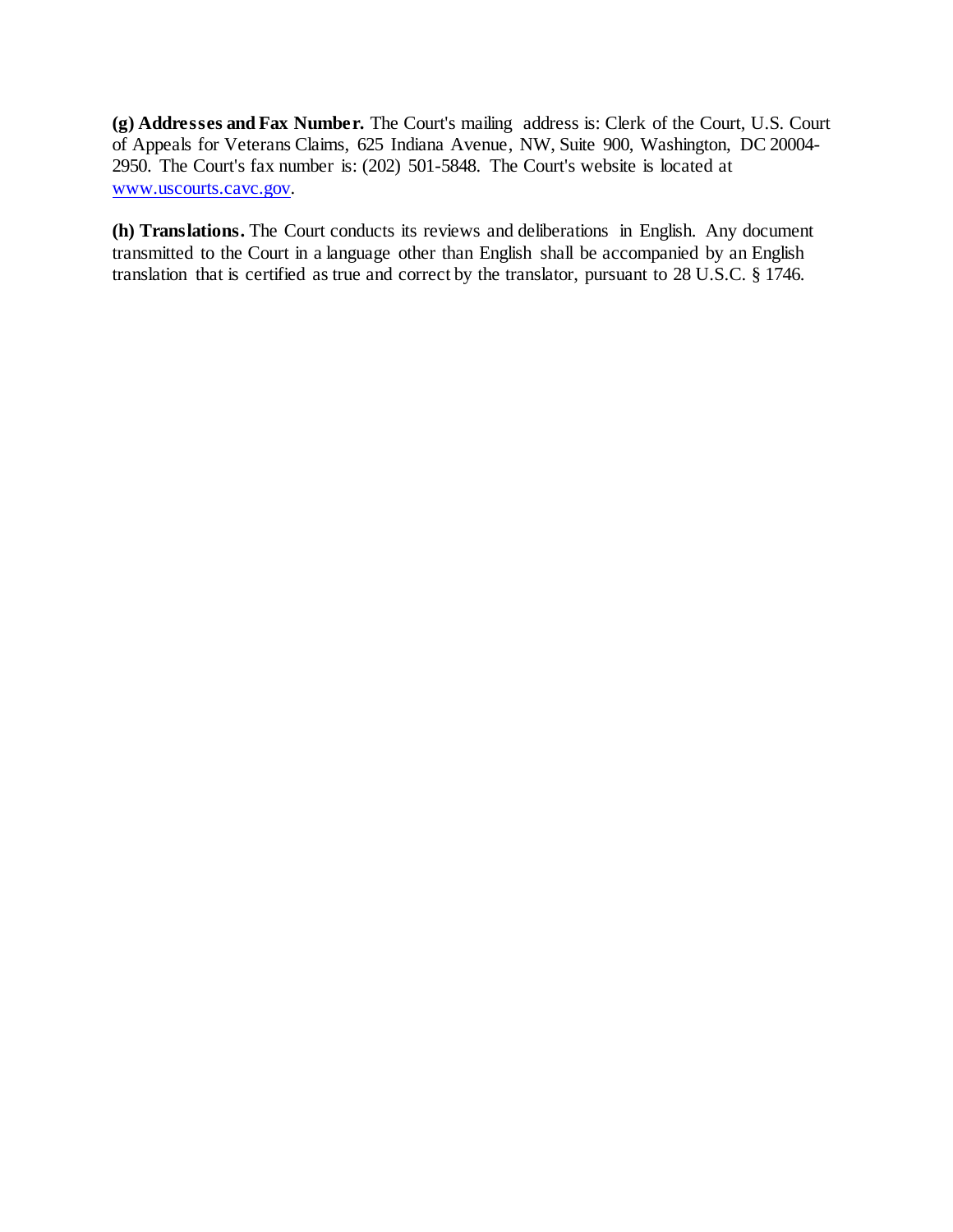## **Rule 4: Filing Appeal; Docketing; Copy of Board Decision**

**(a) (1) Time for Appeal.** A Notice of Appeal must be received by the Clerk not later than 120 days after the date on which the Board mailed notice of the decision to the last known address of the appellant and the appellant's authorized representative, if any. *See* also Rule 25 (Filing and Service).

**(2) Deemed Receipt.** A Notice of Appeal is deemed received-

A) on the date of its legible postmark, affixed by the U.S. Postal Service (not including a postage-metered date imprint other than one affixed by the U.S. Postal Service) on the cover in which the Notice of Appeal is posted, if the mailing is properly addressed to the Court and is mailed; or

(B) on the date of its receipt by the Clerk, if it does not bear a legible postmark affixed by the U.S. Postal Service, or if it is delivered or sent by means other than U.S. mail. *But see* Rule  $25(b)(1)(B)$  (filing and service for appellant confined in an institution).

### **(3) Timeliness; Good Cause or Excusable Neglect; Equitable Tolling**

(A) If the Secretary does not within 45 days after the filing date of the Board decision (pursuant to Rule  $4(c)$ ) file a motion to dismiss an appeal for failure to file a timely Notice of Appeal within the 120-day appeal period, the Notice of Appeal will be treated as timely regardless of the date it was received.

(B) If the Secretary within 45 days after the filing date of the Board decision moves to dismiss an appeal for failure to file a timely Notice of Appeal within the 120-day appeal period, an untimely Notice of Appeal will be treated as timely if

(i) the Notice of Appeal is received within 30 days after the expiration of the filing deadline and the appellant demonstrates good cause or excusable neglect for failure to file the Notice of Appeal within the 120-day period; or

(ii) the Notice of Appeal is received more than 30 days after the expiration of the filing deadline but equitable tolling is warranted because the appellant demonstrates an extraordinary circumstance that prevented filing in a timely manner and the exercise of reasonable due diligence in attempting to file a timely Notice of Appeal.

### **(b) Docketing.**

(1) *Docketing the appeal.* Upon receipt of the Notice of Appeal, the Clerk will docket the appeal, identifying the appellant by name, unless otherwise ordered by the Court.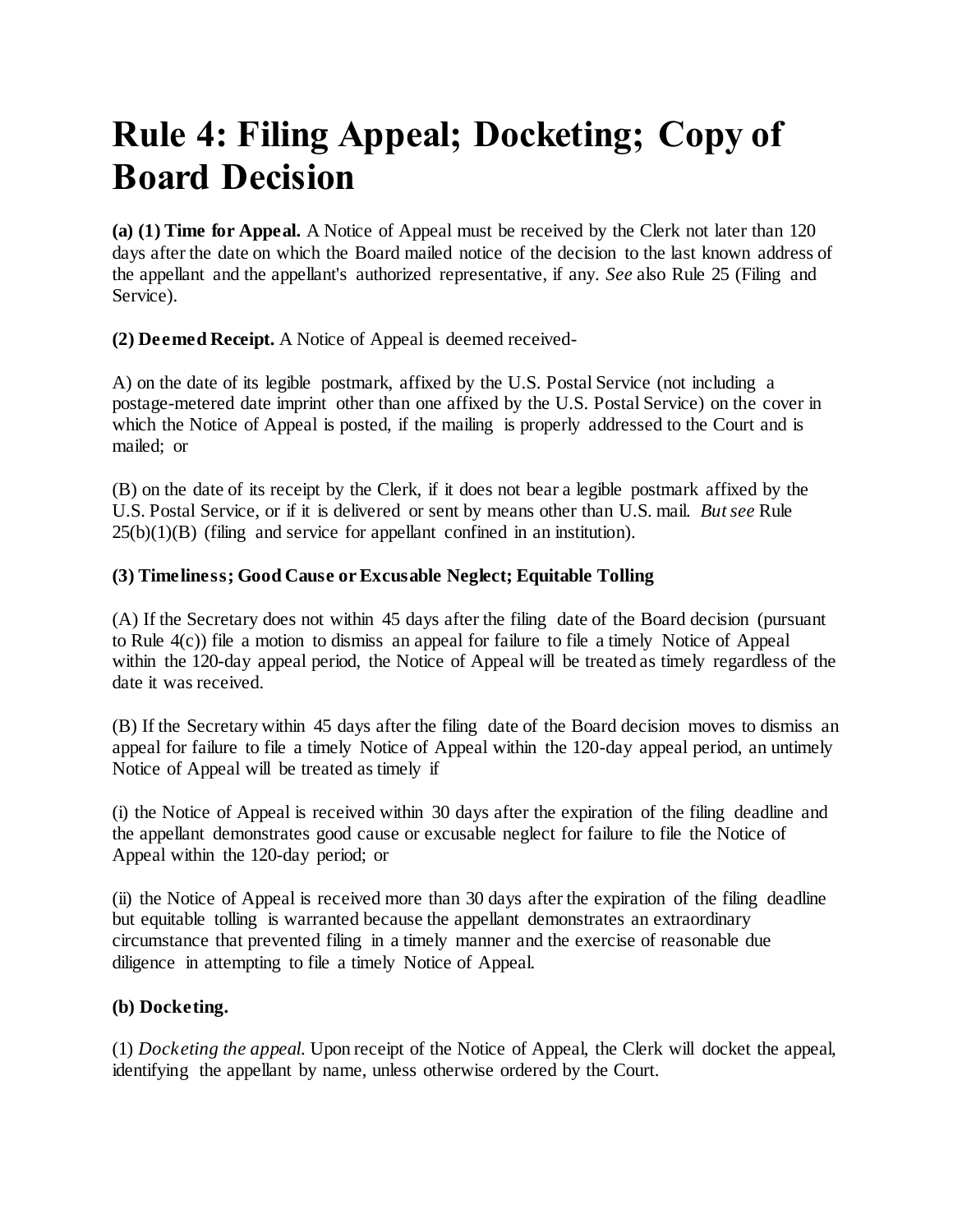(2) *Designation of public official.* The Secretary shall be described as the "appellee" by name and official title.

(3) *Notice of docketing.* The Clerk shall send a notice of docketing to all parties advising them of the date the Clerk received the Notice of Appeal.

**(c) Copy of Board Decision.** Not later than 30 days after the date the Clerk issues a notice of docketing (See subsection (b)(3)), the Secretary shall file with the Clerk under separate docket entries and serve on the appellant a copy of the Board's decision, showing-

(1) the date on which notice of the decision was mailed, with any personal identifiers redacted except the name of the appellant (*See* E-Rule1(a)(10) (definition of "personal identifier"));

(2) a reference transmittal identifying the Board decision with any necessary personal identifiers, which when electronically filed will be locked (*See* E-Rule 4(d)); and

(3) if applicable, the filing date of any motion for reconsideration or vacatur of the Board decision, and the date and nature of any action on such a motion.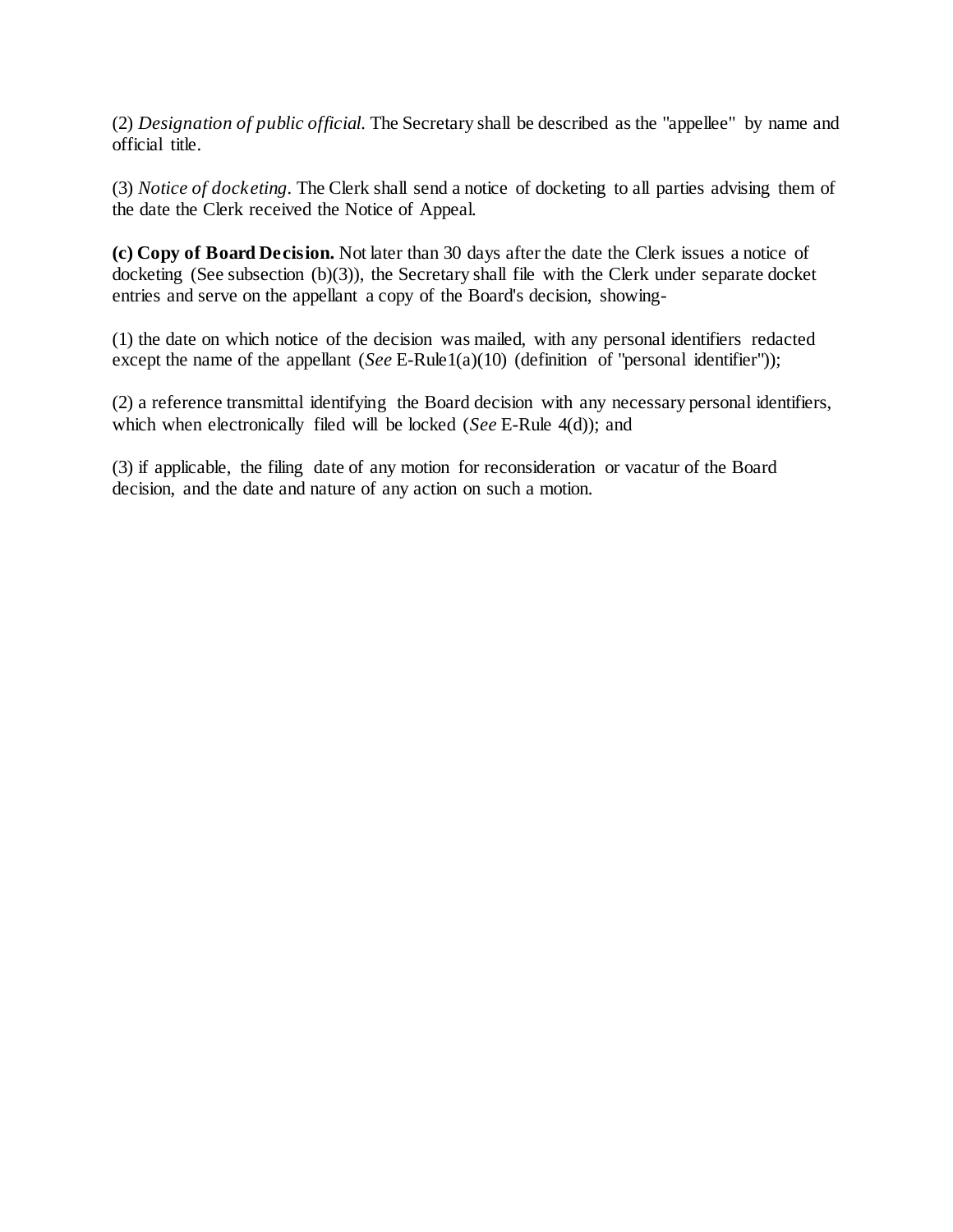# **Rule 5: Stay of Appellate Proceedings**

**(a) Grounds.** On its own initiative or on a motion by a party or an organization operating under the provisions of Public Law No. 102-229, the Court may stay its proceedings when-

(1) a motion has been filed for the Board to reconsider or vacate its decision, or

(2) an organization operating under the provisions of Public Law No. 102-229 is conducting case evaluation, or

(3) it is otherwise in the interest of judicial efficiency. *See* also Rule 45(g)(5).

**(b) Effect of Stay.** Unless and until the Court grants a motion under this Rule, such a motion does not suspend proceedings or interrupt preexisting filing schedules. Unless otherwise ordered, when a stay expires or is lifted, the preexisting filing schedule resumes at the point at which it was stayed.

**(c) Continuation of Stay.** Prior to the expiration of a stay, a party or an organization operating under the provisions of Public Law No. 102-229 may move for continuation of the stay. Such motion shall satisfy the requirements of Rule 27(a) (Content of Motions), but is not governed by Rule 26(b) (Extension of Time).

**(d) Combined Motions Prohibited.** A motion to stay the Court's proceedings may not be combined with any other motion. The Clerk will return any motion that violates this subsection.

**Practitioner's Note: At the time these Rules were promulgated, the organization operating under the provisions of Public Law No. 102-229 was The Veterans Consortium Pro Bono Program.**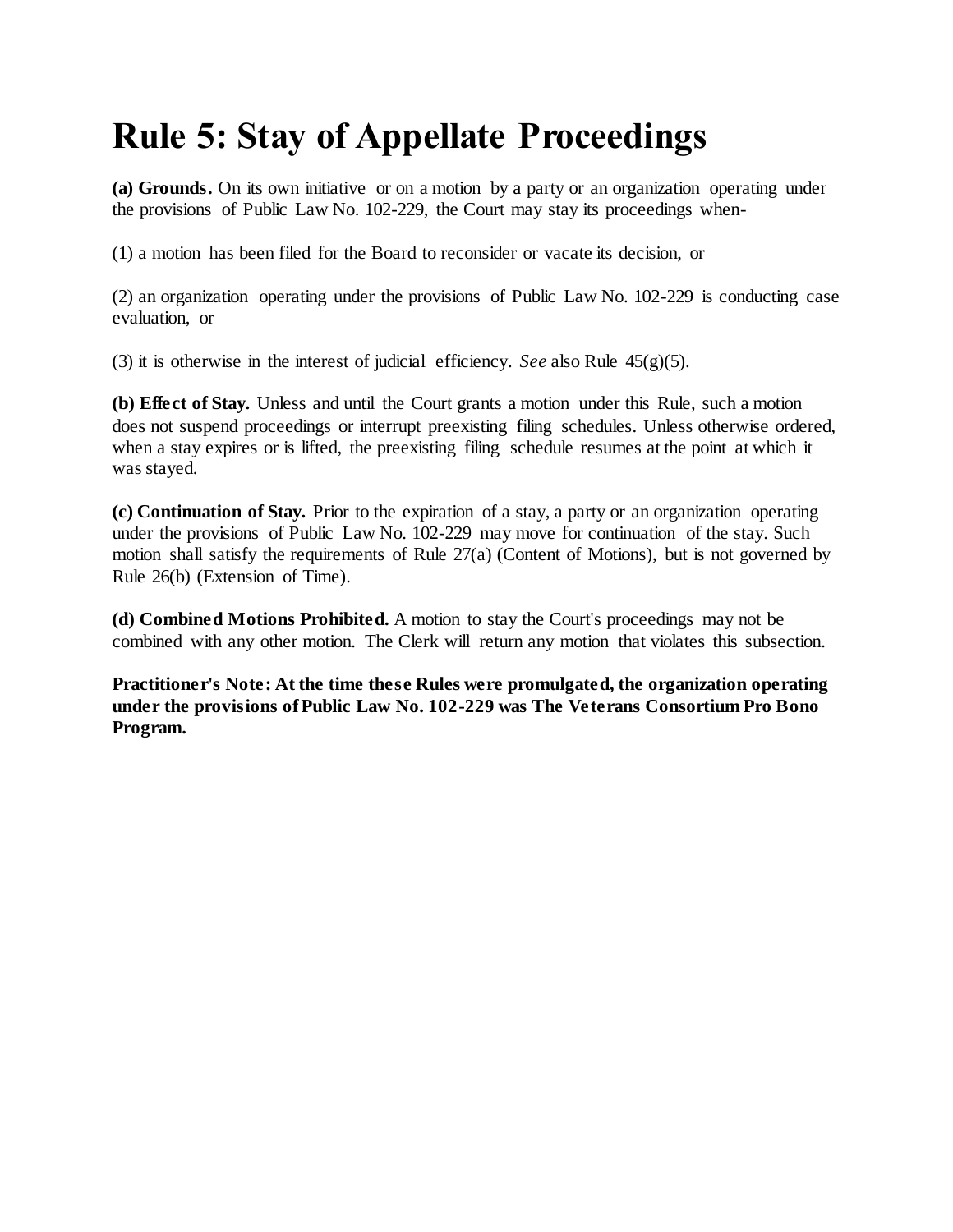# **Rule 6: Protection of Privacy**

#### *See also* **Rule 48 (Sealing of Cases) and E-Rule 4 (Locked Documents, Redaction)**

**(a) Public Records.** Court records are public records and once filed are not protected by Federal privacy statutes or regulations. Pursuant to the Court's E-Rules, certain documents are locked; parties may seek to have additional documents locked (*See* E-Rules 4 and 1(a)(4)) or sealed pursuant to Rule 48 (Sealing of Cases). Therefore, parties shall refrain from putting a VA claims file number or other personal identifier (e.g., Social Security number, date of birth, financial account number, name of minor child) on any filings not locked or sealed; use of the Court's docket number is sufficient identification. In addition, parties shall redact any VA claims file number or other personal identifier from other documents submitted to the Court that are not locked or sealed.

**(b) Uniformity.** For purposes of uniformity, redactions should be made as follows:

- (1) for Social Security numbers, use only the last four digits,
- (2) for date of birth, use only the year,

(3) for financial account numbers, use only the last four digits or a lesser number if needed to preserve privacy,

(4) for the name of a minor child, use only the initials.

**(c) Challenges.** Parties who wish to challenge a redaction may do so by filing a motion with the Court within 15 days of the redacted document's filing.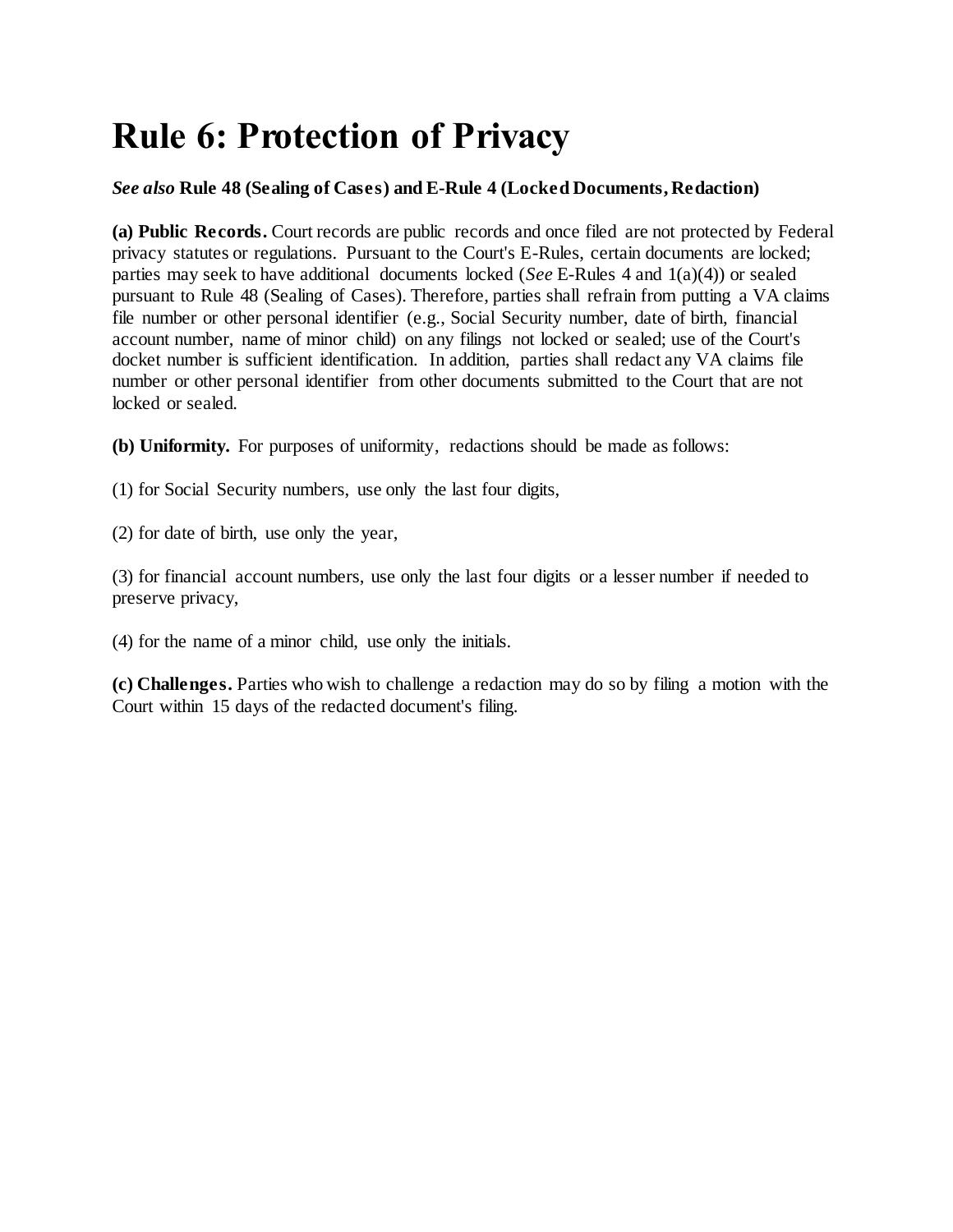**Rule 7: Reserved**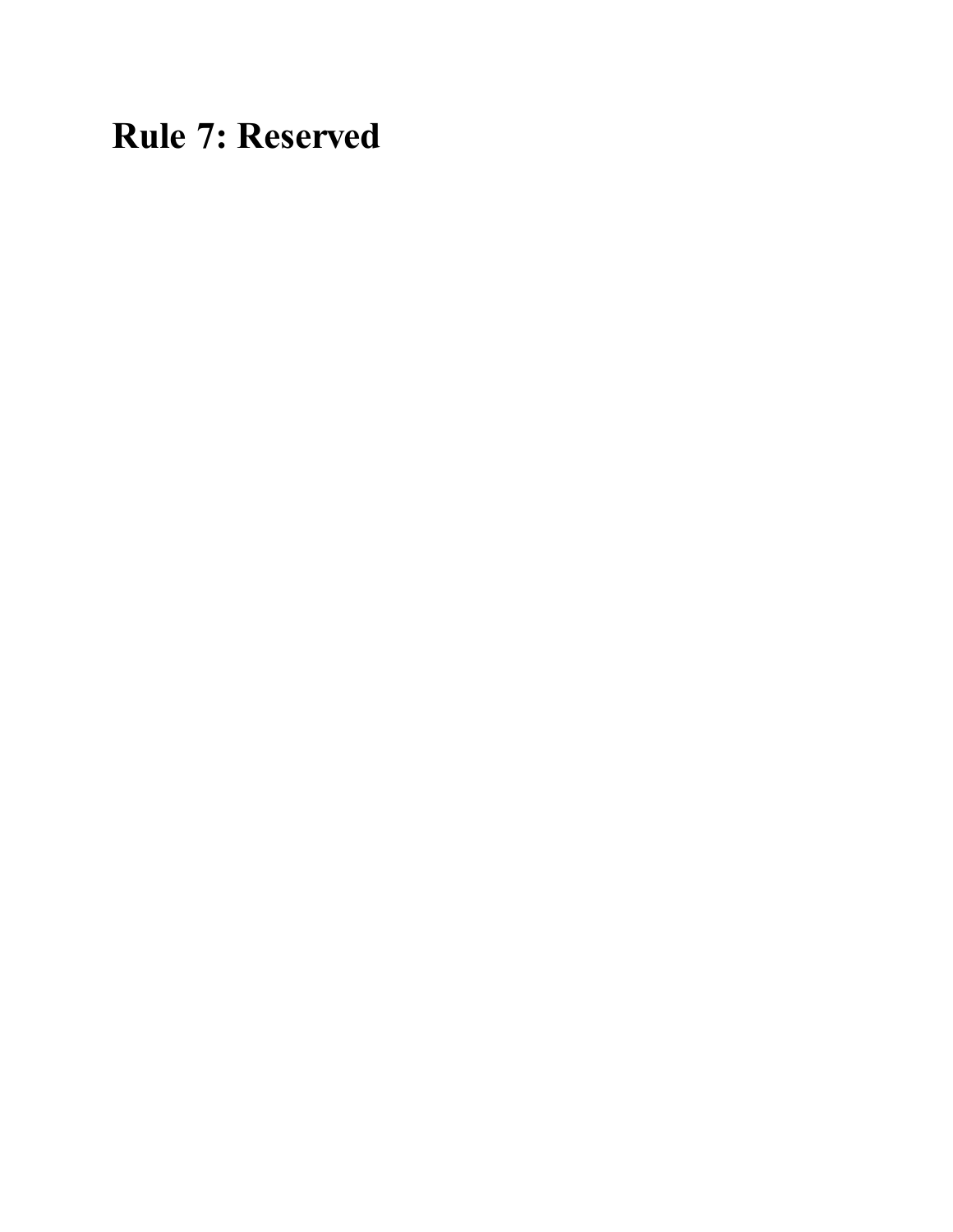## **Rule 8: Suspension of Secretarial Action or Suspension of Precedential Effect of Decision of this Court**

**(a) Filing of Motion.** After an appeal or petition has been filed, a party seeking a Court order to suspend action by the Secretary or the Board or the precedential effect of a decision issued by this Court pending its appeal shall submit for filing with the Clerk a motion and serve a copy on all other parties by an expedited method (including express mail, overnight delivery, fax or other electronic transmission, or hand delivery).

- **(b) Content.** The motion shall-
- (1) state the reason for the relief requested and the facts relied on; and
- (2) be supported by affidavits or other sworn statements addressing any facts in dispute.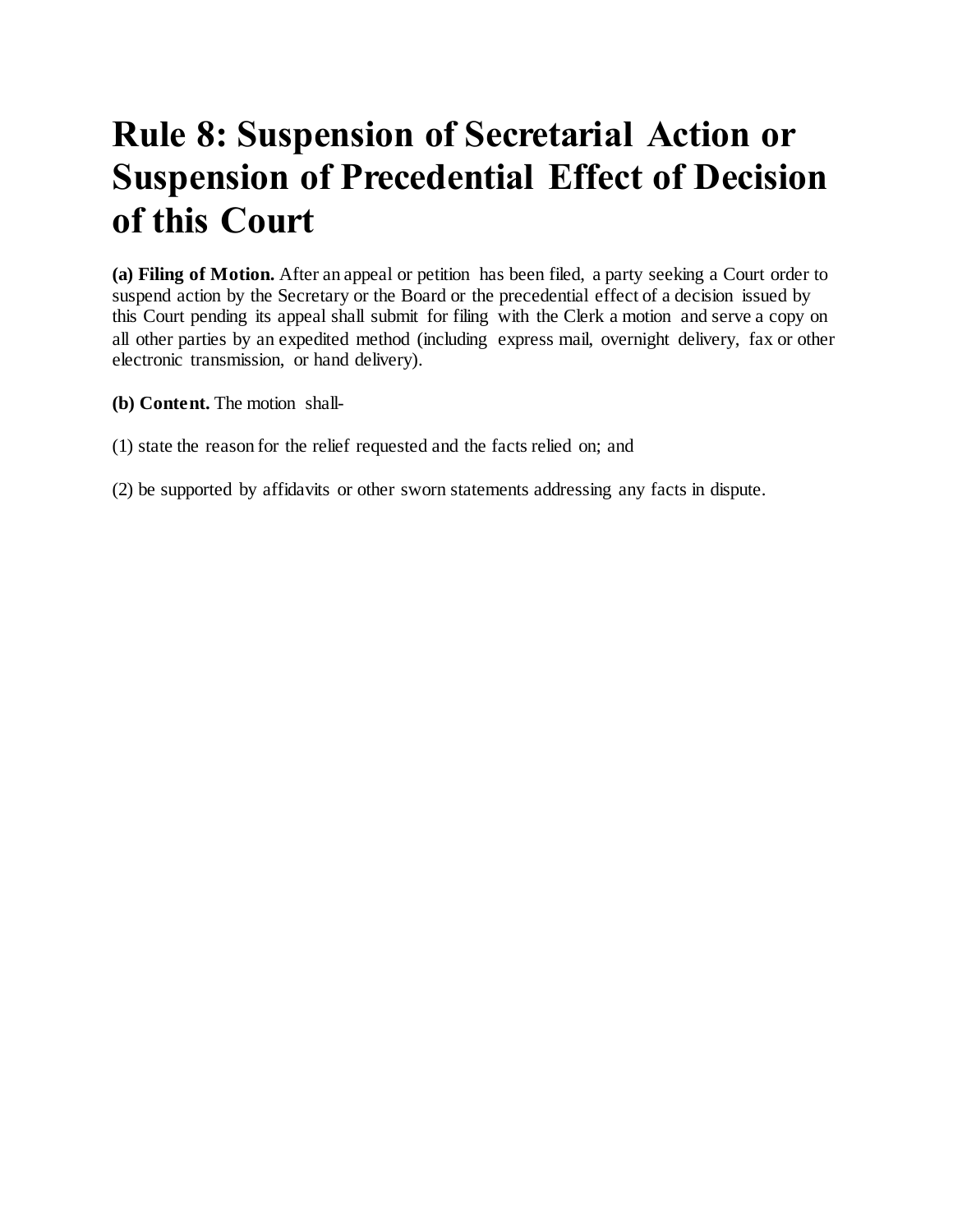**Rule 9: Reserved**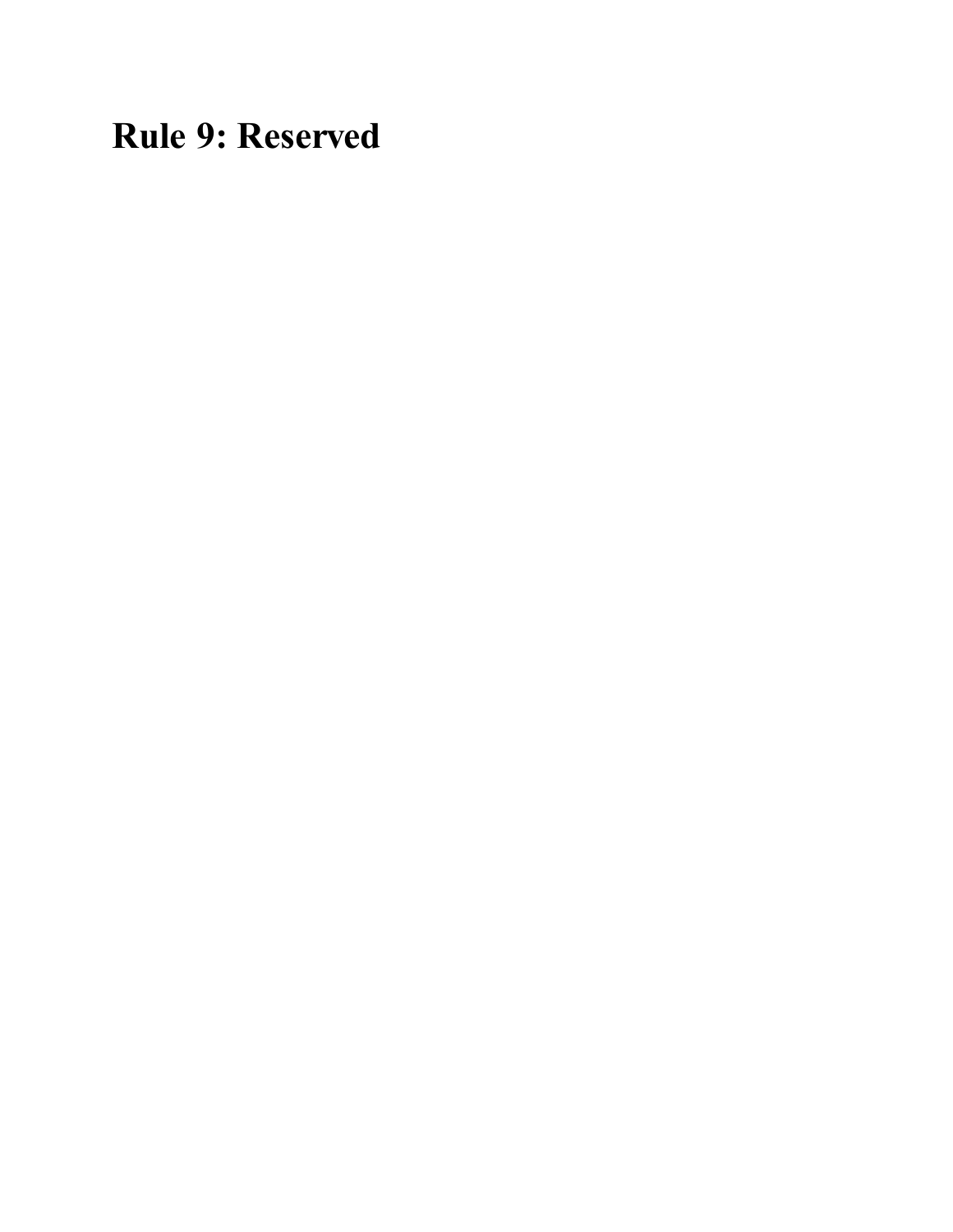# **Rule 10: Record Before the Agency**

**(a) Record Before the Agency.** Not later than 60 days following the notice of docketing, the Secretary shall:

(1) copy all materials that were contained in the claims file on the date the Board issued the decision from which the appeal was taken;

(2) copy any other material from the record before the Secretary and the Board relevant to the Board decision on appeal (Note: material postdating the Board decision on appeal generally will not be included in the record before the agency);

(3) assemble and paginate all documents, keeping attachments with their respective document. The decision of the Board from which the appeal was taken shall be the first document, followed by a list of any record matter that cannot be duplicated. The assembled document is the record before the agency;

(4) serve a copy of the record before the agency on the appellant; and

(5) submit under a separate docket entry a notice with the Clerk certifying that the record before the agency has been served.

**(b) Disputes.** If any dispute arises as to the preparation or content of the record before the agency, the Court, on motion of any party, will resolve the matter. Any motion shall describe the good faith efforts that the parties have made to resolve the dispute and shall be submitted to the Clerk to be filed within 14 days after the record before the agency has been served. An opposing party may submit to the Clerk for filing a response to such a motion within 7 days after the motion is served.

**(c) Filing the Record Before the Agency.** The record before the agency may include many documents not relevant to the issues on appeal. It will not be filed with the Court unless the Court so orders.

**(d) Access of Parties or Representatives to Original Record.** After a Notice of Appeal has been filed, the Secretary shall permit a party or a representative of a party to inspect and to copy, subject to reasonable regulation by the Secretary, any original material in the record before the agency that is not subject to a protective order.

**(e) Retention Requirements for Documents.** *See*Rule 37 (Retention Requirements for Documents).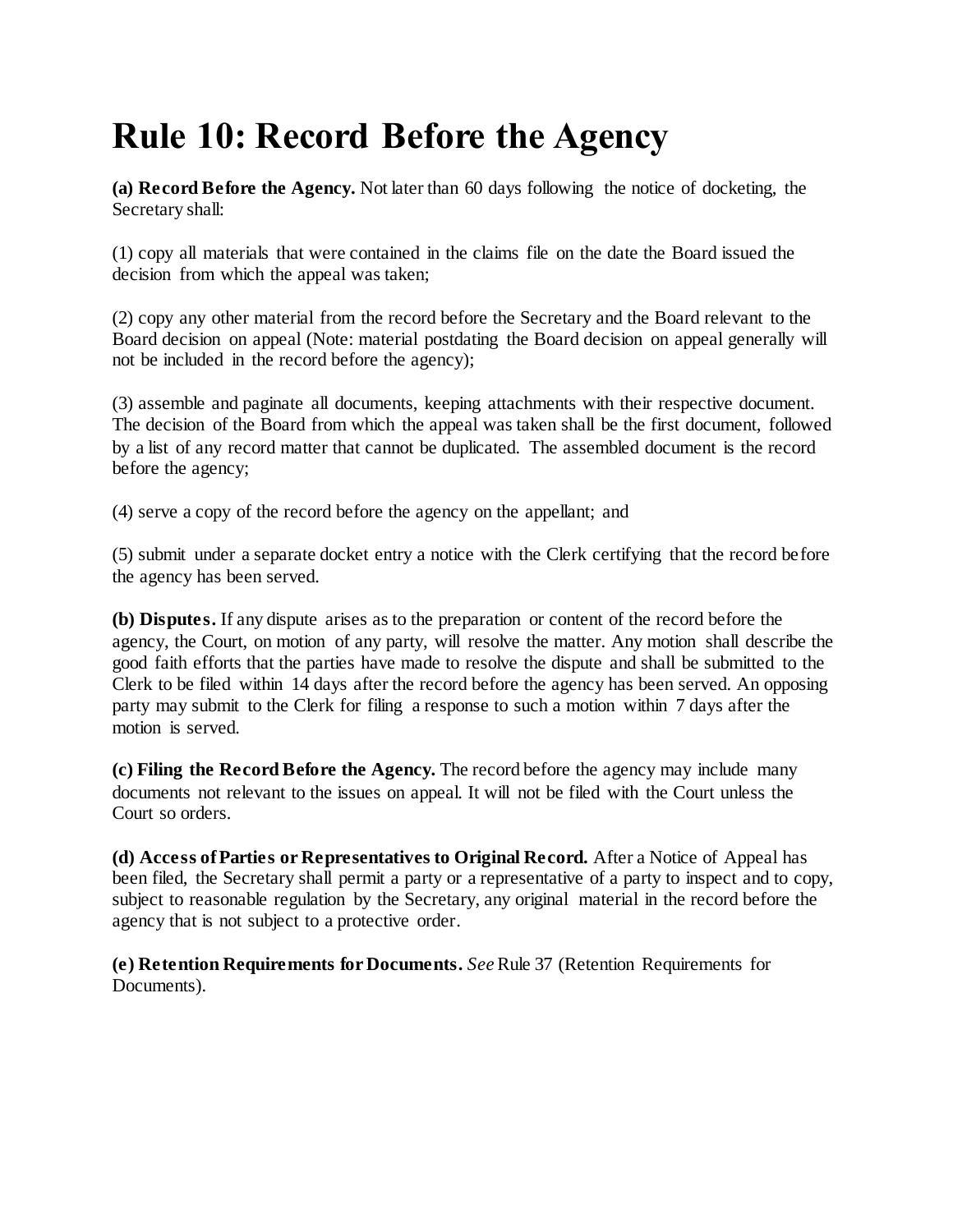**Rule 11: Reserved**

**Rule 12: Reserved**

**Rule 13: Reserved**

**Rule :14 Reserved**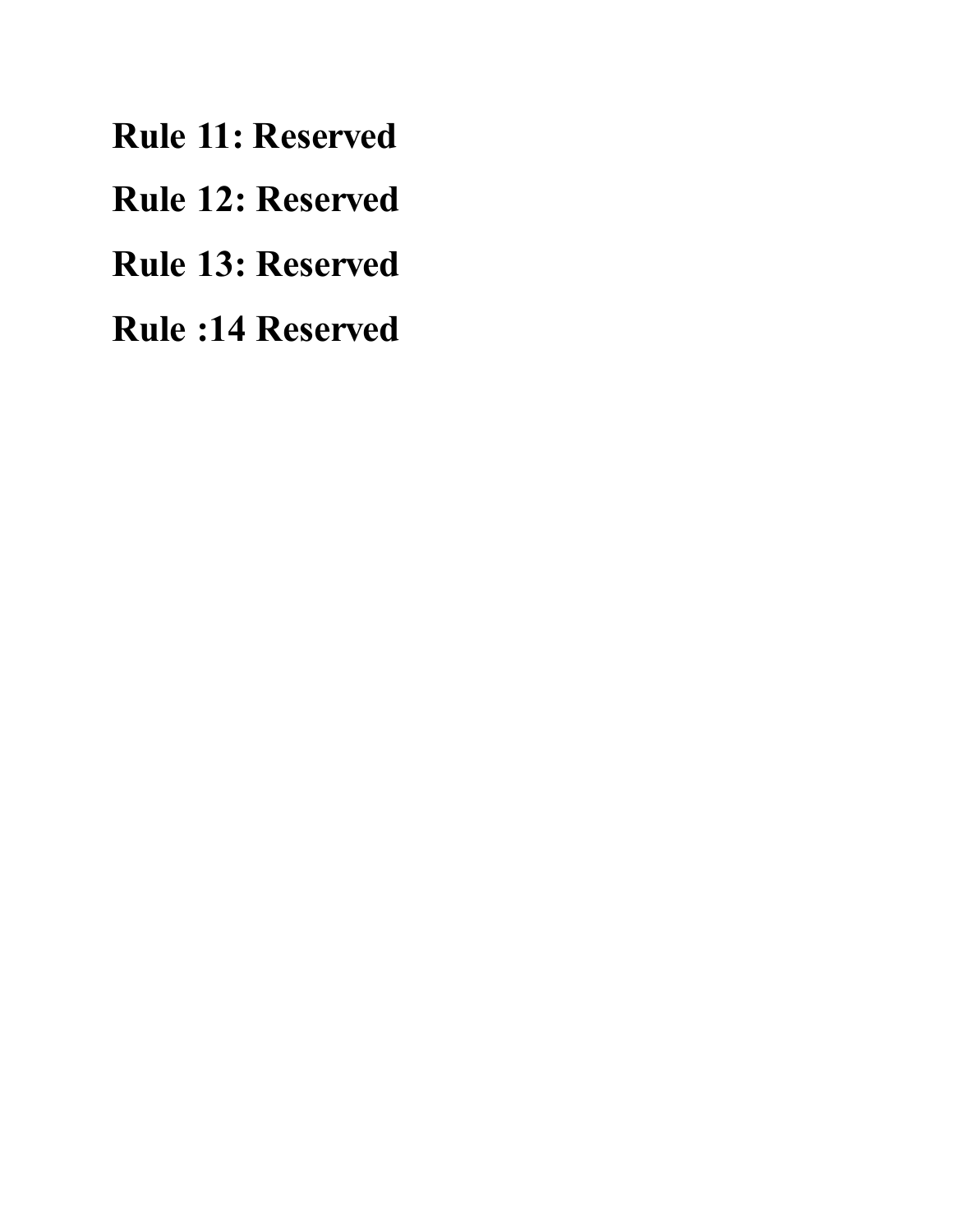## **Rule 15: Intervention**

**(a) By Right.** A person who participated in the proceedings before the Board may intervene in an appeal before the Court by filing with the Clerk a notice of intervention and serving a copy on all parties not later than 60 days after the date of the Clerk's notice of docketing (s*ee* Rule 4(b)(3) (Notice of Docketing)). *See also* Rule 28(d) (Intervenor's Brief).

**(b) With Permission.** Any person who did not participate in the proceedings before the Board and who seeks to intervene in an appeal before the Court shall submit for filing with the Clerk a motion for permission to intervene and serve a copy on all parties not later than 60 days after the date of the Clerk's notice of docketing (s*ee* Rule 4(b)(3) (Notice of Docketing)). The motion shall contain a concise statement of the interest of the moving person or party and the grounds upon which he or she seeks intervention. *See also* Rule 28(d) (Intervenor's Brief); Rule 27(b) (Motions-Response or Opposition).

**(c) In Extraordinary Circumstances.** After the expiration of the time limit set in subsection (a) or (b), intervention will be permitted only on a finding of extraordinary circumstances.

**(d) In Petitions for Writ of Mandamus.** A person who seeks to intervene in a petition for writ of mandamus shall submit for filing with the Clerk a motion for permission to intervene and serve a copy on all parties within a reasonable time after the date of the Clerk's notice of docketing (*See* Rule 4(b)(3) (Notice of docketing)). The motion shall contain a concise statement of the interest of the moving person or party and the grounds upon which he or she seeks intervention. *See* also Rule 28(d) (Intervenor's Brief); Rule 27(b) (Motions-Response or Opposition).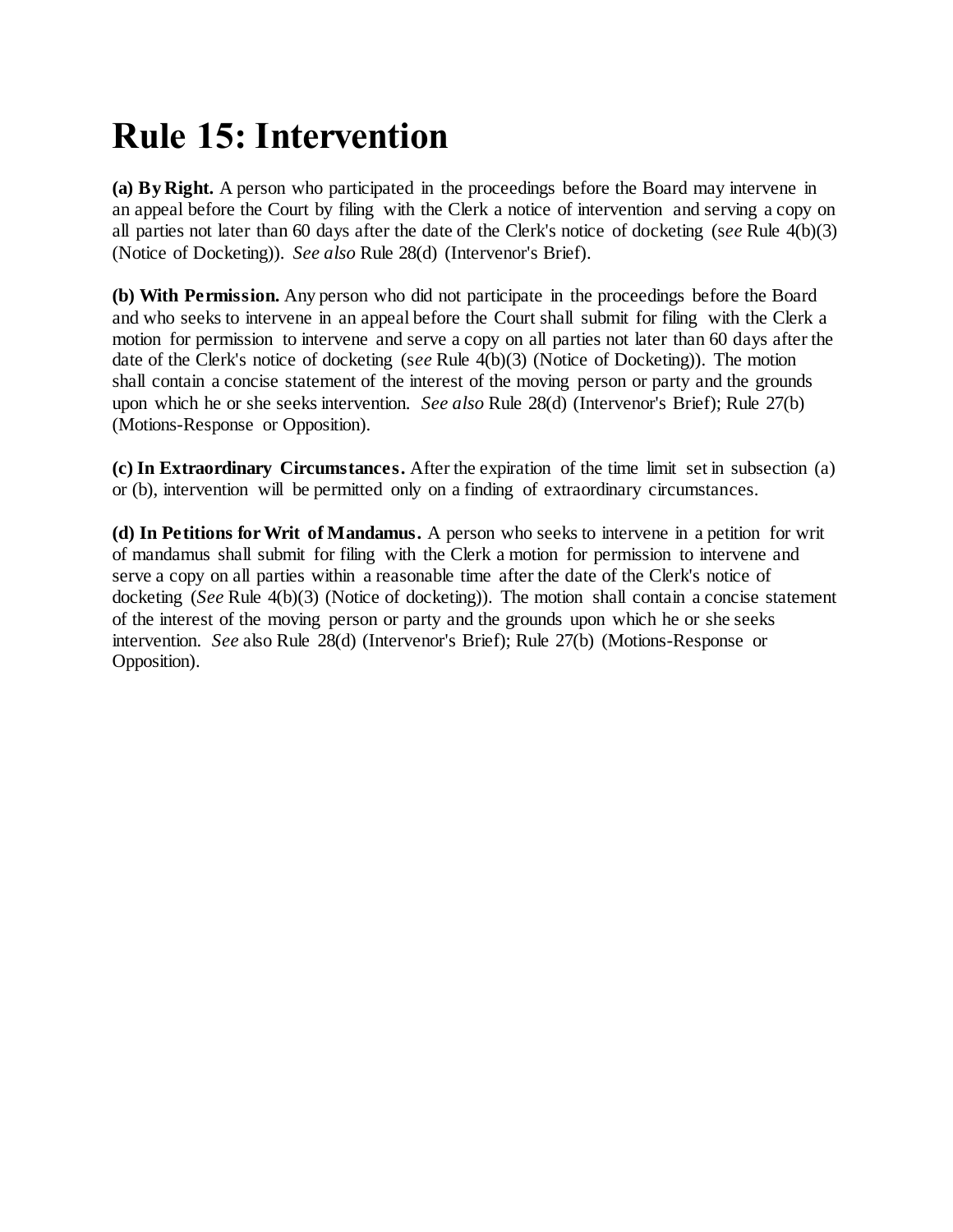- **Rule :16 Reserved**
- **Rule :17 Reserved**
- **Rule :18 Reserved**
- **Rule :19 Reserved**
- **Rule :20 Reserved**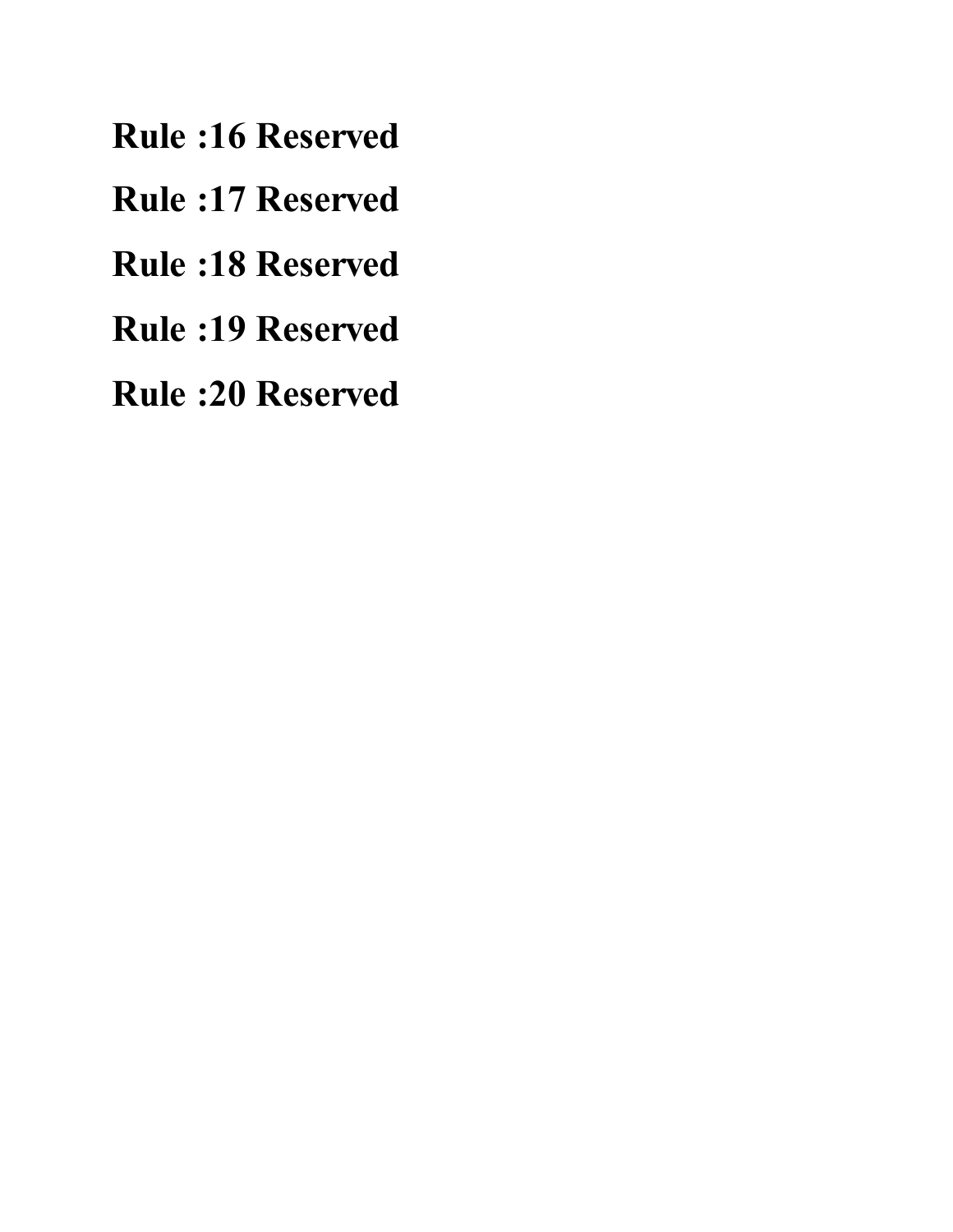# **Rule 21: Extraordinary Relief**

**(a) Petition: Service, Content, and Filing.** Extraordinary relief from the Court may only be sought by filing a petition with the Clerk with proof of service on the respondent(s), the Secretary (if not a respondent), and any other party in interest. The petition shall-

(1) state the precise relief sought;

(2) state the facts necessary to understand the issues presented by the petition;

(3) state the reasons why the Court should grant the petition, including why the petitioner has a clear and indisputable right to the writ and why there are inadequate alternative means to obtain the relief sought;

(4) include an appendix containing copies of any order or decision or any other documents necessary to understand and support the petition; and

(5) describe any public officer who is a respondent by name and official title.

The requirements of Rules 3(f) (Payment of Fees) and 24 (Waiver of Filing Fee) apply to petitions. Upon receipt of the filing fee (unless waived pursuant to Rule 24 (Waiver of Filing Fee)), the Clerk will submit the petition to the Court.

#### **(b) Form and Length of Documents; Translations.**

(1) The requirements in Rule 32 (Form of Brief, Appendices, and Other Documents) apply to petitions and answers thereto, except that a petition or answer may not exceed 20 pages. The petition shall be captioned: "[Name of Petitioner], Petitioner, v. [Name and Title of Respondent], Respondent." *See also* Rules 6 (Protection of Privacy) and 48 (Sealing of Cases).

(2) The requirements of Rule 3(h) (Translations) apply to any non-English-language document appended to a petition or an answer.

**(c) Consolidated Petitions.** Petitions may be consolidated by order of the Court on its own initiative or on a party's motion. Any motion to consolidate must contain an assertion of why consolidation is appropriate, be served on all involved parties, and comply with the requirements of Rule 27 (Motions).

**(d) Action on the Petition.** Unless the Court concludes that the petition should be denied, the Court will order the respondent(s) to file an answer to the petition within a fixed time. Two or more respondents may answer jointly. If required, the Clerk will notify the parties of the time limits for the filing of any briefs and of the date of any oral argument.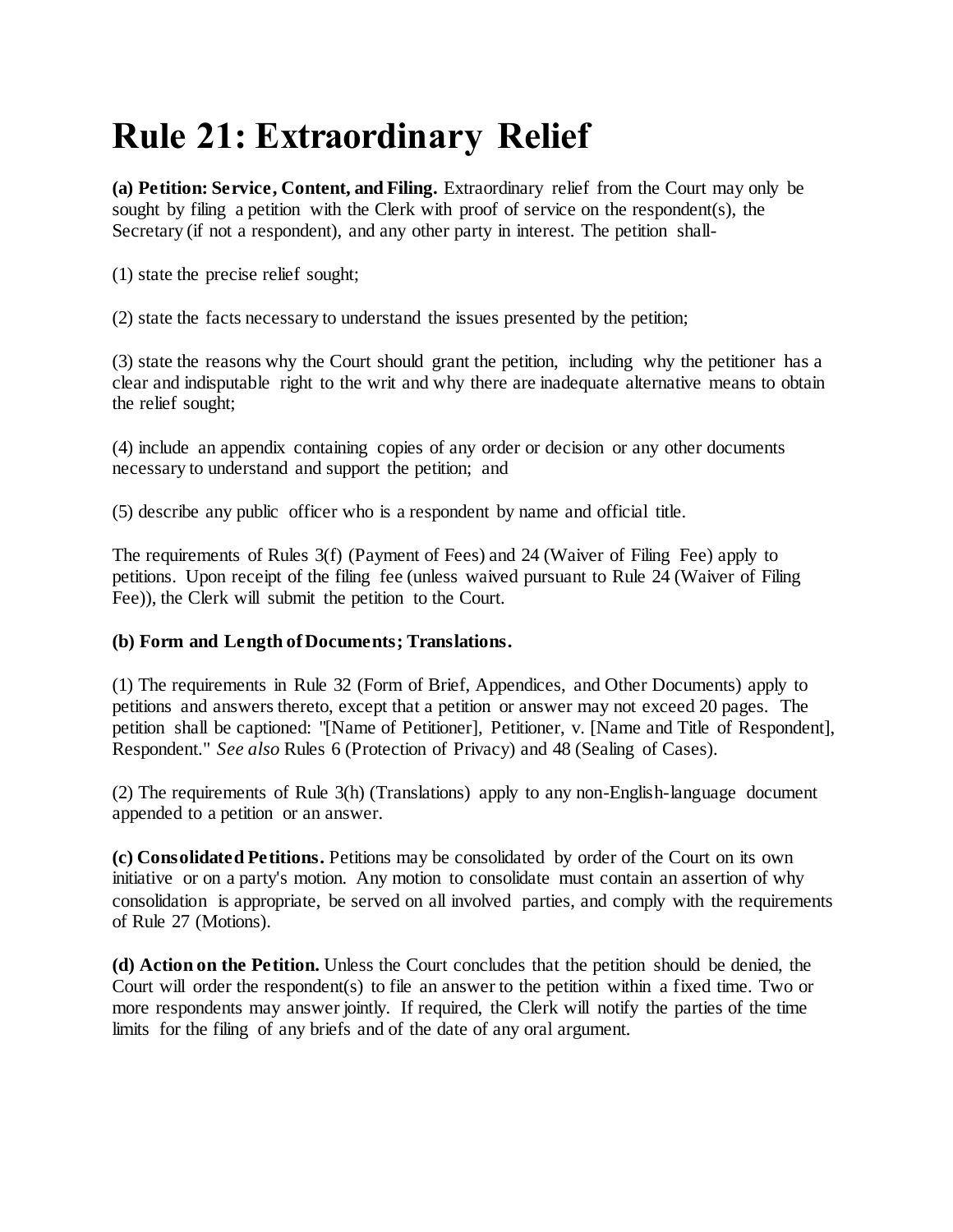## **Rule 22: Filing a Request for Class Certification and Class Action (RCA)**

**(a) Relief from the Court on a class action basis** may only be sought by represented parties in an action commenced by the filing of (1) a Notice of Appeal or (2) a petition under the All Writs Act. A party seeking relief on a class wide basis must file a **Request for Class Certification and Class Action (RCA)** with the Clerk with proof of service on the respondent(s) and the Secretary (if not a respondent). The RCA shall:

(1) define the class on whose behalf the RCA is filed;

(2) address with specificity and detail each of the factors in Rule 23(a);

(3) explain the reasons why a decision granting relief on a class action basis would serve the interests of justice to a greater degree than would a precedential decision granting relief on a non-class action basis;

(4) address each of the factors in Rule  $23(f)(1)(A)$ ;

(5) state the precise relief sought on behalf of the class, the reasons why such relief should be granted, and the legal authorities that support the requested relief;

(6) state the facts, if any, (i) that are relevant to the question whether class certification is warranted or the question whether injunctive or corresponding relief is appropriate respecting the class as a whole; (ii) that are not known to the party seeking relief on a class action basis; and (iii) as to which the Secretary has exclusive knowledge and control; and

(7) include an appendix containing copies of documents necessary to understand and support the RCA.

### **(b) Time for Filing RCA.**

(1) For RCAs filed in the context of an appeal of a final decision of the Board of Veterans' Appeals, the RCA must be filed within 45 days after

(i) the Secretary serves a copy of the record before the agency, or (ii) resolution of a dispute as to the preparation or content of the record before the agency, whichever is later.

(2) RCAs filed in the context of a petition must be filed within 30 days after the filing of the petition.

(3) On motion, the Court may extend the deadline for filing an RCA consistent with the requirements established in Rule 26(b).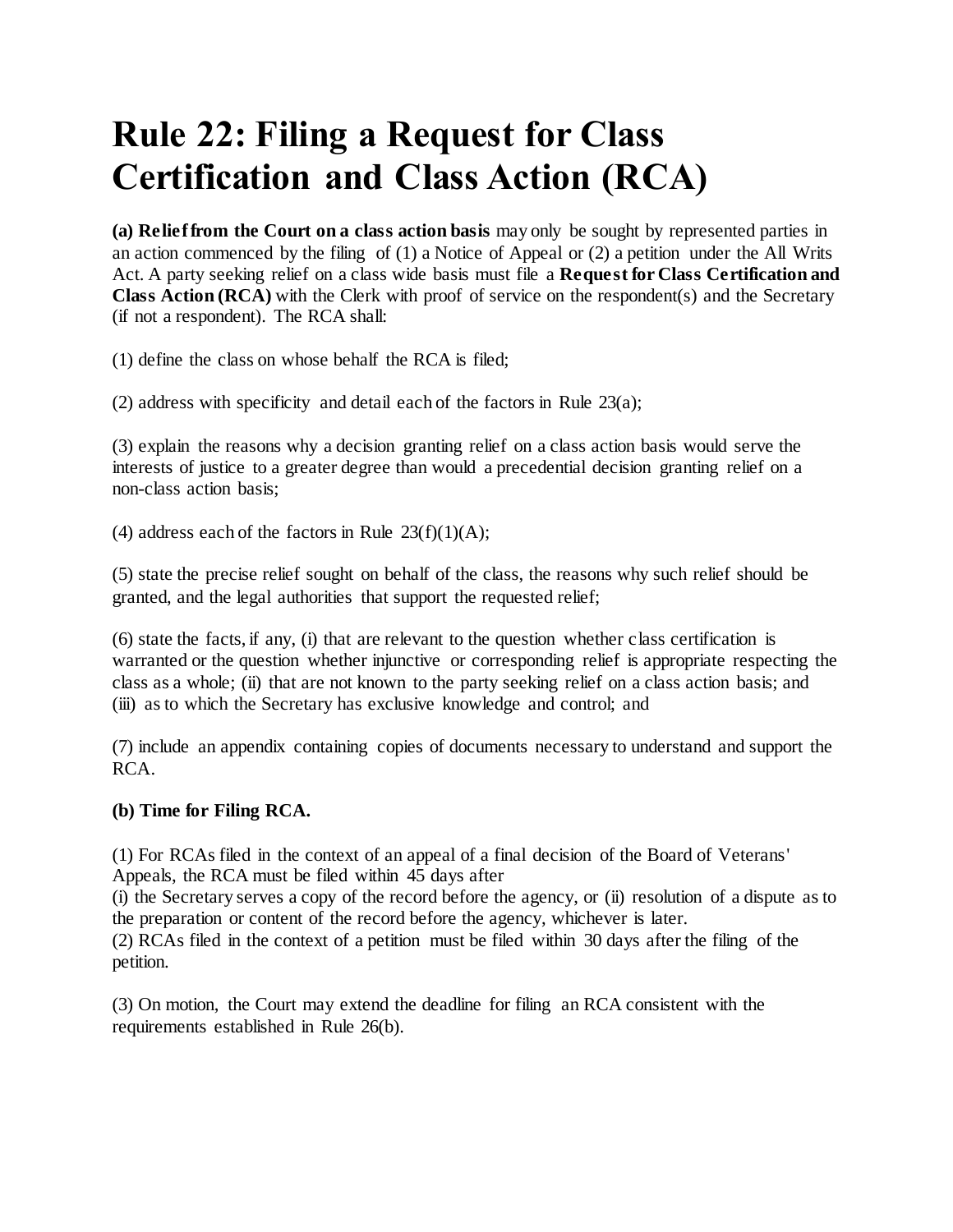**(c) Form and Length.** Except by permission of the Court, an RCA may not exceed 30 pages and must comply with the form requirements in Rule 32 (Form of Briefs, Appendices, and Other Documents) for principal briefs.

**(d) Docketing.** Upon receipt of an RCA, the Clerk will note the request on the docket of the underlying appeal or petition and send notice to all parties. A party may move for bifurcation of the RCA matter, or the Court may order bifurcation in the interest of judicial efficiency. If bifurcation is ordered, the RCA will proceed as a separate action with a separate docket number.

**(e) Payment of Fees.** A \$400 nonrefundable filing fee, payable to "U.S. Court of Appeals for Veterans Claims," shall be submitted with an RCA or received by the Court not later than 14 days after the filing of the RCA. The requirements of Rule 24 (Waiver of Filing Fee) apply to RCAs filed under this Rule.

**(f) Public Notice.** Upon receipt of an RCA, the Clerk shall:

(1) place a notice on the home page of the Court's website providing a link to the docket containing the pending RCA; and

(2) provide notice of each RCA filed at the Court to those organizations, law firms, attorneys, and agents who have informed the Court that they wish to be notified of the filing of such RCAs in a manner determined by the Clerk.

**Practitioner's Note: Practitioners may move the Court for a stay of proceedings if they are reviewing a matter to assess whether to file an RCA. Filing an RCA under this Rule does not automatically stay proceedings in any pending appeal or petition.**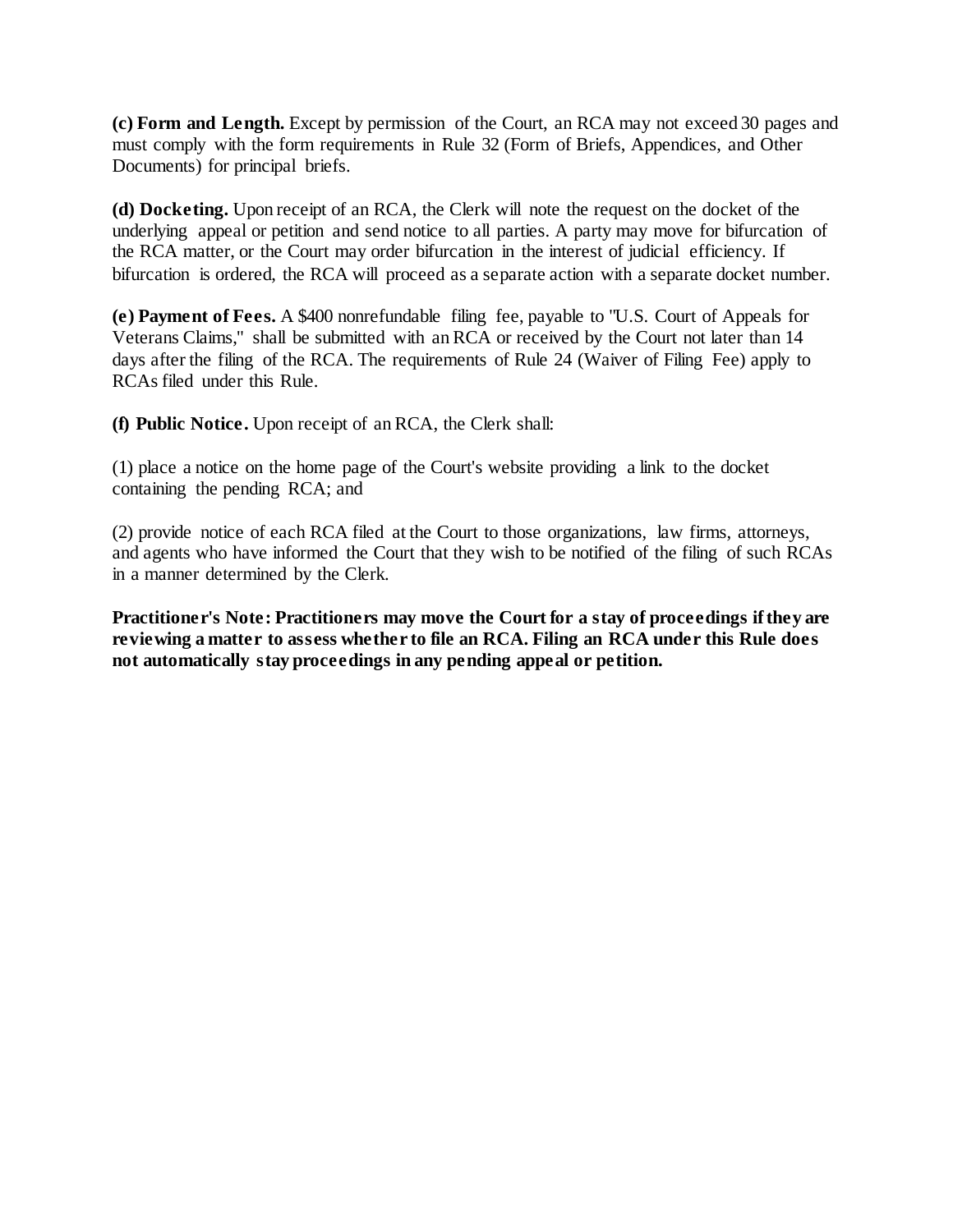## **Rule 23: Action on a Request for Class Certification and Class Action (RCA)**

**(a) Prerequisites.** One or more members of a class may submit an RCA as representative parties on behalf of all members only if:

(1) the class is so numerous that consolidating individual actions in the Court is impracticable;

(2) there are questions of law or fact common to the class;

(3) the legal issue or issues being raised by the representative parties on the merits are typical of the legal issues that could be raised by the class;

(4) the representative parties will fairly and adequately protect the interests of the class; and

(5) the Secretary or one or more official(s), agent(s), or employee(s) of the Department of Veterans Affairs has acted or failed to act on grounds that apply generally to the class, so that final injunctive or other appropriate relief is appropriate respecting the class as a whole.

#### **(b) Processing the RCA.**

#### (1) *Action on the RCA.*

(A) If the RCA lacks sufficient specificity and detail, the Court may order the proponent to provide sufficient specificity and detailed information within a fixed period of time.

(B) A proponent may amend the RCA once as a matter of course within 21 days after serving it, and otherwise only with the Court's leave. The Court should freely give leave when justice so requires.

#### (2) *Staff Conference and Response.*

(A) The Court may determine that the RCA should be dismissed or denied without need for either a Rule 33 Staff Conference or a response from the respondent. Alternatively, the Court may order the respondent to serve and file a response to the RCA within a fixed period of time, not to exceed 90 days, and may order the parties to participate in a Rule 33 Staff Conference either before or after a response is filed. In the response, the respondent shall include:

(i) a statement as to whether the respondent opposes class certification and, if so, the reasons for that opposition addressing with specificity the issues raised in the RCA;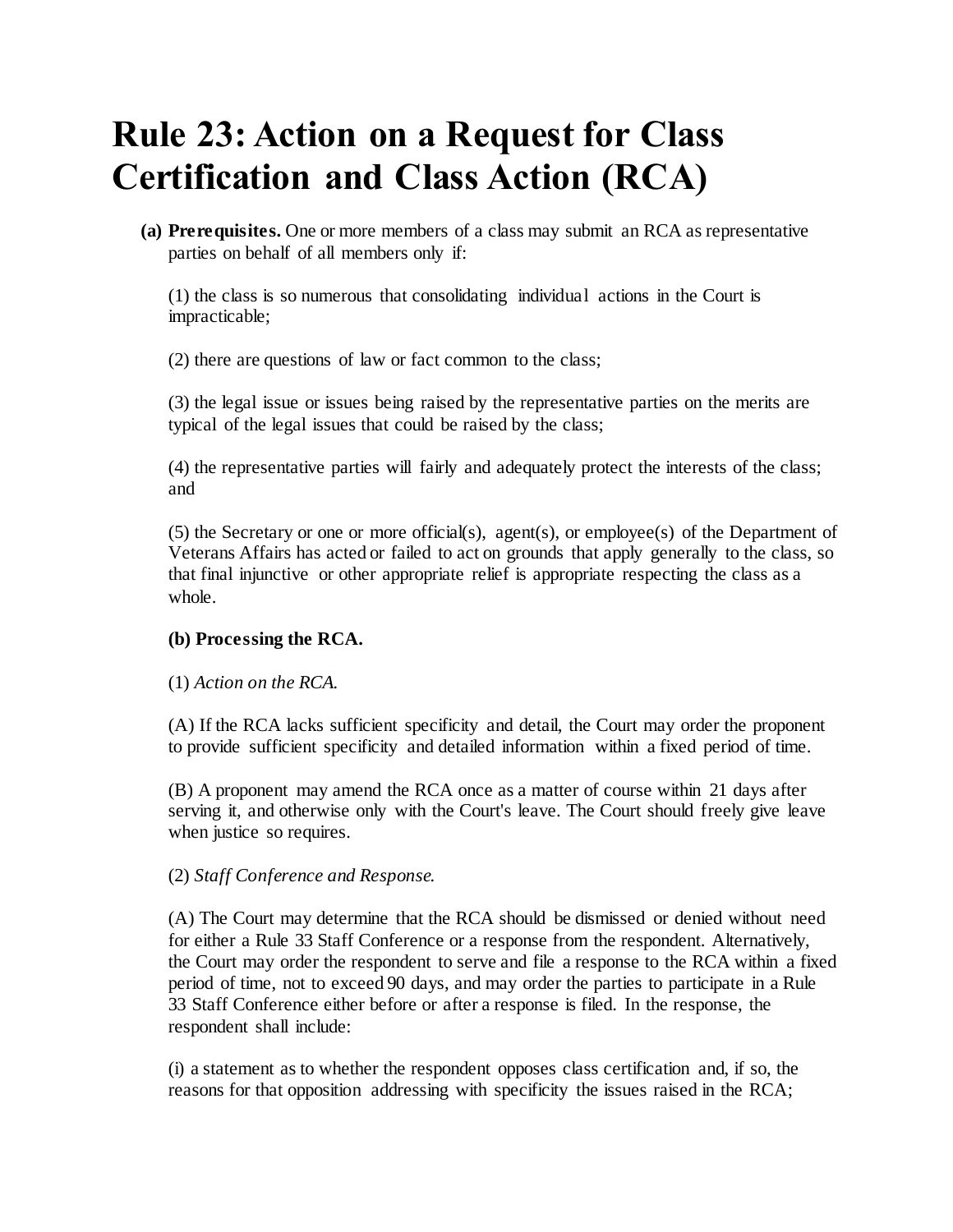(ii) if the Secretary does not concede numerosity, the Secretary's reasons for such opposition and a statement of the actual or estimated number of putative class members, if feasible, or an explanation as to why the number of putative class members cannot be determined or estimated; and

(iii) a statement of the facts necessary to respond to allegations in the RCA that the respondent has acted or failed to act with respect to the putative class and, if ordered by the Court, an appendix containing documents that evidence the foregoing facts.

(B) Form and Length. Except by permission of the Court, the response may not exceed 30 pages and must comply with the form requirements in Rule 32 (Form of Briefs, Appendices, and Other Documents) for principal briefs.

(3) *Reply.* The Court may grant leave for the RCA proponent to file a reply to the response.

#### **(c) Certification Order; Notice to Class Members; Judgment; Issue Classes; Subclasses.**

#### (1) *Certification Order.*

(A) Action by the Court. At an early practicable time after the RCA and response and reply, if ordered, have been filed, the Court will determine by order whether to certify the action as a class action. Within 14 days after issuance of the Court's order on certification, any party may file a motion to stay proceedings to permit the filing of an appeal of the Court's grant or denial of class certification.

(B) Defining the Class; Appointing Class Counsel. An order that certifies a class action must define the class and the class claims, issues, or defenses, and must appoint class counsel under Rule 23(f). An order certifying a class may serve only to commence the class action proceeding and direct further action of the parties or may address all relief sought and conclude Court action on the RCA.

(C) Altering or Amending the Order. An order that grants or denies class certification may be altered or amended before final judgment.

(2) *Notice to Class Members.* For any class certified under this Rule, the Court need not, but may, direct notice to the class.

(3) *Judgment.* Whether or not favorable to the class, the judgment in a class action must include and describe those whom the Court finds to be class members.

(4) *Particular Issues.* When appropriate, an action may be brought or maintained as a class action with respect to particular issues.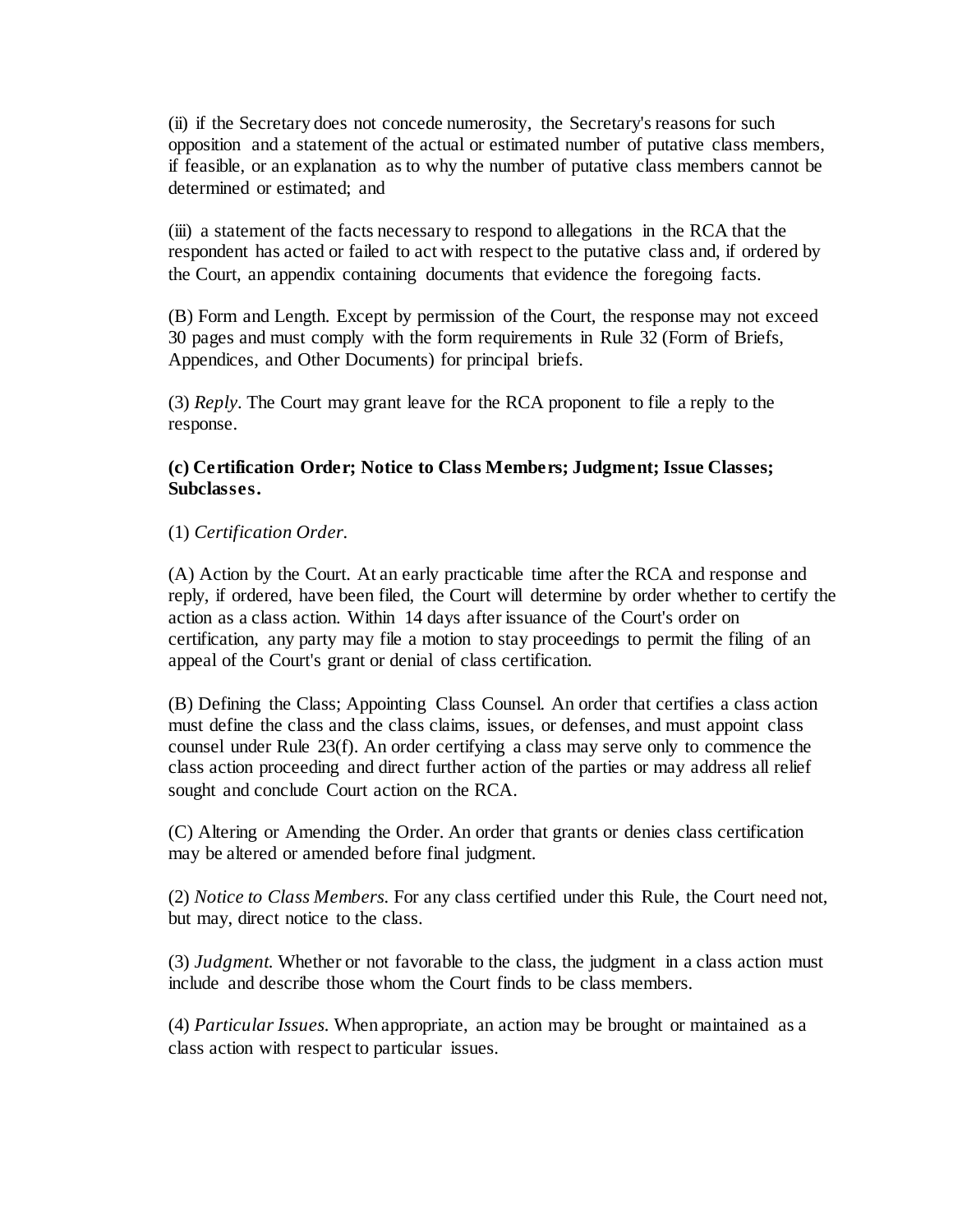(5) *Subclasses.* When appropriate, a class may be divided into subclasses that are each treated as a class under this Rule.

#### **(d) Managing the Action.**

(1) *In General.* In managing the litigation of a class action proceeding under this Rule, the Court may issue all orders that it deems necessary and proper.

(2) *Combining and Amending Orders.* An order under Rule 23(d)(1) may be altered or amended from time to time and may be combined with an order under Rule 33.

**(e) Settlement, Voluntary Dismissal, or Compromise.** Once a class is certified, the claims, issues, or defenses of a certified class may be settled, voluntarily dismissed, or compromised only with the Court's approval. The following procedures apply to a proposed settlement, voluntary dismissal, or compromise:

(1) The Court must direct notice in a reasonable manner to all class members who would be bound by the proposal.

(2) If the proposal would bind class members, the Court may approve it only after a hearing and on finding that it is fair, reasonable, and adequate.

(3) The parties seeking approval must file a statement identifying any agreement made in connection with the proposal.

(4) Any class member may object to the proposal if it requires Court approval under this subdivision (e); the objection may be withdrawn only with the Court's approval.

#### **(f) Class Counsel.**

(1) *Appointing Class Counsel.* Unless a statute provides otherwise, the Court must appoint class counsel. In appointing class counsel, the Court:

(A) must consider:

(i) the work counsel has done in identifying or investigating potential claims in the action;

(ii) counsel's experience in handling class actions, other complex litigation, and the types of claims asserted in the action;

(iii) counsel's knowledge of the applicable law; and

(iv) the resources that counsel will commit to representing the class;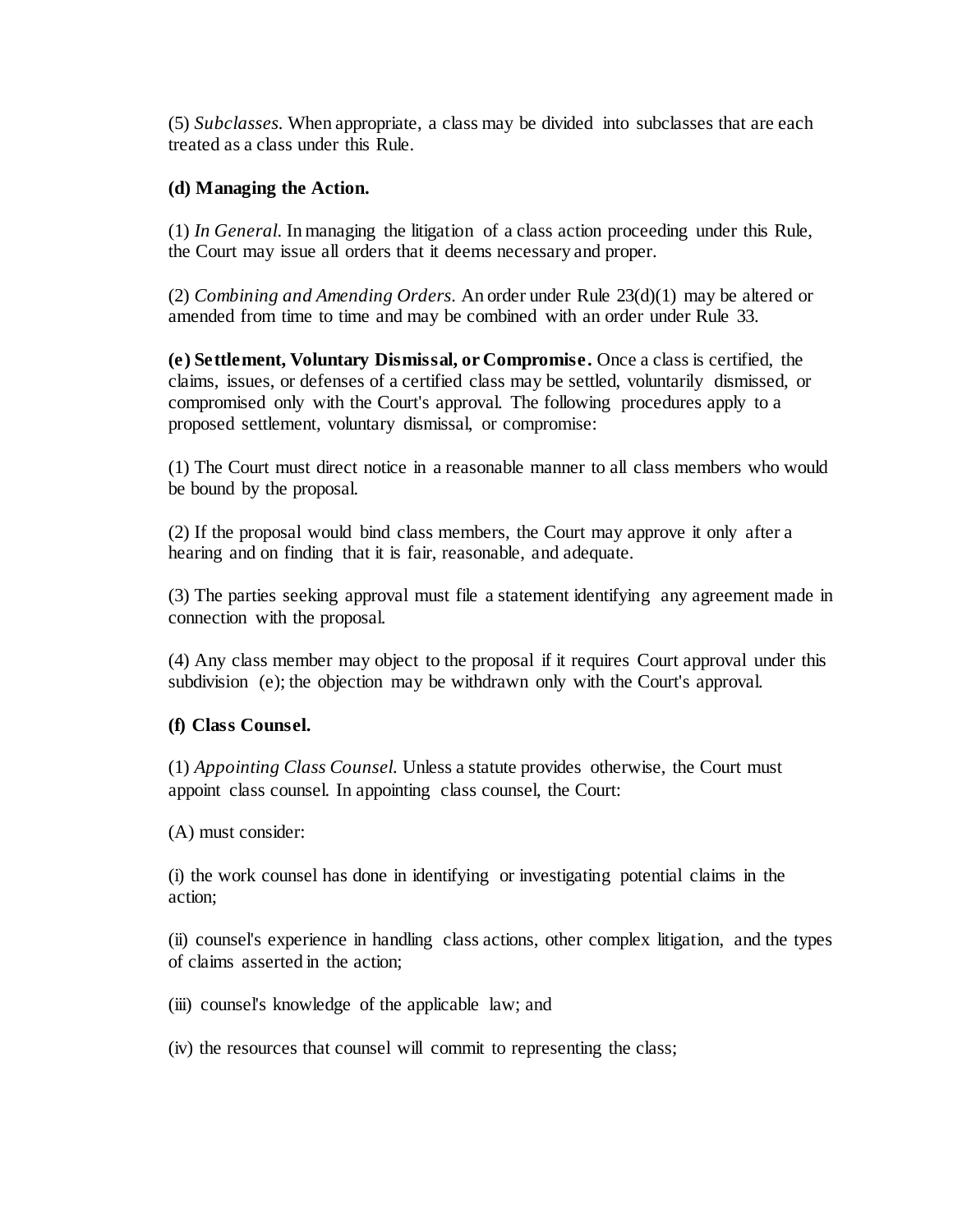(B) may consider any other matter pertinent to counsel's ability to fairly and adequately represent the interests of the class;

(C) may order potential class counsel to provide information on any subject pertinent to the appointment and to propose terms for attorney fees and nontaxable costs;

(D) may include in the appointing order provisions about the award of attorney fees or nontaxable costs under Rule 23(g); and

(E) may make further orders in connection with the appointment.

(2) *Standard for Appointing Class Counsel.* When one applicant seeks appointment as class counsel, the Court may appoint that applicant only if the applicant is adequate under Rule  $23(f)(1)$  and (4). If more than one adequate applicant seeks appointment, the Court must appoint the applicant best able to represent the interests of the class. Class counsel shall be designated as the lead representative under Rule  $46(b)(1)(D)$ ; additional representatives may appear with approval of the Court and consent of class counsel.

(3) *Interim Counsel.* The Court may designate interim counsel to act on behalf of a putative class before determining whether to certify the action as a class action.

(4) *Duty of Class Counsel.* Class counsel must fairly and adequately represent the interests of the class.

(5) *Limitation on Role of Class Counsel.*

(A) The role of class counsel is to act as lead counsel on all issues related to the class proceedings before the Court.

(B) Representation of class members before the agency is a matter between class counsel and class members.

**(g) Attorney Fees and Nontaxable Costs.** In a certified class action, the Court may award reasonable attorney fees and nontaxable costs that are authorized by law or by the parties' agreement. A claim for an award must be made by application under Rule 39, at a time the Court sets. Notice of the application must be served on all parties.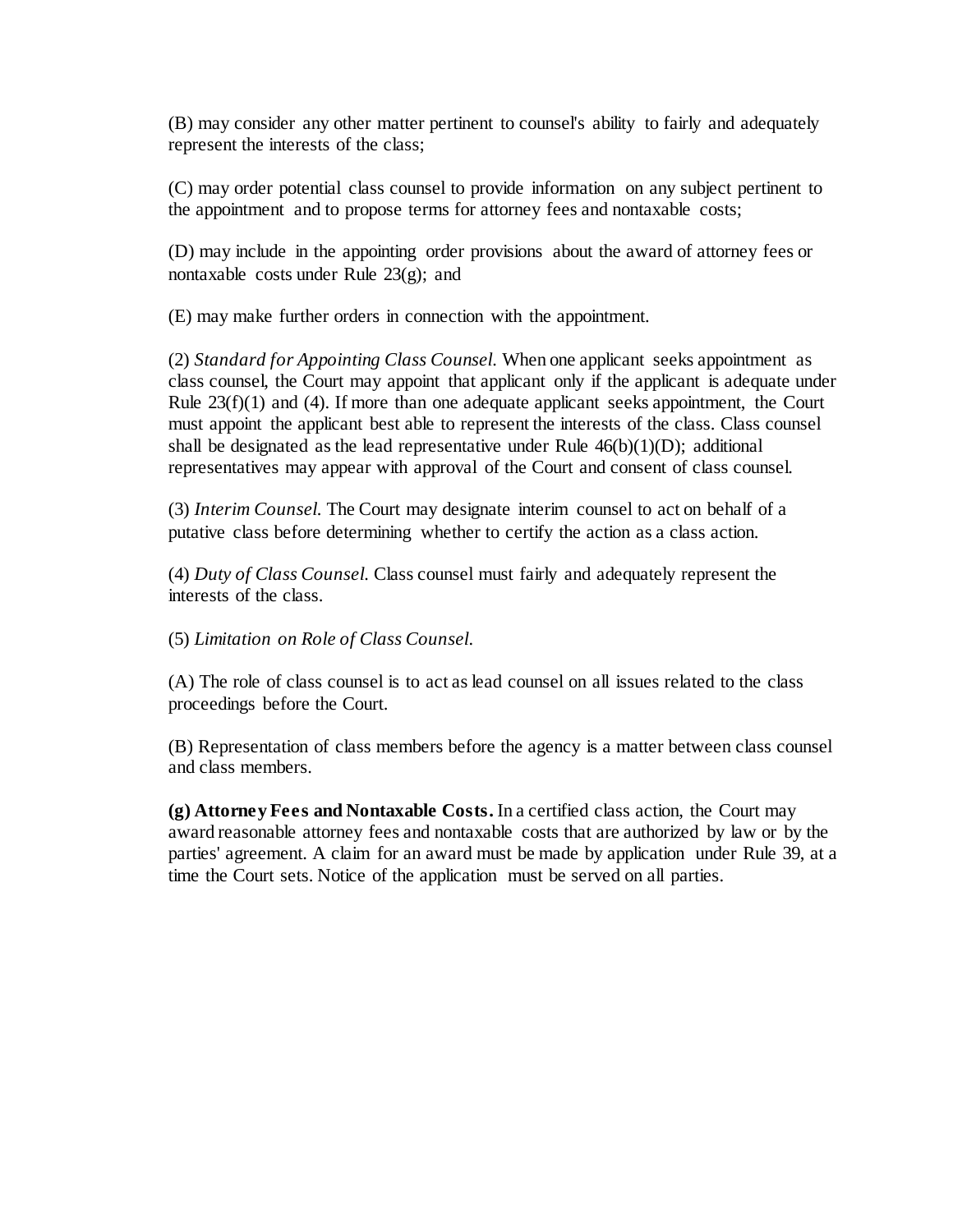### **Rule 24: Waiver of Filing Fee**

Payment of the filing fee required by Rule 3(f) (Payment of Fees) or Rule 21(a) (Petition: Service, Content, and Filing) will be waived, based on financial hardship, in any case where the appellant (or petitioner) submits a declaration of financial hardship and that declaration is accepted for filing. The Court may request additional information, as it deems appropriate. The declaration of financial hardship will be subject to the penalty for perjury pursuant to 28 U.S.C. § 1746. The declaration shall either be on [Form 4](http://www.uscourts.cavc.gov/forms_fees.php) in the Appendix of Forms or contain the detail called for in that form. If the declaration is found to lack a signature or to be otherwise noncompliant, it will be returned; not later than the time fixed by the notice of returned documents, either the filing fee shall be paid or a new declaration that addresses the deficiencies in the noncompliant declaration shall be submitted.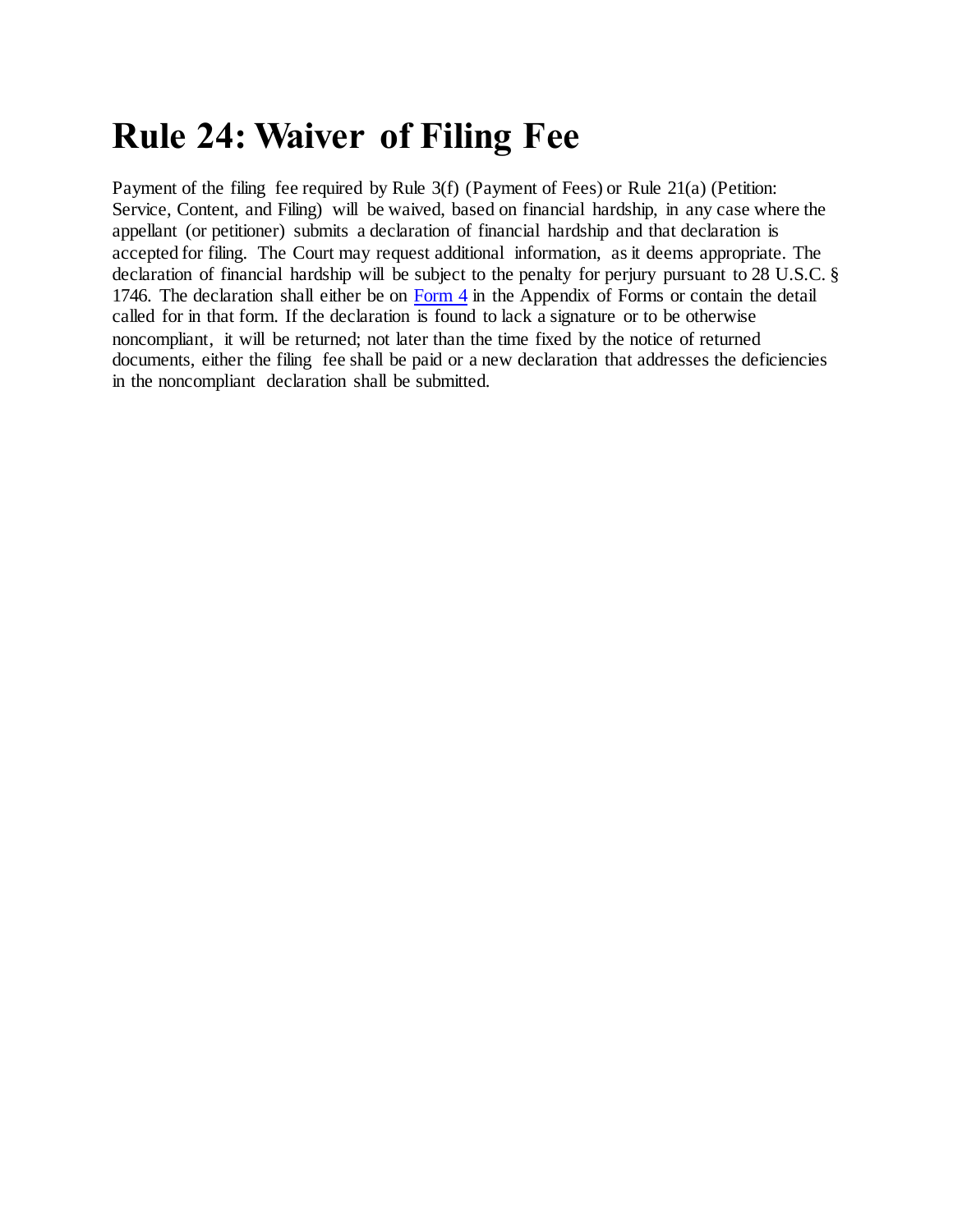# **Rule 25: Filing and Service**

### **(a) Document Submission and Filing.**

*In General.* A document required or permitted to be filed in the Court with regard to an appeal or petition for extraordinary relief shall be submitted to the Clerk with proof of service. *See* E-Rule 1(a)(6) (Notice of Docket Activity). Submitted documents otherwise proper for filing shall generally be filed by the Clerk as of the date of receipt by the Clerk. Parties are responsible for delivery of any document to the Court. Confirmation of receipt or filing may be obtained by accessing the case docket on the Court's website at

[https://efiling.uscourts.cavc.gov/cmecf/servlet/TransportRoom?servlet=CaseSearch.jsp.](https://efiling.uscourts.cavc.gov/cmecf/servlet/TransportRoom?servlet=CaseSearch.jsp)

### *Notice of Appeal or petition for extraordinary relief*.

A Notice of Appeal or petition for extraordinary relief may be submitted by mail, personal delivery or other delivery service, or fax, or as an attachment to an email, as designated in subsection (b).

(1) *Document submission and filing by representatives and amici curiae required to use CM/ECF.* Subject to the exceptions in Rules 25(a) (Document Submission and Filing) and 25(b) (Method and Timeliness) for a Notice of Appeal or petition for extraordinary relief, and for a notice of appearance, fee agreement, or declaration of financial hardship emailed concurrently with the Notice of Appeal or petition for extraordinary relief, all submissions by a representative or amicus curiae shall be submitted through the CM/ECF system. *See* Rule 1(c) (CM/ECF/Non-CM/ECF Electronic Filing) and *see generally* E-Rules.

(2) *Document submission and filing by self-represented parties and others exempt from using CM/ECF.* All submissions by self-represented parties and others exempted by the Court from using CM/ECF may be submitted by mail, personal delivery or other delivery service, or fax, or as an attachment to an email to the Clerk. *See* Rule 25(b) (Method and Timeliness).

### **(b) Method and Timeliness.**

(1) *Mail, personal delivery, or other delivery service*. Submissions by mail, personal delivery, or other delivery service shall be mailed or delivered to the Clerk of the Court, U.S. Court of Appeals for Veterans Claims, 625 Indiana Avenue, NW, Suite 900, Washington, DC 20004- 2950.

(A) Submissions through the U.S. Postal Service shall be deemed received by the Clerk as of the date of postmark. Otherwise the Clerk shall use the actual date of receipt for filing purposes.

(B) A document submitted through the U.S. Postal Service by a self-represented party who is an inmate confined in an institution is timely filed if the document is deposited in the institution's internal mail system within the time specified for filing and is accompanied by evidence showing the date of deposit and stating that first-class postage has been prepaid.

(2) *Fax*. Submissions by fax shall be faxed to the Clerk of the Court at (202) 501-5848.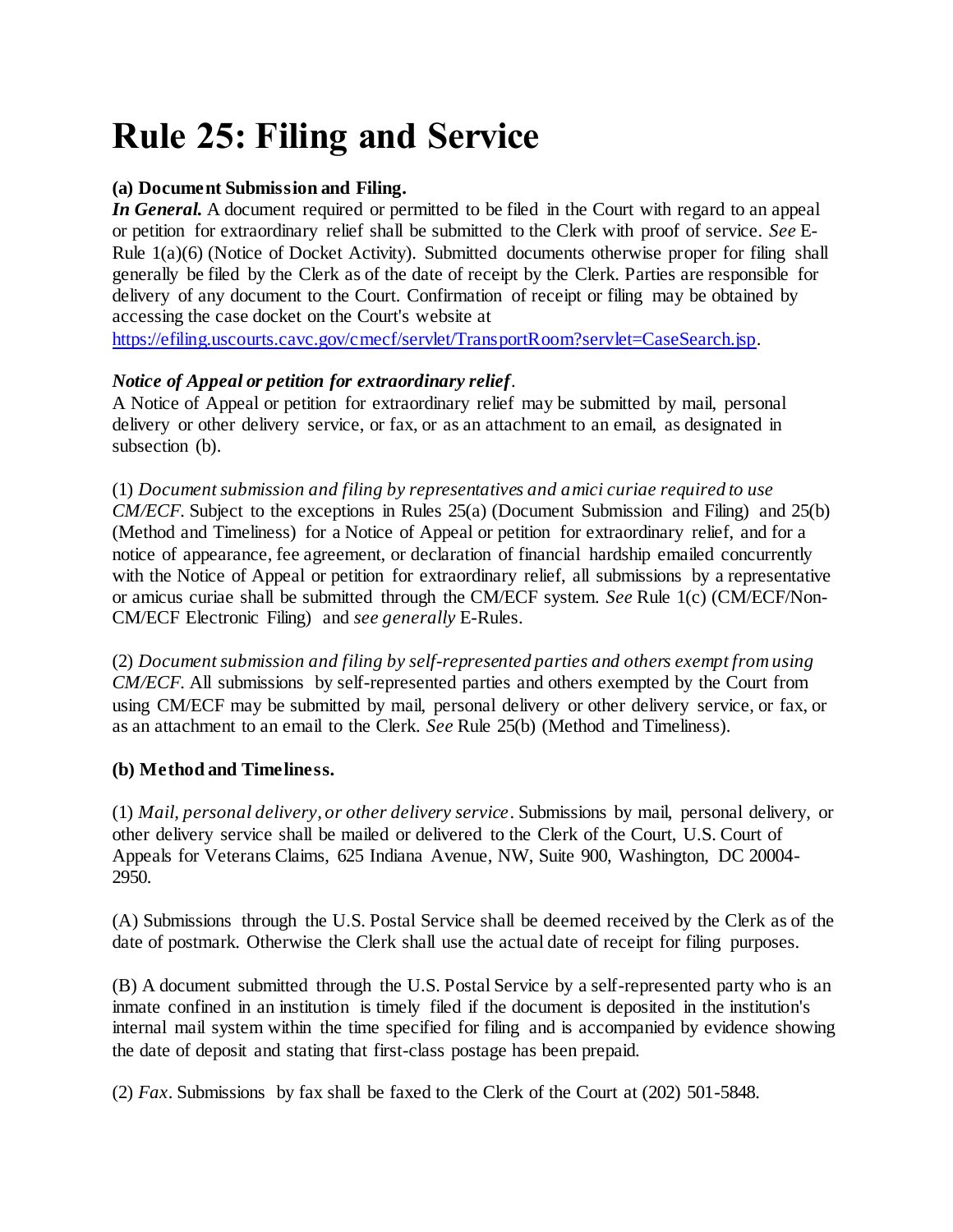(A) The Clerk shall use the actual date of receipt for filing purposes.

(B) Faxed documents shall be preceded by a cover sheet showing the sender's name, address, and telephone and fax numbers; the Court case number, if one has been assigned, and caption; and the number of pages being sent.

### (3) *Email*.

(A) CM/ECF Users. A Notice of Appeal, petition for extraordinary relief, or a notice of appearance, fee agreement, or declaration of financial hardship submitted concurrently therewith, may be submitted as an attachment to an email to the Clerk at [esubmission@uscourts.cavc.gov.](mailto:esubmission@uscourts.cavc.gov)  All documents attached to emails must be in pdf format, have at the top the names of the parties, and bear an electronic signature. Also, the subject line of the email forwarding the document should include the name of the document (e.g., Notice of Appeal) and the names of the parties. *See* E-Rule 1(a)(2) and (9) (Definitions) and E-Rule 10 (Electronic Signatures). No other documents may be submitted by email. The Clerk shall use the actual date of receipt for filing purposes..

### (B) Non-CM/ECF Users.

(i) Self-represented parties. Self-represented parties may submit any document as an attachment to an email to the Clerk at [self-rep@uscourts.cavc.gov.](mailto:self-rep@uscourts.cavc.gov) All documents attached to emails must be in pdf format; have at the top the names of the parties and the docket number of the case, if one has been assigned; and bear an electronic signature. Also, the subject line of the email forwarding the document should include the name of the document (e.g., Motion To Dispute RBA), the names of the parties, and the docket number of the case, if available. *See* E-Rule 1(a)(2) and (9) (Definitions) and E-Rule 10 (Electronic Signatures). The Clerk shall use the actual date of receipt for filing purposes.

(ii) Represented parties exempted by the Court from using CM/ECF. Representatives exempted by the Court from using CM/ECF may submit documents initiating an appeal (i.e., a Notice of Appeal or petition for extraordinary relief), as well as a notice of appearance, fee agreement, or declaration of financial hardship if submitted concurrently therewith, as an attachment to an email to the Clerk at [esubmission@uscourts.cavc.gov.](mailto:esubmission@uscourts.cavc.gov) Once the case has been docketed, all other documents may be submitted as an attachment to an email to the Clerk at [efiling@uscourts.cavc.gov.](mailto:esubmission@uscourts.cavc.gov) All documents attached to emails must be in pdf format; have at the top the names of the parties and the docket number of the case, if one has been assigned; and bear an electronic signature. Also, the subject line of the email forwarding the document should include the name of the document (e.g., Motion to Dispute RBA), the names of the parties, and the docket number of the case, if available. *See* E-Rule 1(a)(2) and (9) (Definitions) and E-Rule 10 (Electronic Signatures.) The Clerk shall use the actual date of receipt for filing purposes.

(4) *CM/ECF.* A separate docket entry shall be used for each document submitted using CM/ECF. The Clerk shall consider the actual date of docket entry as the date of receipt for filing purposes and that date shall constitute the date of filing unless the Clerk notes otherwise on the docket.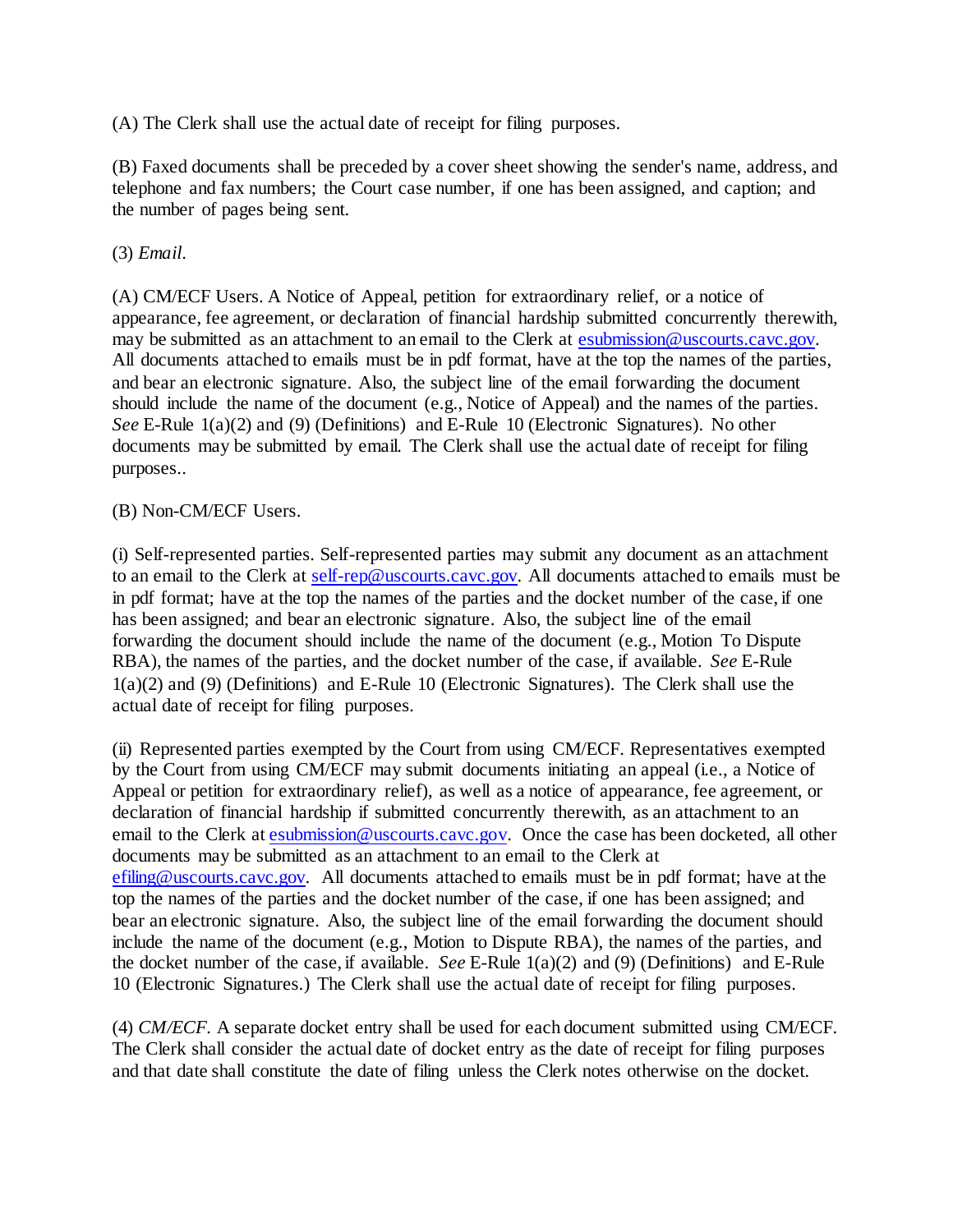**(c) Manner and Proof of Service.** Any document submitted for filing with the Court shall be served on all parties in the case.

(1) *CM/ECF Users.* When a document is submitted through the CM/ECF system, the system will electronically generate a notice of docket activity. That notice shall constitute both service and proof of service of the submitted document with regard to any party in that case who is also a CM/ECF User.

(2) *Non-CM/ECF Users.* Service by or on a party who is a Non-CM/ECF User shall be accomplished by providing a copy of the document to be filed to a responsible person at the office of the representative of a party, or the office or home of a party, by personal delivery, mail, or private commercial carrier. Proof of service is accomplished by submitting with the document to be filed either:

(A) an acknowledgment by the person served of his or her personal service, or

(B) a statement certified by the person(s) who made service, showing the date and manner of service and the names and addresses of the persons served.

Proof of service may appear on or be attached to the document filed. The Secretary's representative is the General Counsel of the Department of Veterans Affairs, whose address is General Counsel (027), Department of Veterans Affairs, 810 Vermont Avenue, NW, Washington, DC 20420-0002.

**(d) Identification.** All documents submitted for filing with the Court must be submitted under signature of the party submitting the document or of the party's representative of record. When a document is submitted for filing through CM/ECF or email, it shall contain an "electronic signature." *See* E-Rule 1(a)(2)(Definitions); E-Rule10 (Electronic Signatures).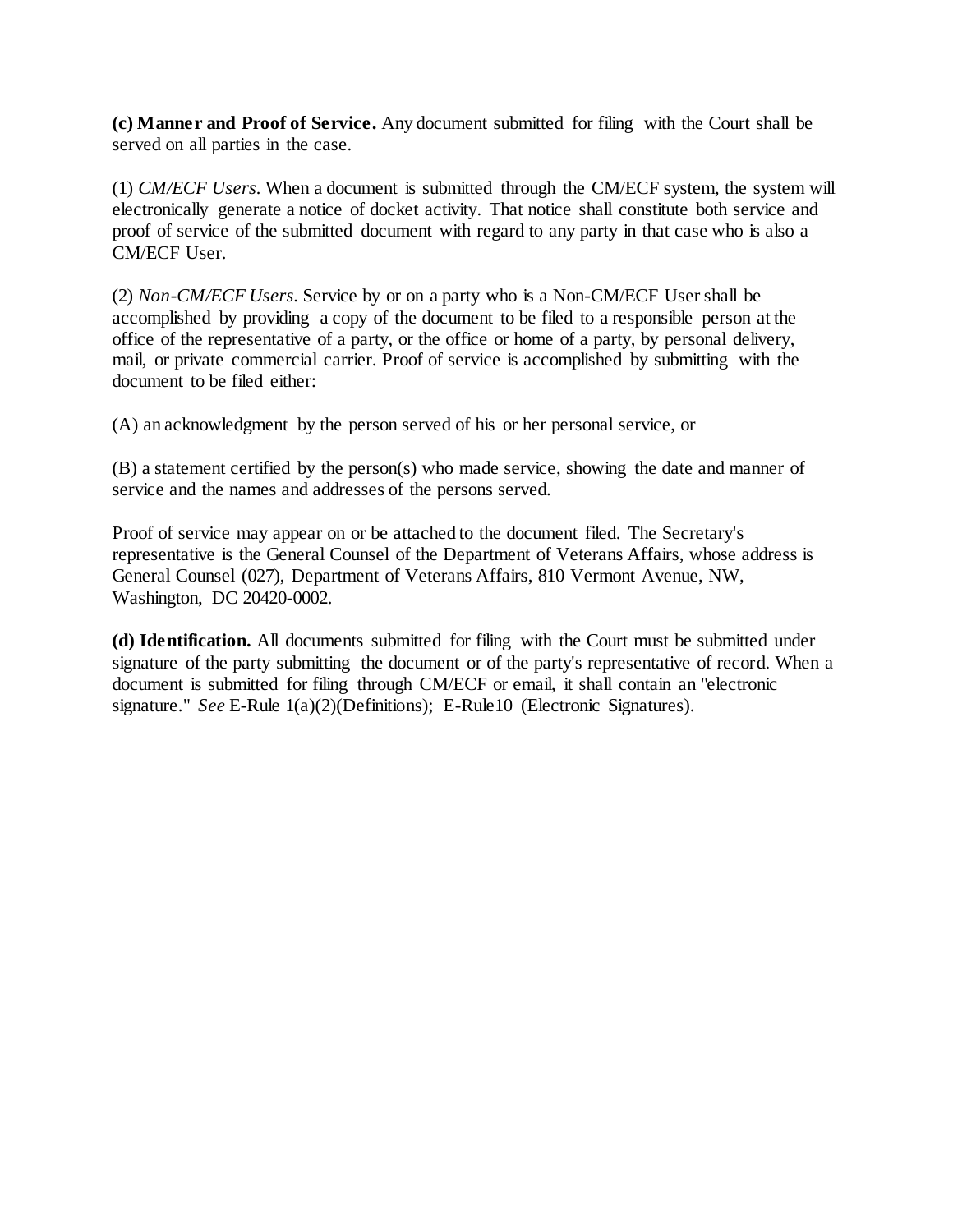# **Rule 26: Computation and Extension of Time**

### **(a) Computing Time.**

(1) *General rule*. In computing a period of time set by these Rules, or by a Court order, or by a statute, the day of the event that begins the period is not included. The last day of the period is included, unless it is a Saturday, Sunday, legal holiday, or day the Court is closed at the direction of the Chief Judge.

(2) *Legal holidays*. As used in this Rule, "legal holiday" means New Year's Day, Birthday of Martin Luther King, Jr., Washington's Birthday (Presidents' Day), Memorial Day, Juneteenth National Independence Day, Independence Day, Labor Day, Columbus Day, Veterans Day, Thanksgiving Day, Christmas Day, and any other day declared a holiday by the President or Congress.

(3) *Notices*. Notice that the Court is closed or inaccessible will be posted publicly, on the Court's website, if circumstances permit. *See* [www.uscourts.cavc.gov.](http://www.uscourts.cavc.gov/)

**(b) Extension of Time.** The Court, on its own initiative or on a party's motion for good cause shown, may extend the time set by these Rules for doing any act, or may permit an act to be done after the expiration of such time, but the Court may not extend the time for filing a Notice of Appeal except as provided by Rule 4, or an application for attorney fees and expenses. *See* also Rule 5(a) (Stay of Appellate Proceedings). The Court may grant an extension of time not to exceed a total of 45 days for any particular filing for good cause. Any motion to extend the time set by these Rules or by an order or notice of the Court beyond a total of 45 days for a particular filing will be granted only for extraordinary circumstances.

(1) *Content of motion*. In addition to the information required by Rule 27(a) (Content of Motions), the motion shall state the following:

(A) the date to be extended;

(B) the revised date sought;

(C) the total number of days of extension previously granted to the movant in the merits or attorney-fee application phase, as applicable, of the case;

(D) the total number of days of extension previously granted to the other party(ies) in the merits or attorney-fee-application phase, as applicable, of the case; and

(E) a statement in compliance with Rule 27(a)(5) (Content of Motions).

(2) *Opposition*. Any opposition shall be filed with the Clerk not later than 5 days after the nonmoving party is served with a copy of that motion to extend time. The Court will treat the motion as unopposed if no opposition is filed within this period.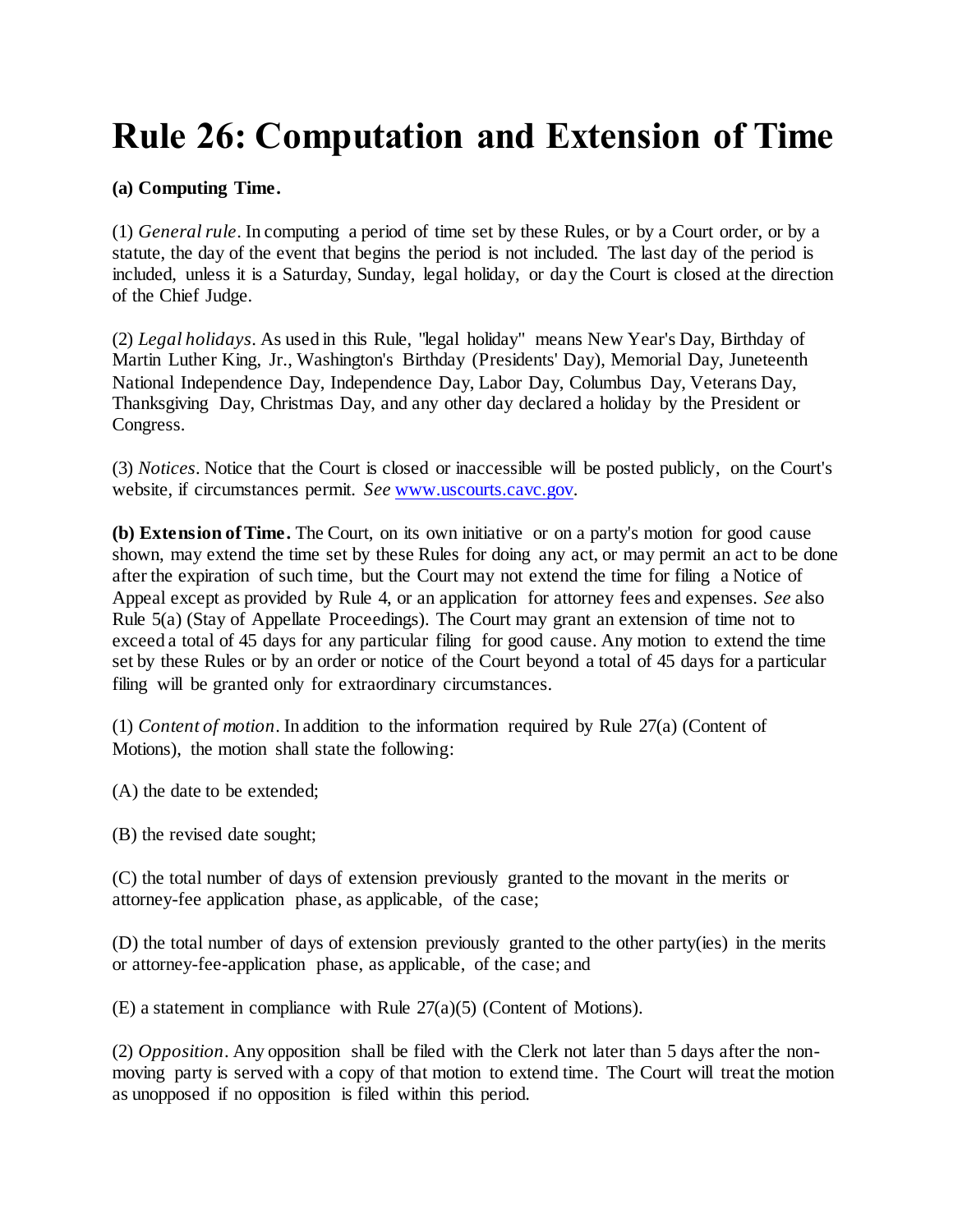(3) *Effect of motion*. A motion to extend time does not extend the date on which a pleading or other document is due to be filed with the Court unless the Court grants that motion. *See* Rule 5(b) (Effect of Stay).

(4) *Noncompliance*. *See* Rule 45(j) (Noncompliant Submissions).

#### **(c) Additional Time After Service by Mail.**

(1) *General rule*. If a party is required or permitted to do an act within a period initiated by service of a document under these Rules on that party by another party and the document is served by mail, 5 days are added to the period for doing that act.

(2) *Service overseas by Secretary*. If a document is served by the Secretary by means other than through CM/ECF on an appellant, petitioner, or representative who is located outside the United States, Puerto Rico, or the Virgin Islands, 30 additional days are added to the applicable period.

(3) *Court orders and notices*. Additional time under this Rule is not added to the periods set in Court orders and notices or in Rules 4 (Filing Appeal; Docketing; Copy of Board Decision), 35 (Motions for Reconsideration, Panel Decision, or Full Court Review), and 39(a) (Attorney Fees and Expenses-Application).

**(d) Combined Motions Prohibited.** With the exception of a motion for leave to file an out-oftime motion to extend time, a motion to extend time may not be combined with any other motion. The Clerk will return any motion that violates this subsection.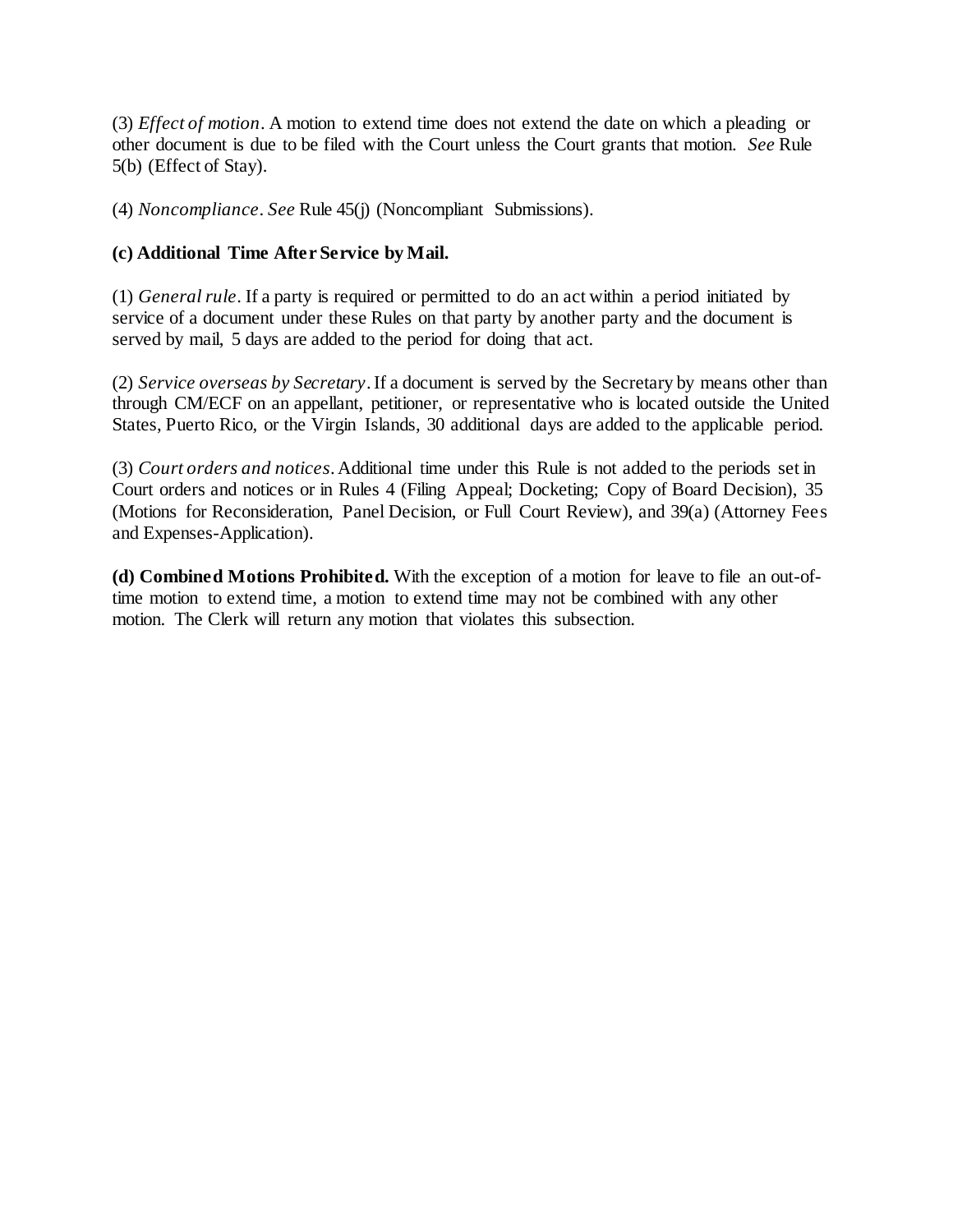# **Rule 27: Motions**

**(a) Content of Motions.** Unless another form is required by these Rules, an application for relief shall be made by filing a motion, with proof of service (*See* Rule 25(c) (Manner and Proof of Service)) on all other parties. The motion shall-

(1) contain or be accompanied by any material required by any of the Rules governing such a motion;

(2) state with particularity the specific grounds on which it is based;

(3) describe the relief sought;

(4) *not* be accompanied by a proposed implementing order; and,

(5) if the appellant is represented, indicate whether the motion is opposed and, if so, whether the moving party has been advised that a response in opposition will be filed.

#### **(b) Response or Opposition.**

(1) *Time to file*. Unless otherwise prescribed in these Rules (*See*, *e.g.*, Rule 26(b)(2) (Computation and Extension of Time-Opposition)), any party may file a response or opposition to a motion not later than 14 days after service of the motion, however, the Court may act on motions authorized by Rule 8 (Suspension of Secretarial Action Or Suspension of Precedential Effect of Decision of This Court) after reasonable notice of the motion has been provided to all parties. The Court may shorten or extend the time for responding to any motion.

(2) *Form of opposition*. Unless the Court orders otherwise, an opposition to a motion shall be filed by an opposing party in writing, and a motion will be considered unopposed if such an opposition is not filed.

**(c) Motions for Procedural Orders.** Notwithstanding subsection (a) and except as provided in the next sentence, the Court may act upon motions for procedural orders at any time without awaiting a response, and, by rule or order of the Court, the Clerk may dispose of motions for certain procedural orders. The Clerk may act on motions to extend time for good cause (but not for extraordinary circumstances) if the motion is not opposed within 5 days after service on the other party. *See* Rule 26(b)(2) (Computation and Extension of Time-Opposition). Any party who may be adversely affected by the action may, by motion, request that the Court reconsider, vacate, or modify the action not later than 10 days after the action is announced.

**(d) Form and Length.** Except by permission of the Court,

(1) a motion or response may not exceed 10 pages, and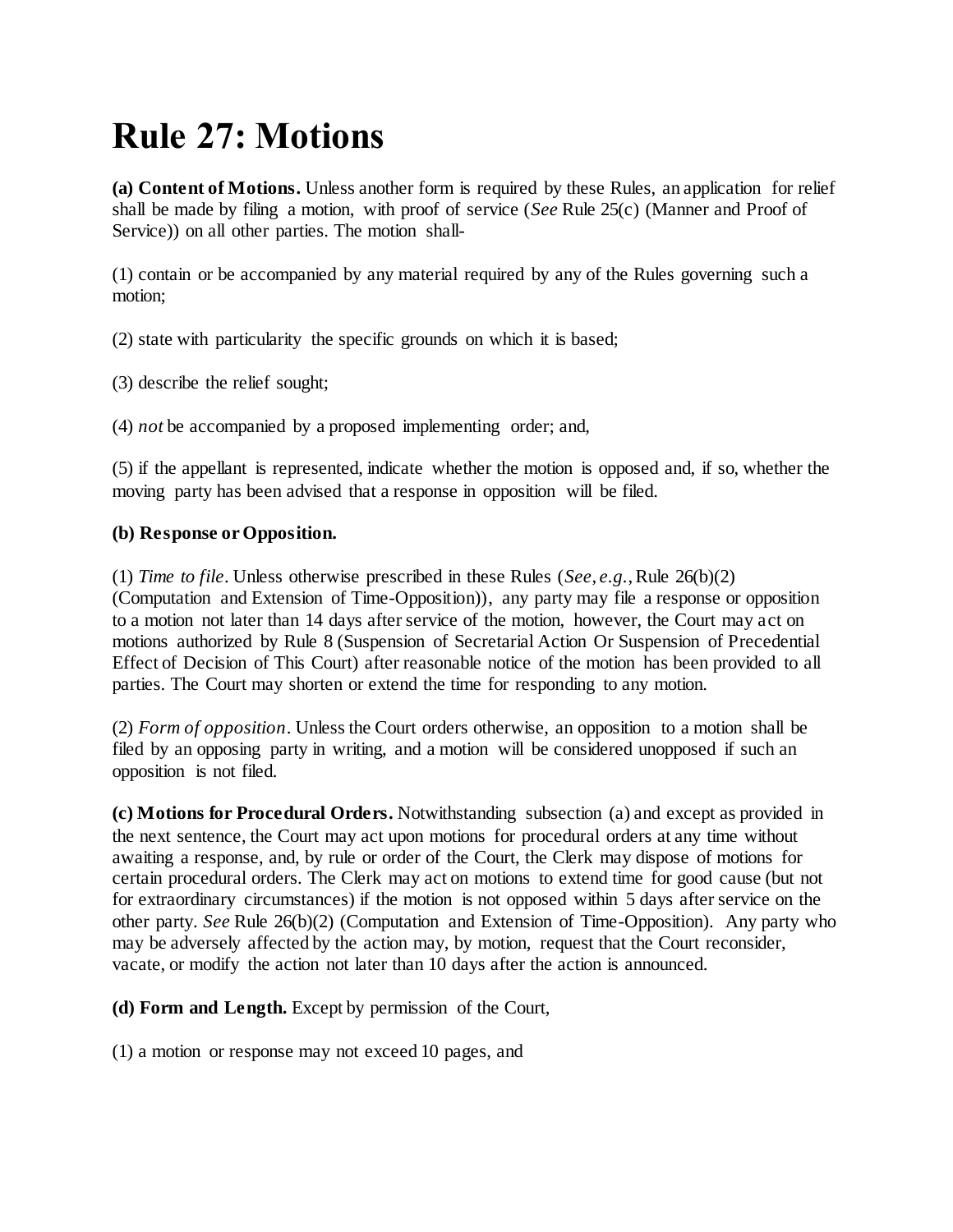(2) the form requirements in Rule 32 (Form of Briefs, Appendices and other Documents) for principal briefs apply to motions and responses. *See also* Rule 6 (Protection of Privacy) and Rule 37 (Retention Requirements for Documents).

**(e) Prohibited Nondispositive Motions.** Except as permitted by Rules 26(d) (Combined Motions Prohibited) and 35(a)(1) (Motion for Reconsideration, Panel Decision, or Full Court Review-Motion for Reconsideration-Permitted), no more than one subject may be addressed in any nondispositive motion. The Clerk will return any motion that violates this subsection.

**(f) Effect of Motions.** Filing a motion does not suspend proceedings or otherwise alter the schedule for filing documents unless the Court grants the motion. *See* Rules 5(b) (Effect of Stay) and 26(b)(3) (Effect of Motion).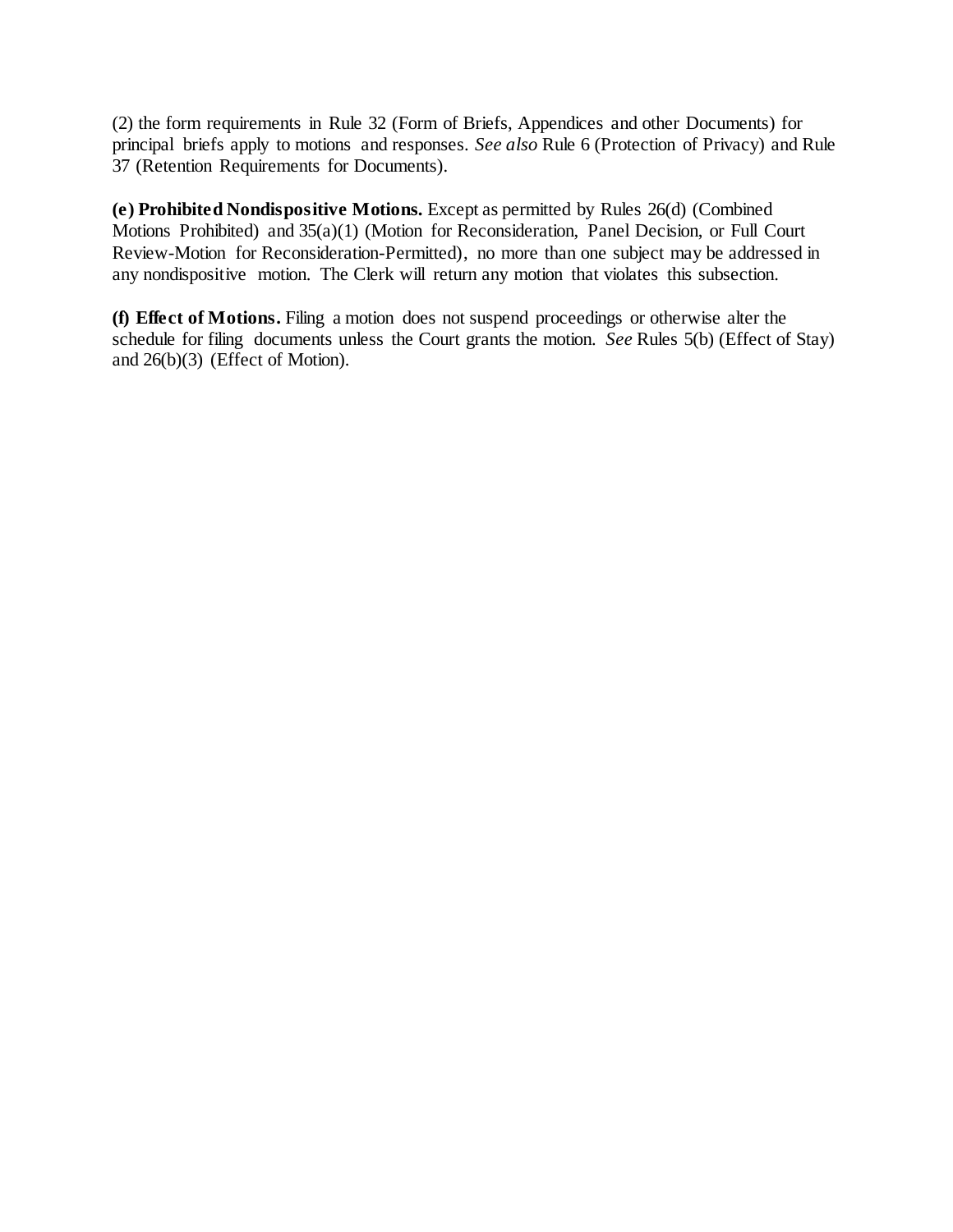# **Rule 27.1: Motion for Initial Review by Panel**

**(a) In General**. To assist the Court in determining whether a matter should be resolved by a panel of the Court, a party or parties may file a motion for initial review by panel when resolution of an issue would meet one or more of the criteria set forth in subsection  $(c)(1)$ .

#### **(b) Time for Motion**.

**(1)** A motion for initial review by panel pertaining to the underlying merits of an appeal must be filed no later than 14 days after the reply brief is due or filed.

**(2)** A motion for initial review by panel pertaining to a petition for extraordinary relief must be filed no later than 7 days after the respondent(s) files an answer to the petition.

**(3)** A motion for initial review by panel pertaining to all other matters may be filed concurrently with the filing (including a Notice of Appeal, motion, or application) that raises the issue warranting panel review, but no later than 14 days after the last responsive pleading for that action is due or filed. If no responsive pleading is contemplated, then the motion for initial review by panel may be filed no later than 14 days after the filing that raises the issue warranting panel review.

#### **(c) Content, Form, and Length of Motion**.

**(1)** A motion for initial review by panel shall state why the resolution of an issue would establish a new rule of law; modify or clarify an existing rule of law; apply established law to a novel fact situation; constitute the only recent, binding precedent on a particular point of law; involve a legal issue of continuing public interest; or resolve a case in which the outcome is reasonably debatable.

**(2)** Except by permission of the Court, a motion or response under this Rule may not exceed 10 Pages and must comply with the form requirements in Rule 32 (Form of Briefs, Appendices, and Other Documents) for principal briefs and Rule 25 (Filing and Service). See Rule 6 (Protection of Privacy) and Rule 37 (Retention Requirements for Documents).

**(d) Response; Action on the Motion.** No response to a motion under this Rule may be filed unless the response is requested by the Court. A motion for initial review by panel pertaining to the underlying merits of an appeal or a petition for extraordinary relief will be assigned to the screening Judge. A motion for initial review by panel pertaining to all other matters will be assigned to the Judge next in rotation, unless another Judge has acted on a previous motion in the case or the case is pending before a screening Judge.

**(e) Effect of Motions.** Filing a motion under this Rule does not suspend proceedings or otherwise alter the schedule for filing documents unless the Court so orders. *See* Rules 5(b) (Effect of Stay) and 26(b)(3) (Effect of motion).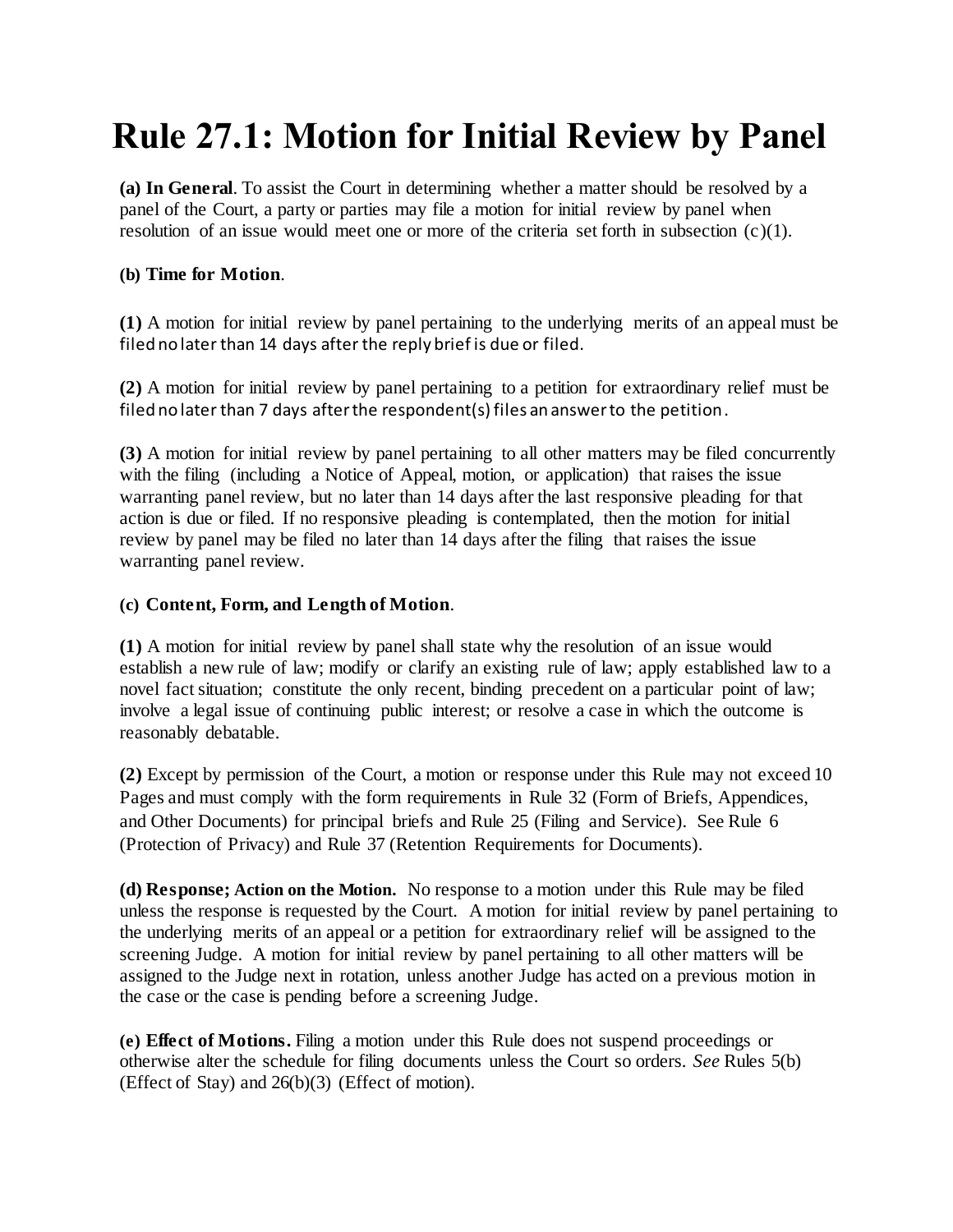# **Rule 28: Briefs**

**(a) Appellant's Brief.** The appellant shall file a brief that, unless the appellant is self-represented and submits an informal brief pursuant to subsection (e), shall contain, in the following order, the appropriate division headings and the following separate divisions:

(1) a table of contents, with page references;

(2) a table of authorities consisting of cases (alphabetically listed), statutes, other authorities cited, and pages of the record before the agency cited (including a title or description for each document) in numerical order by record citation, with references to the page of the brief where they are cited (*see* [Form 18](http://www.uscourts.cavc.gov/documents/appendix.pdf) (Sample Format for Table of Authorities) in the Appendix of Forms);

(3) a statement of the issues;

(4) (i) a statement of the case, showing briefly the nature of the case, the course of proceedings, the result below, and the facts relevant to the issues, with appropriate page references to the record before the agency;

(ii) when citing to the record, citations shall include the specific page(s) being cited, followed in parentheses by citation to all pages of the document from which the referenced page is cited. When relevant, specific pages for envelopes and date stamps associated with the document shall be included. Parties shall not cite solely to the Board decision for any factual underlying issues on appeal, unless the source document is unavailable;

**Practitioner's Note: Parties are charged with exercising judgment in determining what constitutes the document from which a page is cited. For example, if there is a 3-page Notice of Disagreement (NOD) with 100 pages of attachments and the brief is citing page 2 of the NOD and the attachments are not essential to or referenced in the brief, the party need only cite the 3 pages of the NOD (e.g., R. at 44 (43-45)). As another example, service medical records as a whole would not constitute one document, but an entrance examination report would.**

(5) an argument, beginning with a summary and containing the appellant's contentions with respect to the issues and the reasons for those contentions, with citations to the authorities and pages of the record before the agency; and,

(6) a short conclusion stating the precise relief sought.

### **(b) Secretary's Brief.**

(1) *Content*. The Secretary shall file a brief that conforms to the requirements of subsection (a), but a statement of the issues or of the case need not be made unless the Secretary is dissatisfied with the appellant's statement.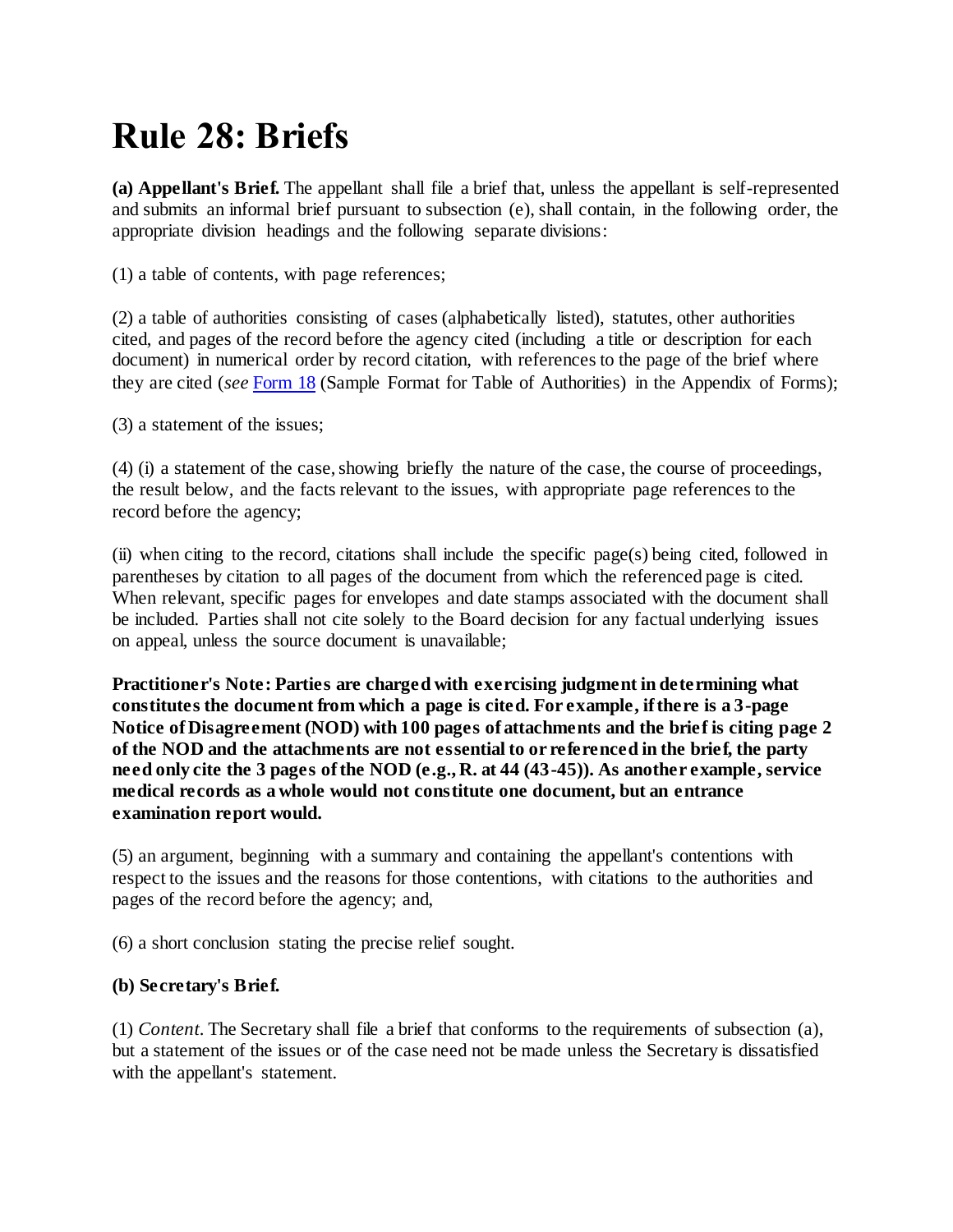(2) *Assertion of Board error.* The Secretary shall include in the argument section of the brief any agreement with the appellant's assertion of Board error, as well as any independent assertion of Board error deemed material and relevant to the matters on appeal.

(3) *Appropriate relief.* For any assertion of Board error by the Secretary, the Secretary shall identify the relief that the Secretary considers appropriate.

**(c) Reply Brief.** The appellant may file a brief in reply to the Secretary's brief. The reply brief shall contain a table of authorities that conforms to the requirements of subsection (a)(2).

**(d) Intervenor's Brief.** An intervenor may file a brief not later than 30 days after the appellant's reply brief is filed or due. *See* Rule 31(a) (Filing and Service of Briefs-Time Limits). An intervenor's brief shall conform to the requirements of subsection (a), but a statement of the issues or of the case need not be made if the intervenor adopts either the appellant's or the Secretary's statement.

**(e) Self-Represented Party's Brief.** Only a self-represented party may submit an informal brief. The informal brief form provided by the Court may be used. Informal briefs are exempt from the requirements of subsection (a) of this Rule and from the requirements of Rule 32 (Forms of Briefs, Appendices, and Other Documents). An informal brief must comply with the Rule 32(f) identification requirement and may not be longer than 30 pages, double-spaced, in at least a 12 point typeface or its equivalent, if handwritten.

**(f) Amicus Curiae Brief.** *See* Rule 29 (Brief of an Amicus Curiae).

**(g) Motions Prohibited.** After the Court has issued the initial notice to file a brief to the appellant, the Court will not accept a motion, other than a joint motion for remand or termination, from any party in lieu of a brief required by subsections (a) through (c). A motion may not be included as part of any brief; the Court will not act on any motion so included. The Clerk will return any motion that violates this subsection.

**(h) References to the Record Before the Agency.** References in the briefs to the record before the agency shall be to the pages as transmitted by the Secretary, as described in Rule 10(a) (Record Before the Agency). *See also* Rule 28.1(a) (Preparation of the Record of Proceedings). Commonly understood abbreviations may be used.

**(i) Reproduction of Documents.** If determination of the issues requires consideration of superseded statutes, rules, or regulations, or unpublished authorities, relevant parts shall be reproduced in the brief or in an appendix. Documents in the record before the agency may not be reproduced in or attached to the brief.

**(j) Multiple Appellants.** In cases involving more than one appellant, including consolidated cases, any number of appellants may join in a single brief, and any appellant may adopt by reference any part of the brief of another. Appellants may similarly join in reply briefs.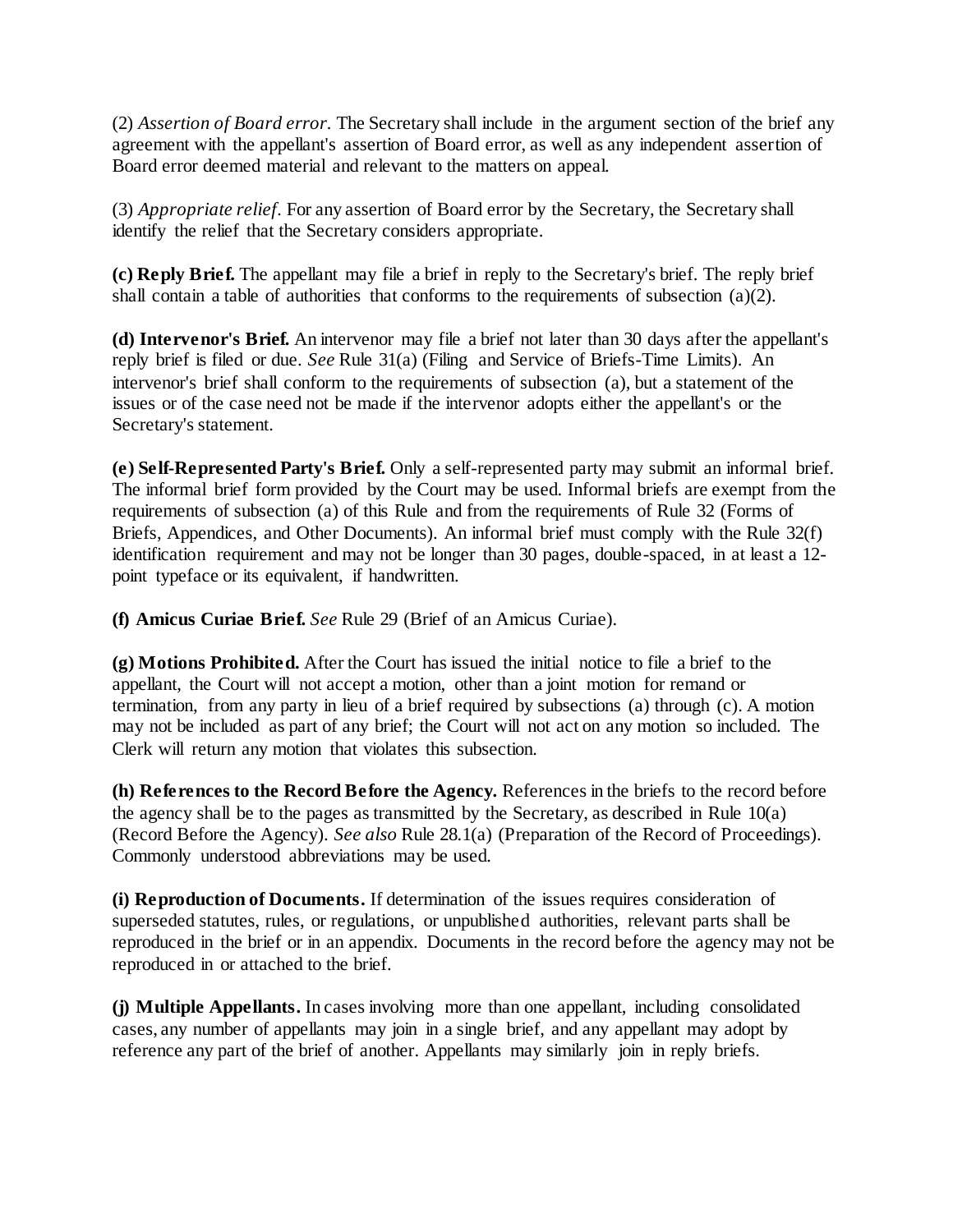# **Rule 28.1: Record of Proceedings**

### **(a) Preparation of the Record of Proceedings.**

(1) *Preparation and contents.* The Secretary shall prepare and file the record of proceedings. The record of proceedings shall contain:

(A) the Board decision(s) being appealed;

(B) any document from the record before the agency cited in a brief, in its entirety, with any associated envelope or date stamp if relevant (*See* Practitioner's Note to Rule 28(a)(4)(ii)); and,

(C) any other documents before the Secretary and the Board that are relevant to the issues before the Board that are on appeal to the Court or relevant to issues otherwise raised in the appeal.

(2) *Arrangement and pagination*. The record of proceedings shall have a cover containing the official caption of the appeal and shall be arranged and paginated in the same order as the documents appeared in the record before the agency. Because certain documents in the record before the agency may not be included in the record of proceedings, this arrangement may result in pages not having consecutive numbers, e.g., page 22 may be followed immediately by page 43.

(3) *Time for filing*. The Secretary shall file and serve the record of proceedings on all parties not later than 14 days after the reply brief is filed and served, or if no reply brief is filed, not later than 14 days after the reply brief was due in accordance with Rule 31(a)(3) (Time Limits for Filing and Service of Briefs). *See also* Rule 47(b) (Expedited Proceedings-Filing and Service of Documents), as applicable.

**(b) Disputes.** If any dispute arises as to the preparation or contents of the record of proceedings, the Court, on its own initiative or on motion of any party, will resolve the matter. Any party's motion shall be filed within 14 days after the record of proceedings has been served and shall describe the good faith efforts that have been made to resolve the dispute. An opposing party may file a response to such a motion not later than 7 days after the motion is served.

**(c) Additional Record Material.** The Court may direct any party to file additional record material.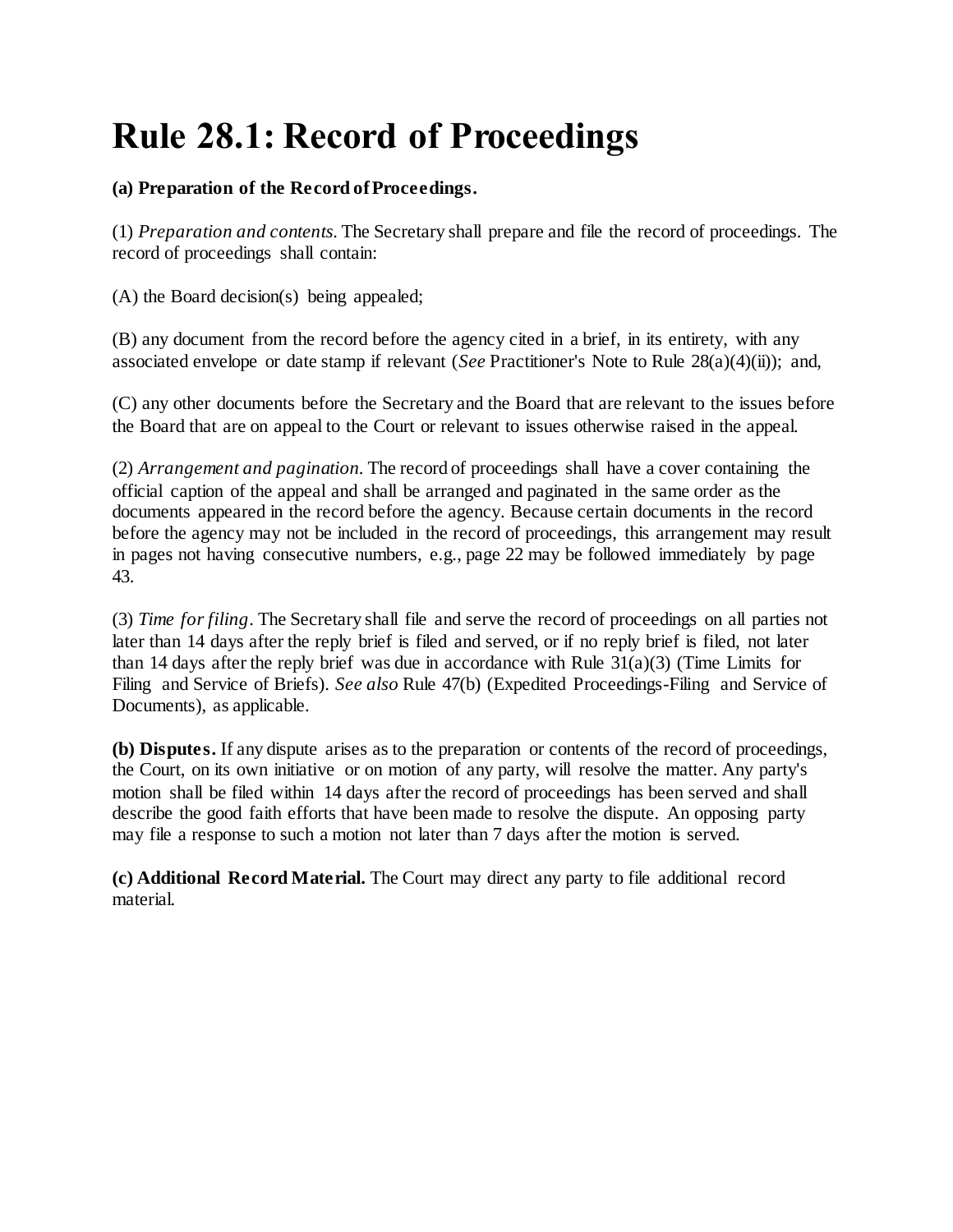# **Rule 29: Brief of an Amicus Curiae**

**(a) When Permitted.** A brief submitted to the Court by an amicus curiae will be filed by the Clerk only after the Court has granted a motion for leave to file.

**(b) Motion for Leave To File.** The motion must be accompanied by the proposed brief and state:

(1) the movant's interest and whether all parties consent to the filing of the brief;

(2) why the matters asserted are relevant to the disposition of the case; and

(3) why the Court should grant leave to file the motion.

**(c) Time.** An amicus curiae must submit the motion for leave to file not later than 7 days after the principal brief of the party being supported is filed unless the Court permits later filing. An amicus curiae that does not support either party must file its brief no later than 7 days after the appellant's or petitioner's principal brief is filed.

**(d) Form and Content.** An amicus brief must comply with Rules 25 (Filing and Service),  $28(a)(1)$ ,  $(2)$ ,  $(5)$ , and  $(6)$ ,  $28(h)$  and  $(i)$  (Briefs),  $30$  (Citation of Certain Authority), and  $32$  (Form of Briefs, Appendices and Other Documents); state, at the outset of the brief, which party the amicus curiae supports, if any, and the interest of the amicus curiae; and provide a concise statement of the identity of the amicus curiae, its interest in the case, and the source of its authority to file. The brief must avoid repeating the parties' briefs and should focus on the points not made or not emphasized in them.

**(e) Length.** An amicus brief may be no more that one-half the maximum length authorized by these Rules for a party's principal brief. If the Court grants a party permission to file a longer brief, that extension does not affect the length of an amicus brief.

**(f) Reply Brief.** An amicus curiae may not file a reply brief.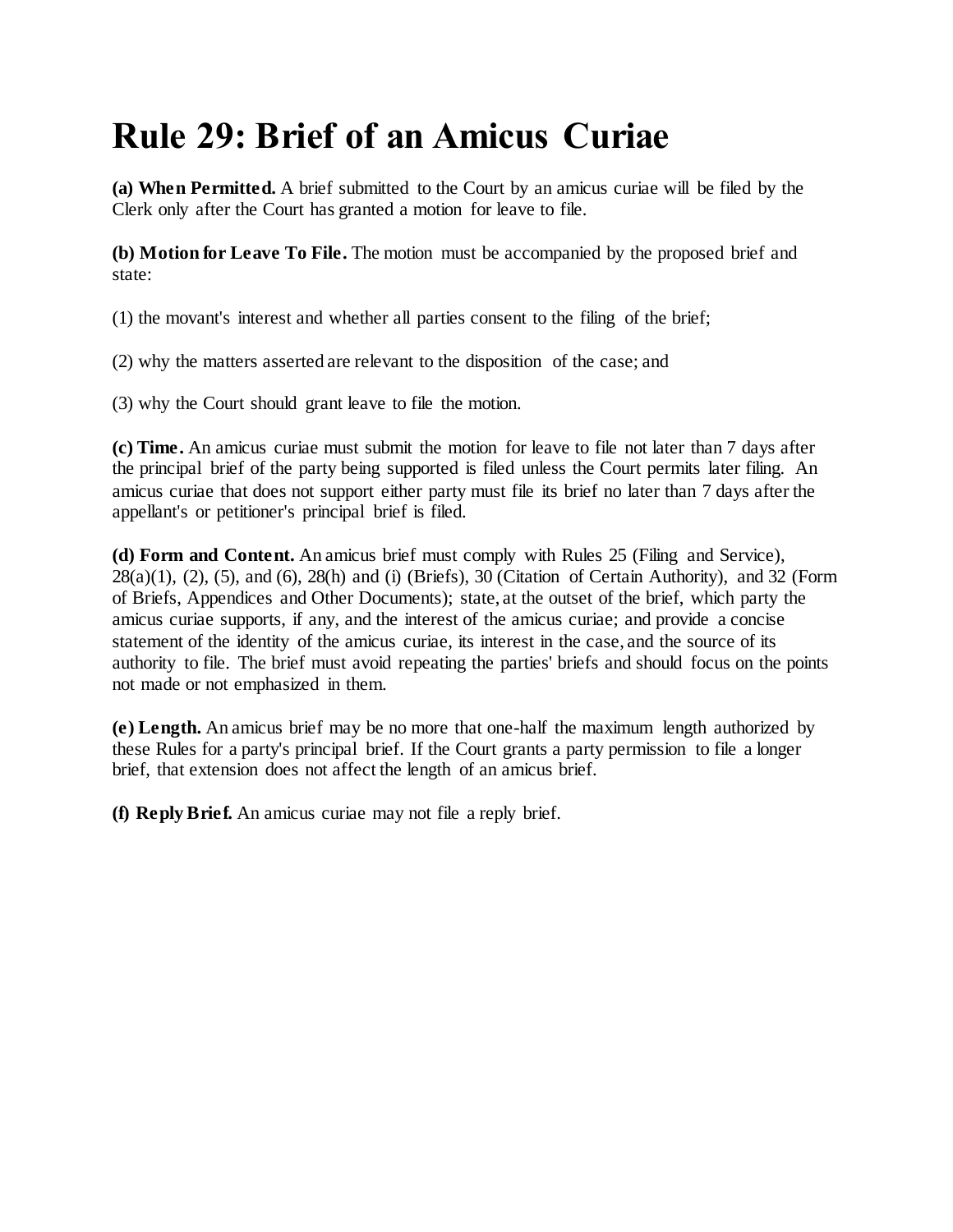# **Rule 30: Citation of Certain Authority**

**(a) Citation of Nonprecedential Authority.** Parties, intervenors, and amicus curiae may cite nonprecedential dispositions by any court or agency. Parties, intervenors, and amicus curiae citing such a disposition shall identify any clear precedent on point (or state that none exists) and explain the nonprecedential disposition's relevance to the case before the court. With the exception of dispositions available in a publicly accessible electronic database, a copy of any cited unpublished disposition shall be attached to the document containing the citation.

**(b) Citation of Supplemental Authority.** When pertinent and significant authority comes to the attention of a party after the party's brief has been filed or after oral argument but before decision, a party shall promptly file notice with the Clerk and serve all other parties. In no case will supplemental authority - pertinent and significant or otherwise - be accepted by the Clerk for filing fewer than 7 days preceding a scheduled oral argument, without leave of the Court. The notice shall set forth the citation(s) to the authority or include a copy of the supplemental authority if it is not readily available in a reporter system. The notice shall refer to the page of the brief or to a point argued orally to which each citation pertains, and shall state without argument the reasons for the supplemental citation(s). Any response shall be made promptly and shall be similarly limited.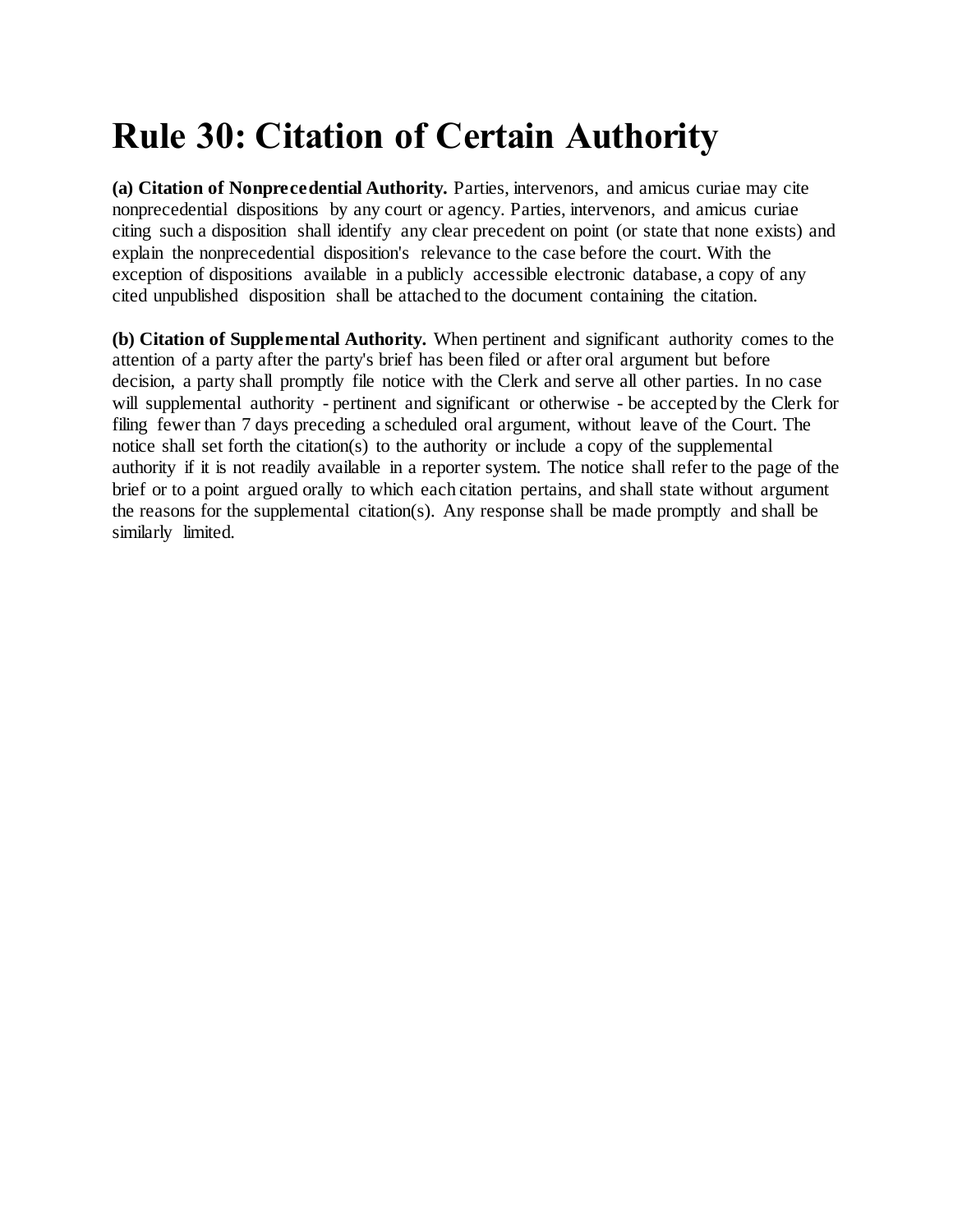## **Rule 31: Filing and Service of Briefs**

**(a) Time Limits.** Except in cases covered by Rule 47 (Expedited Proceedings),

(1) the appellant shall serve and file a brief not later than

(A) 60 days after the expiration of the 14-day period provided under Rule 10(b) (Record Before the Agency-Disputes) for the parties to notify the Court of any unresolved dispute regarding the Record Before the Agency, or

(B) 30 days after the completion of the Rule 33 staff conference, whichever is later.

Briefing deadlines may be modified by the Court when the Court is required to resolve a dispute in connection with a motion under Rule 10(b);

(2) the Secretary shall serve and file a brief not later than 60 days after service of the appellant's brief; and

(3) the appellant may serve and file a reply brief not later than 14 days after service of the Secretary's brief.

**(b) Effect of Failure to File.** If a party fails to file a brief within the time provided by this Rule or within the time as extended, the Court, on its own initiative or on motion by a party, may take appropriate action, to include dismissal of the appeal or sanctions.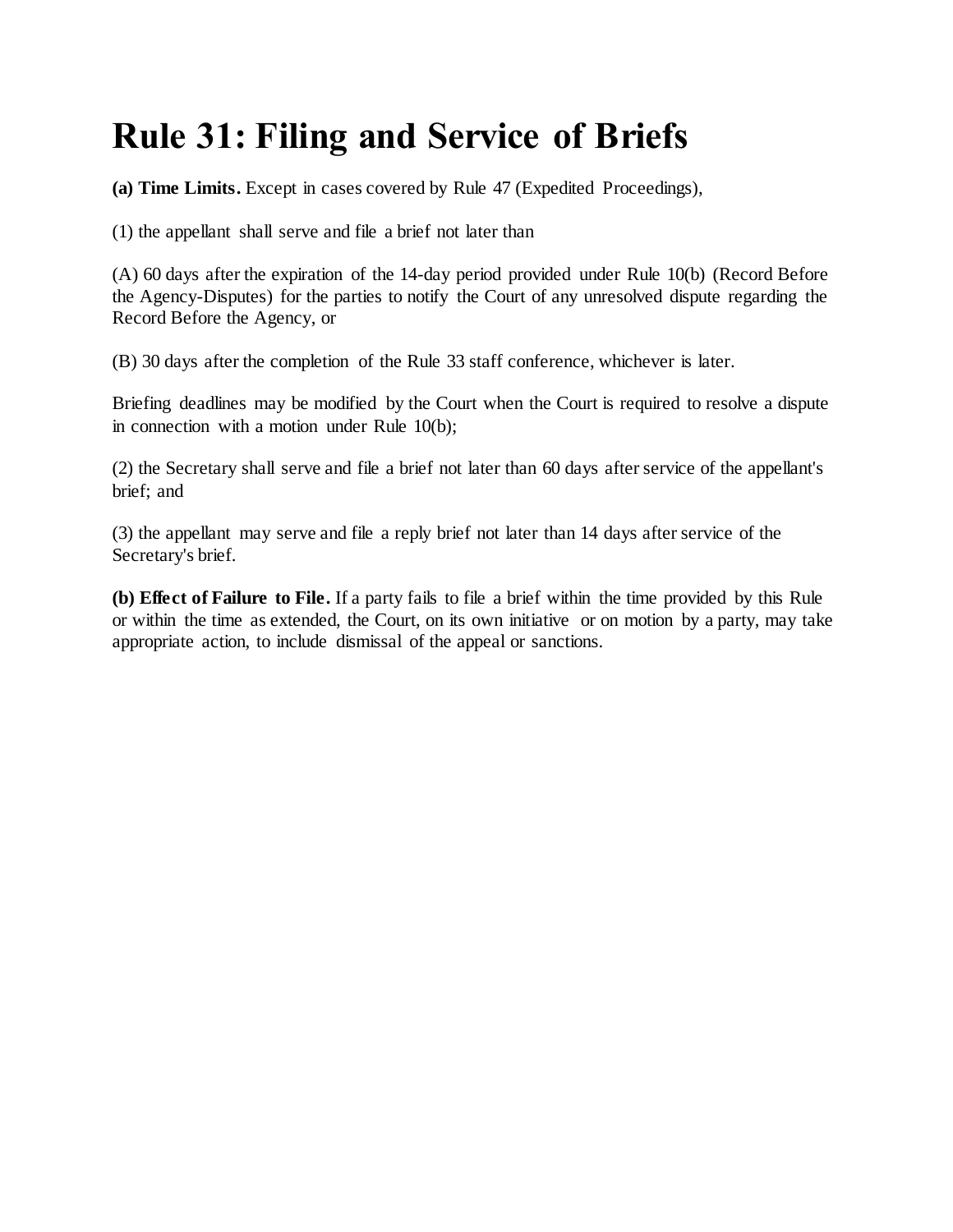### **Rule 32: Form of Briefs, Appendices, and Other Documents**

**(a) Format.** Briefs, appendices, and other documents shall be printed or typewritten. Pages shall be letter size  $(8 \frac{1}{2}$  by 11 inches), with margins at least one-inch wide from all edges, and with type or print on only one side of the page. *See also* Rule 6 (Protection of Privacy).

**(b) Type; Spacing.** If a proportionally spaced typeface is used, it shall be 13-point or larger. If a monospaced typeface is used, it shall not contain more than 10½ characters per inch. Text shall be double spaced (except that motions and responses under Rule 27(c) (Motions for Procedural Orders) may be single spaced). Quotations of 50 words or more must be single spaced. Footnotes must be single spaced and must conform to the typeface requirements. The parties may not use photo reproduction that reduces print size smaller than the size required by this subsection. This subsection does not apply to pages of an appendix that are legible, unreduced photocopies of documents.

**(c) Caption.** A document addressed to the Court shall contain a caption setting forth the name of the Court, the Court's case number when assigned, the title of the case, and a brief heading indicating the purpose of the document. Briefs must begin with a separate caption page; a cover is not required. *See* [Form 2](http://www.uscourts.cavc.gov/documents/appendix.pdf) in the Appendix of Forms.

**(d) Page Numbers.** Pages shall be numbered in the center of the bottom margin, using Arabic numerals for the pages subject to the page limitation and lower case Roman numerals for the table of contents, table of authorities, certificate of service, and any appendix containing superseded statutes, rules and regulations, and unpublished authorities.

**(e) Length of Briefs.** Except by permission of the Court or as limited by Rule 47 (Expedited Proceedings), principal briefs may not exceed 30 pages and reply briefs may not exceed 15 pages, not counting the table of contents; the table of authorities; any appendix containing superseded statutes, rules, and regulations, and unpublished authorities; and the certificate of service.

**(f) Identification.** The signature, printed name, address, and telephone number of the representative of record (*see* Rule 46(a)(3) (Practitioner defined)) or of a self-represented party shall appear on a brief or other document submitted for filing to the Clerk.

**(g) Noncompliance.** *See* Rule 45(j) (Noncompliant Submissions).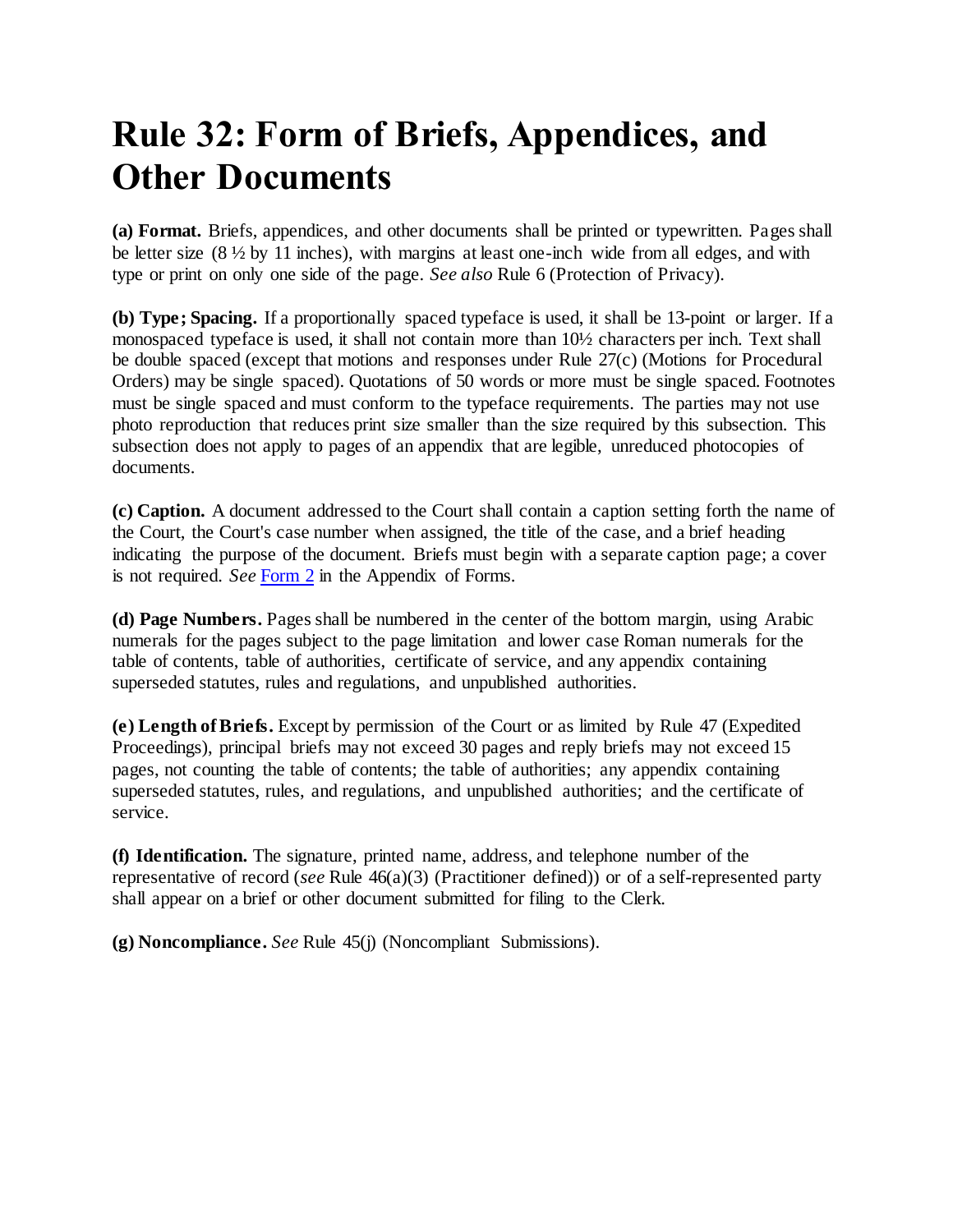# **Rule 33: Staff Conference**

**(a) Participation.** The Court may order the representatives and self-represented parties to participate in a staff conference, in person or by telephone, to consider refinement of the issues and such other matters as may help the Court resolve the case. When necessary, the Court will enter an appropriate order to control future proceedings. Parties are strongly encouraged to discuss settlement or alternative disposition of the matters on appeal.

**(b) Pre-Briefing Process.** In cases scheduled for pre-briefing staff conferences:

(1) No later than 14 days prior to the staff conference, the appellant shall submit to the Secretary and Central Legal Staff (CLS) a summary of the issues the appellant intends to raise in the appeal, including citations to relevant authorities and submission of pertinent material in the record before the agency;

(2) The summary of issues shall be limited to 10 pages, subject to the requirements of Rule 32(b); the 10-page limit does not include submission of pertinent material in the record before the agency;

(3) Submissions shall be emailed to CLS a[t CLS-Calendar@uscourts.cavc.gov](mailto:CLS-Calendar@uscourts.cavc.gov) or faxed to CLS at (202) 585-3951;

(4) The appellant shall also submit for filing with the Court and serve on the Secretary a certificate of service that includes the date of the appellant's submission to the Secretary and to CLS, the specific manner of service (fax or email), and the names and addresses of the persons served.

**(c) Consultation.** The representatives of the parties must consult with their respective clients in good faith to determine whether joint resolution of the appeal or settlement is possible. At the time of the staff conference, the representative must either possess the authority to enter into a joint resolution of the appeal or settlement to the extent authorized by the client or be in immediate contact with a person having such authority.

**(d) Nondisclosure to Judges.** Statements made during a conference, including written memoranda submitted for the conference, may not be disclosed to a Judge of the Court unless the parties agree in writing to such disclosure. This subsection does not apply to disciplinary actions or judicial review of a dispute about the content of the record before the agency or record of proceedings or subsequent Equal Access to Justice Act (EAJA) applications, pursuant to 28 U.S.C. § 2412(d).

**Practitioner's Note: Absent an order of the Court, the time period for taking any action under the Court's Rules is not tolled for the time required to prepare for the staff conference.** 

(See also the guidance at [http://www.uscourts.cavc.gov/procedural\\_requirements.php\)](http://www.uscourts.cavc.gov/procedural_requirements.php)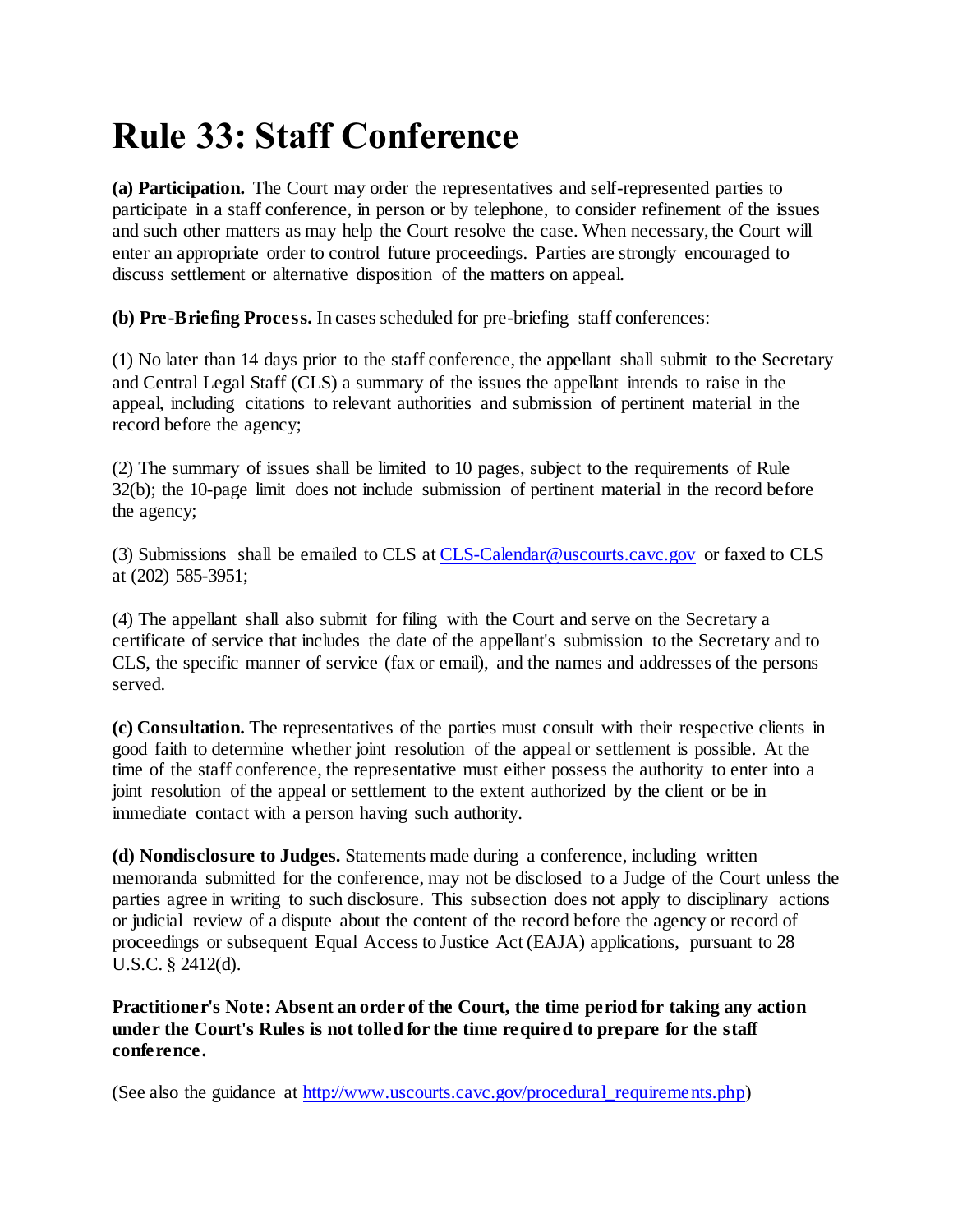# **Rule 34: Oral Argument**

**(a) In General.** The U.S. Court of Appeals for Veterans Claims is a Court of national jurisdiction. Generally, oral argument will be held in Washington, D.C. However, the Court may hold oral argument anywhere in the United States. Oral argument will be allowed only when ordered by the Court and will be held where and when the Court orders.

**(b) Motion for Oral Argument.** Parties seeking oral argument should submit a motion for oral argument not later than 14 days after the reply brief is due or filed, whichever is sooner. Such motion shall specify therein why such argument will aid the Court. A motion for oral argument may not be included in any brief. Oral argument normally is not granted on nondispositive matters or matters being decided by a single Judge.

**(c) Participation by Amicus Curiae in Oral Argument.** An amicus curiae will be permitted to participate in oral argument only at the invitation of the Court.

**(d) Notice of Argument; Postponement; Additional Time.** The Clerk shall advise all parties and issue a public order as to when and where oral argument is to be heard and the time to be allowed each party. A request for postponement of the argument or for the allowance of additional time shall be made by motion filed reasonably in advance of the date fixed for argument and shall contain a showing of good cause.

**(e) Order and Content of Argument.** The appellant will generally open and conclude the argument. In argument on motions, the movant generally will open and conclude the argument.

**(f) Nonappearance of Parties.** If any party fails to appear to present argument, the Court may hear argument by any other party who is present.

**(g) Physical Exhibits.** A party who wishes to use physical exhibits other than documents shall arrange with the Clerk to have them placed in the courtroom on the date of the argument before the Court convenes. After the argument, the party shall remove the exhibits unless the Court otherwise directs. If the exhibits are not reclaimed within a reasonable time after notice is given by the Clerk, they will be disposed of by the Clerk.

**Practitioner's Note: The Court's oral argument** *Guide for Counsel* **is available on the Court's website a[t www.uscourts.cavc.gov](http://www.uscourts.cavc.gov/) or by request.**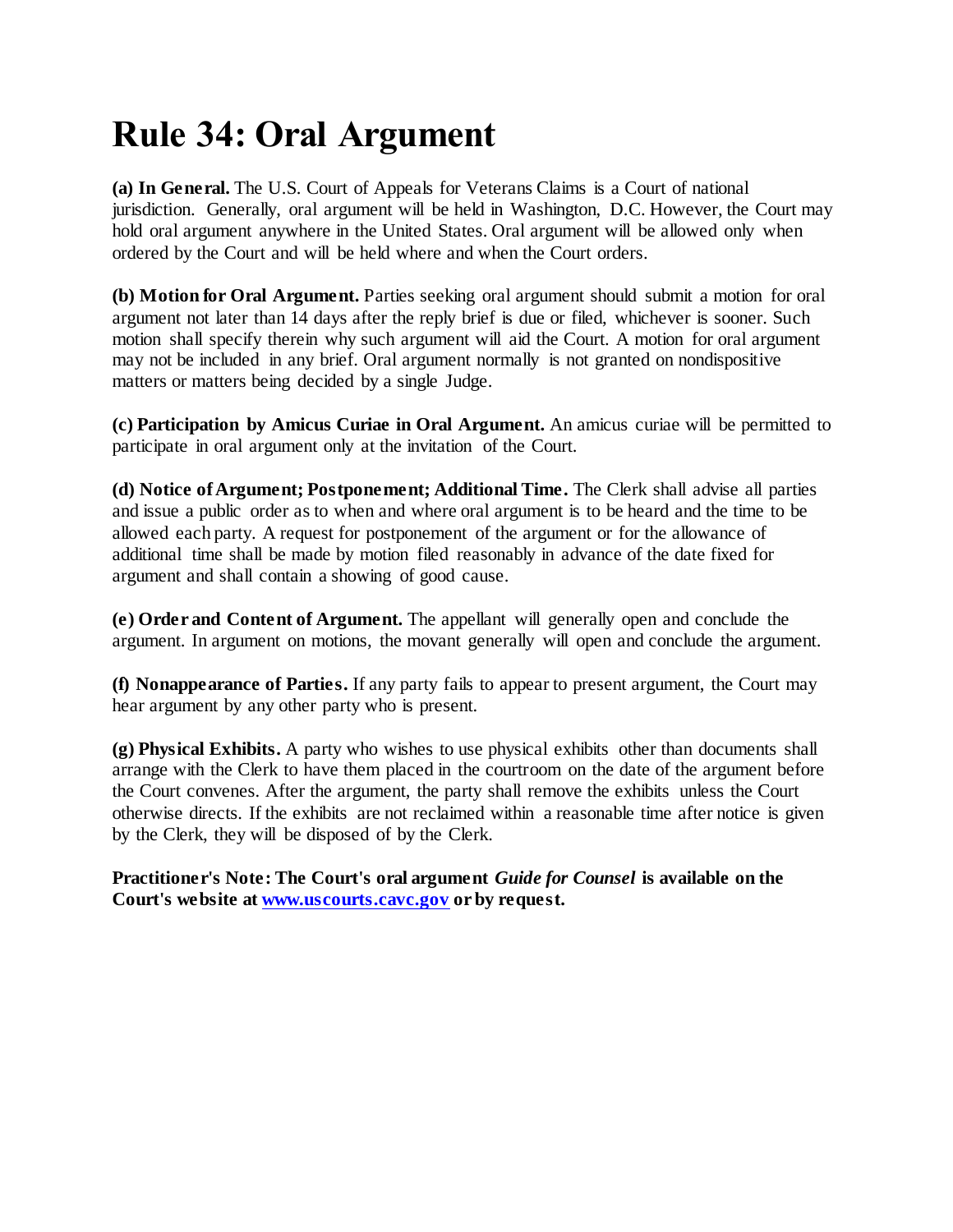### **Rule 35: Motions for Reconsideration, Panel Decision, or Full Court Review**

#### **(a) Motion for Reconsideration.**

(1) *Permitted*. A party in a case dismissed by the Clerk pursuant to Rule 45(h) (Sua Sponte Dismissal of Cases) may move for reconsideration by the Clerk. If the Clerk denies such reconsideration, the matter will be referred for decision by a Judge. A party in a case decided by a single judge may move (A) for reconsideration by the single Judge, (B) for panel decision, or (C) in a single motion, for reconsideration by a single Judge or for panel decision in the event the single Judge denies reconsideration. A party in a case decided by a panel may move (A) for reconsideration by the panel, (B) for full Court review, or (C) in a single motion, for reconsideration by the panel or for full Court review in the event the panel denies reconsideration. A party in a case decided by the full Court may move for reconsideration by the full Court.

(2) *Prohibited.* A party may not move for reconsideration

(A) of a matter if that party has previously filed a motion for reconsideration of that matter and the Court has denied that motion, or

(B) of the grant of a motion under subsection (b) for a decision by a panel when the panel's decision is that the single-judge decision remains the decision of the Court, or

(C) of the denial of a motion under subsection (c) for full Court review.

**(b) Motion for Panel Decision.** A party in a case decided by a single Judge may move for a decision by a panel of the Court.

**(c) Motion for Full Court Review.** Motions for full Court review are not favored. Ordinarily they will not be granted unless such action is necessary to secure or maintain uniformity of the Court's decisions or to resolve a question of exceptional importance. Subject to the requirements of subsections (d), (e), and (f), a party may move for a decision by the full Court-

(1) after a panel has decided a case, or

(2) after a panel has denied a motion for reconsideration or granted a motion for a decision by a panel but held that the single-judge decision remains the decision of the Court.

**(d) Time for Motion.** Any motion under this Rule shall be filed not later than 21 days (51 days if the motion is filed by an appellant, petitioner, or representative located outside the United States, Puerto Rico, or the Virgin Islands) after the date of the dispositive action for which reconsideration, panel review, or full Court review is sought.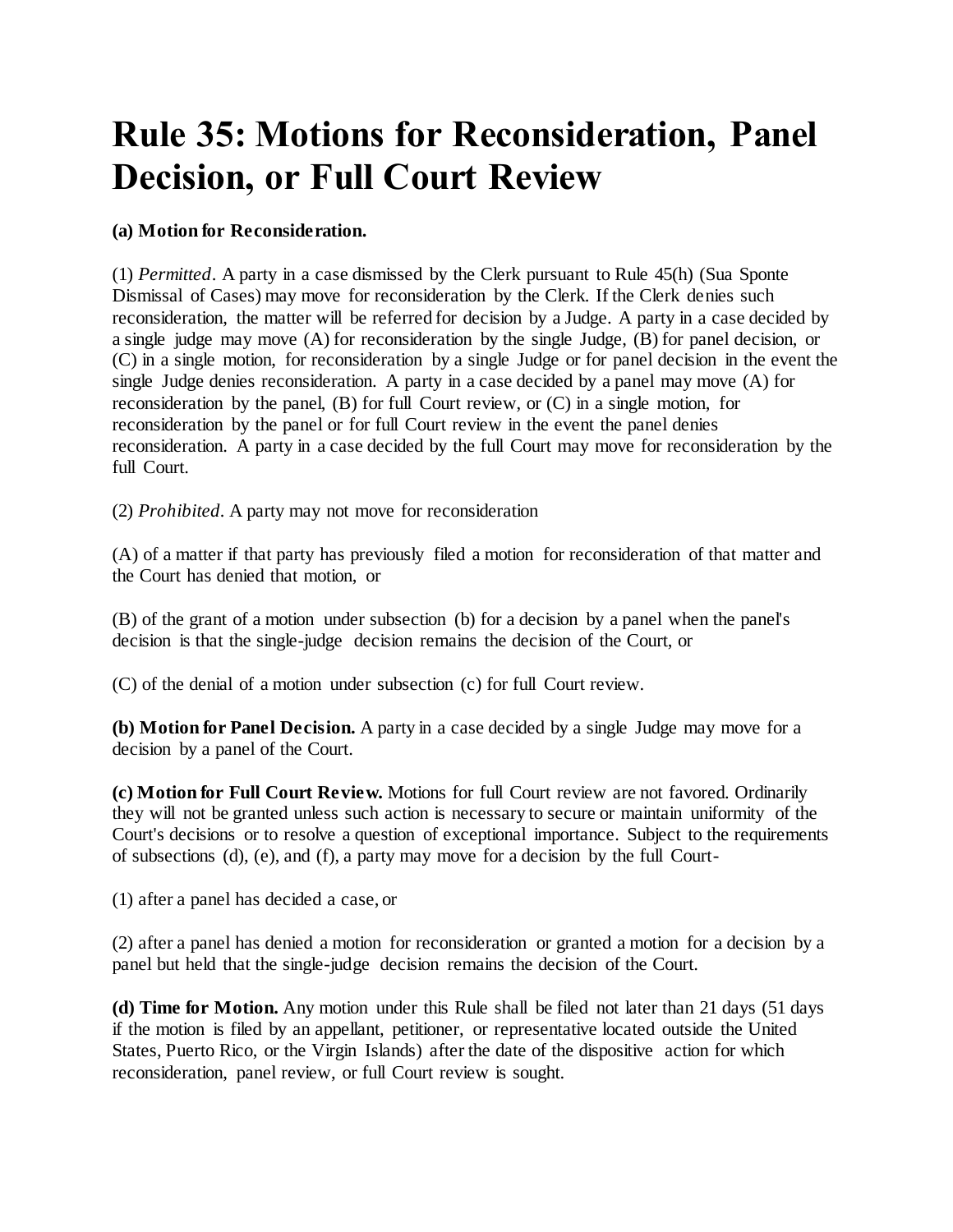**Practitioner's Note: Because a motion for reconsideration by the single Judge may be combined with a motion for pane l decision, the filing of a motion for reconsideration does not toll the running of the time for filing a separate motion for panel decision. Likewise, because a motion for panel reconsideration may be combined with a motion for full Court review, the filing of a motion for panel reconsideration does not toll the running of the time for filing a separate motion for full Court review. Thus, to be timely, any motion for panel or full Court review must be filed within the 21-day filing period.**

**(e) Content of Motion.** A motion under this Rule shall contain a supporting argument. In addition-

(1) a motion for panel decision, or a motion for single-judge, panel, or full Court reconsideration shall state the points of law or fact that the party believes the Court has overlooked or misunderstood;

(2) a motion for panel decision also must state why the resolution of an issue before the Court would establish a new rule of law; modify or clarify an existing rule of law; apply established law to a novel fact situation; constitute the only recent, binding precedent on a particular point of law; involve a legal issue of continuing public interest; or resolve a case in which the outcome is reasonably debatable; and

(3) a motion for full Court review shall state-

(A) how such action will secure or maintain uniformity of the Court's decisions, or

(B) what question of exceptional importance is involved.

**(f) Form and Length.** Except by the Court's permission, a motion or response (including any supporting memorandum or brief) under this Rule may not exceed 15 pages. The motion shall otherwise comply with Rules 25 (Filing and Service) and 27 (Motions), but it need not indicate whether it is opposed.

**(g) Response; Action on the Motion.** No response to a motion under this Rule may be filed unless it is requested by the Court, but a motion for full Court review ordinarily will not be granted without such a request. A motion for reconsideration will be decided by the Judge or panel that rendered the decision. A motion for panel decision will be referred to a panel. A motion for full Court review or for reconsideration of a full Court decision will be referred to all of the Judges in regular active service. Consideration by the full Court requires the vote of at least a majority of the eligible Judges in regular active service.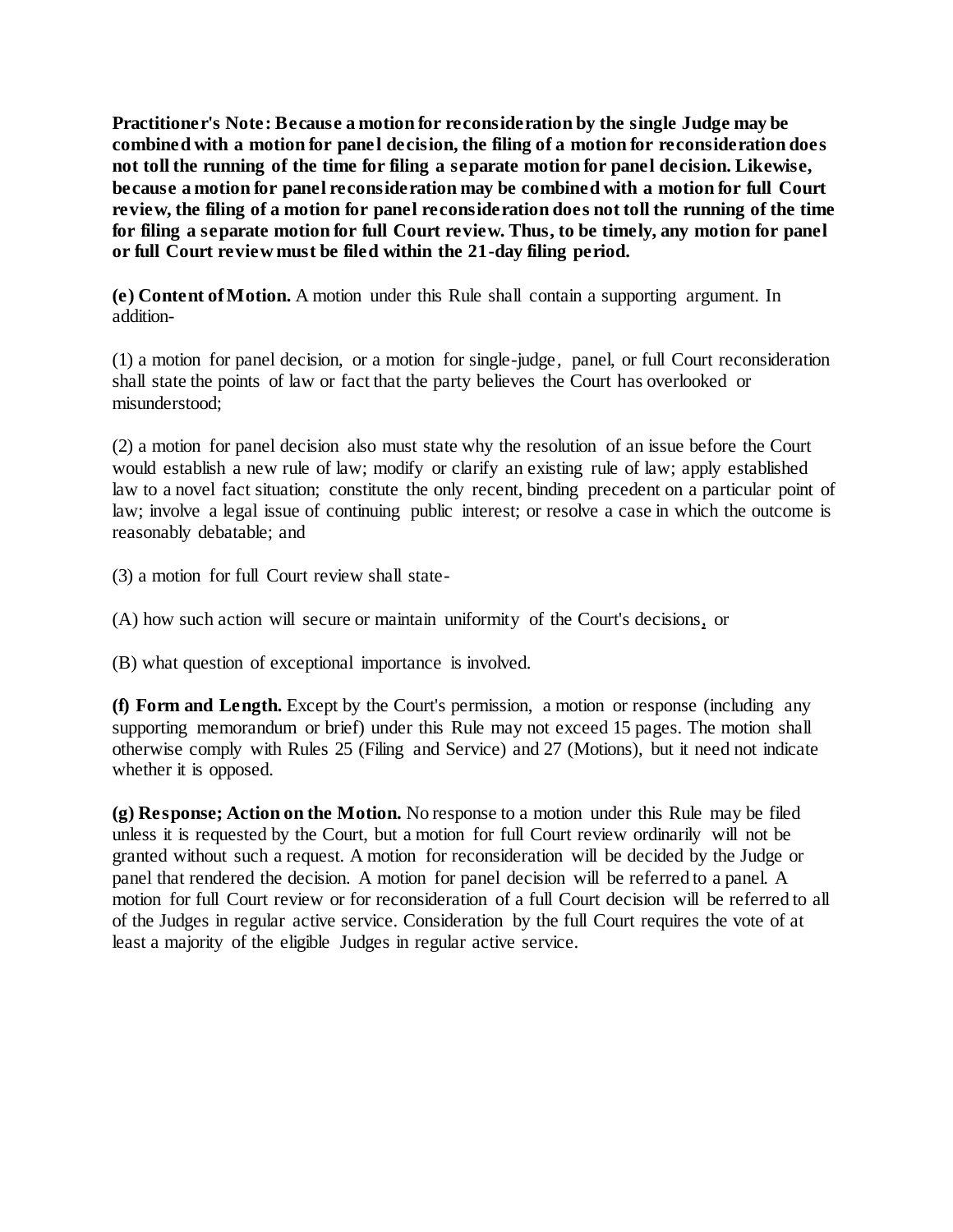## **Rule 36: Entry of Judgment**

**(a) Judgment.** Judgment begins the 60-day time period for appealing to the U.S. Court of Appeals for the Federal Circuit.

#### **(b) Date of Judgment.**

(1) Judgment is effective on

(A) the date prescribed in a Court order or decision, or

(B) the date of a Court order (i) granting the parties' joint motion to dismiss, terminate, or remand a case, or (ii) granting or dismissing an uncontested application for attorney fees and expenses.

(2) Unless the Court orders otherwise, judgment is effective when entered on the docket, which will be after the later of

(A) the date on which the time allowed in Rule 35(d) (Time for Motion) has expired, or

(B) the date on which the Court renders a decision on any motion(s) filed pursuant to Rule 35 (Motions for Reconsideration, Panel Decision, or Full Court Review) when no further motion under Rule 35 is permitted to be filed.

**Practitioner's Note: Judgment is relevant to determining the expiration of time in which to file an appeal of a decision of the Court or file an application pursuant to 28 U.S.C. § 2412(d). Because entry of mandate on the docket is a ministerial act and may not occur on the date of mandate, practitioners are cautioned to use diligence when calculating time periods so as to ensure timely filings.** *See* **Rule 41.**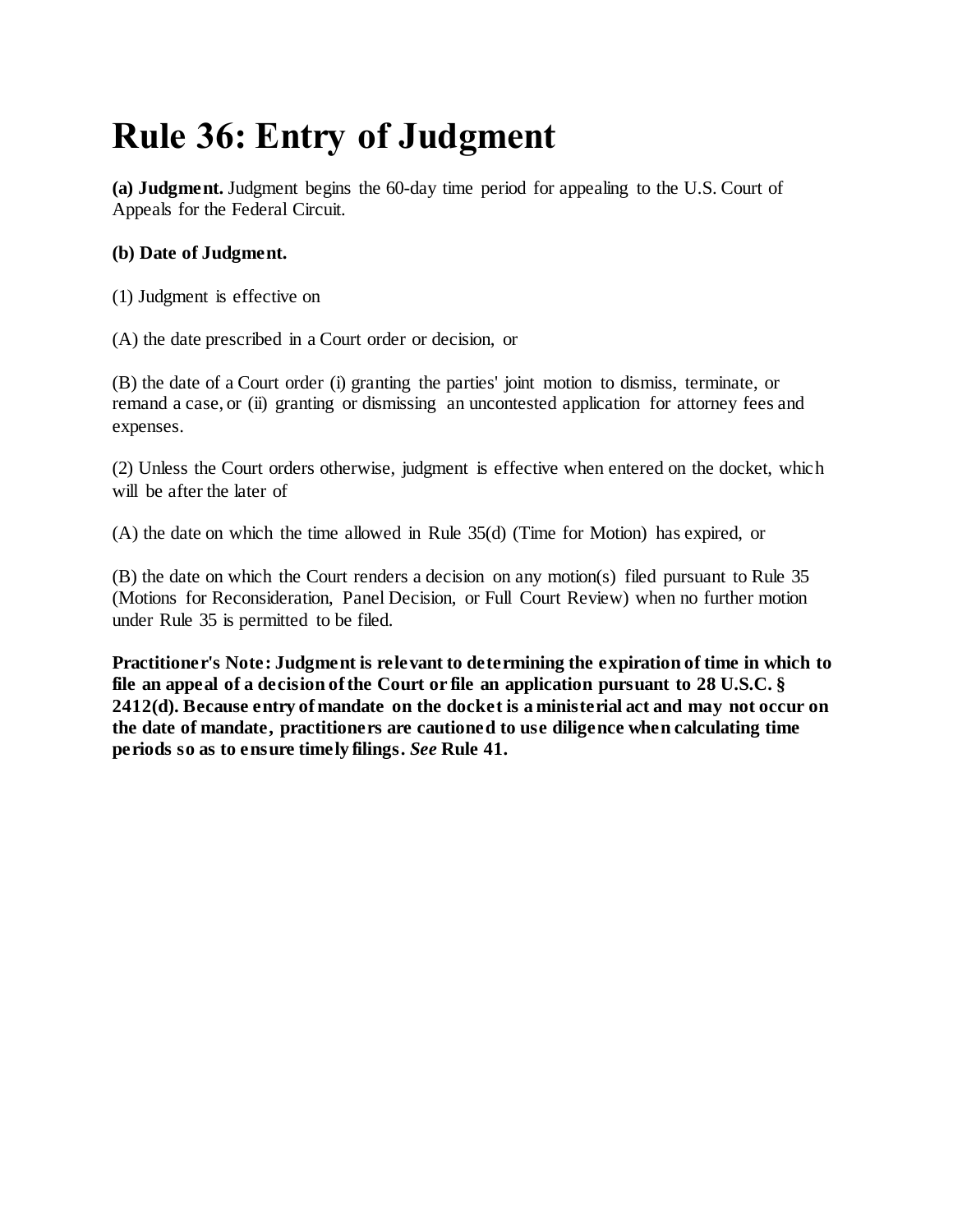## **Rule 37: Retention Requirements for Documents**

**(a) Represented Parties.** When the appellant or petitioner is represented, the representative shall retain copies of the record before the agency, all documents filed with the Court by the parties or any intervenor or amicus curiae, and all actions issued by the Court.

**(b) Self-Represented Parties.** When the appellant or petitioner is self-represented, the Secretary shall retain copies of the record before the agency, all documents filed with the Court by the parties or any intervenor or amicus curiae, and all actions issued by the Court.

**(c) Duration of Retention.** Documents described in subsections (a) and (b) shall be retained for not less than one year after all proceedings are concluded, including those concerning attorney fees and expenses.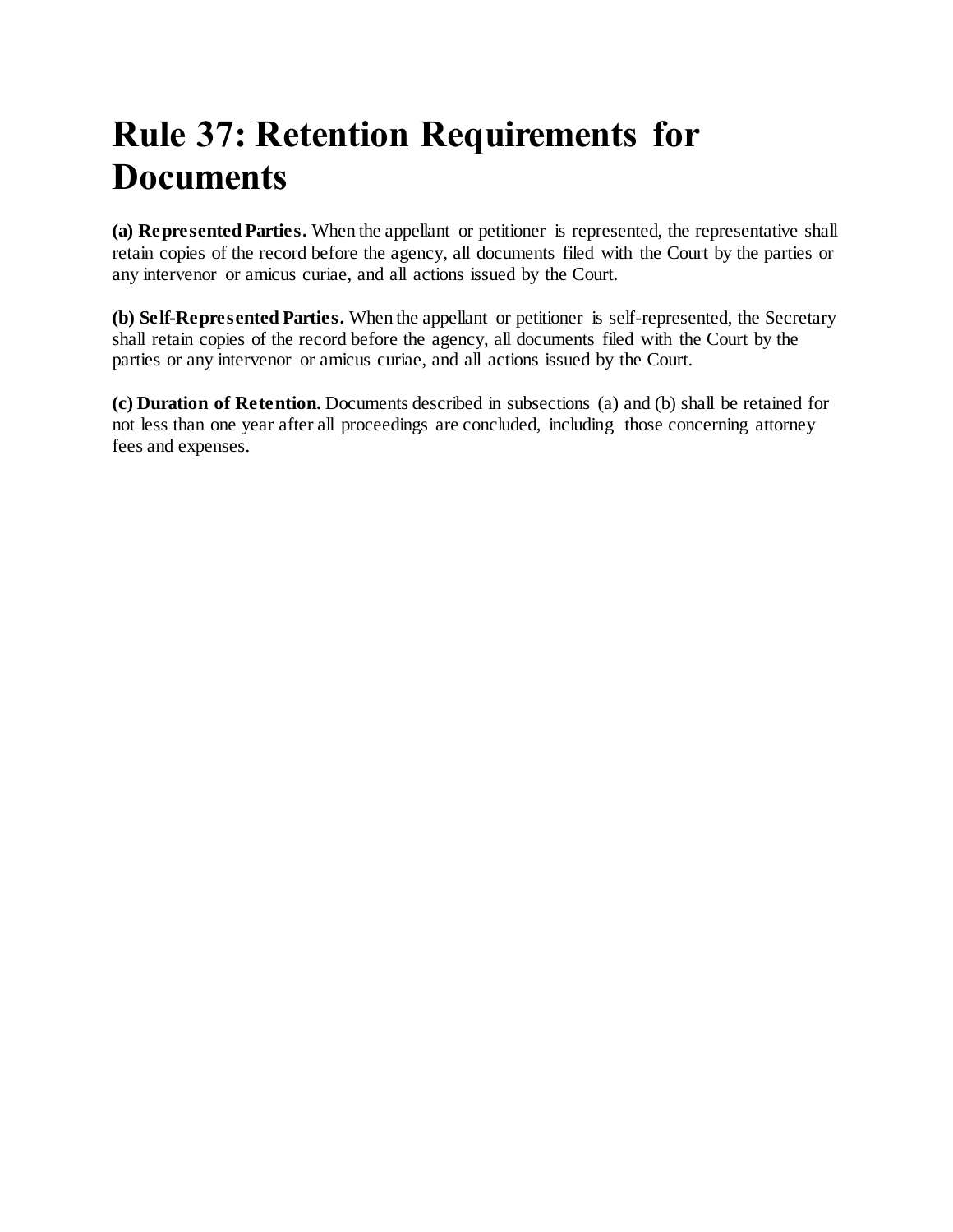## **Rule 38: Frivolous Filings; Failure to Act**

**(a) Frivolous Filings.** If the Court determines that an appeal, petition, motion, or other filing is frivolous, it may, after a separately filed motion by a party or notice from the Court and reasonable opportunity to respond, enter such order as it deems appropriate, to include sanctions, dismissal of the appeal, or reduction in any award under 28 U.S.C. § 2412(d).

**(b) Failure to Act.** Failure to take any step under these Rules, or to comply with an order of the Court, may be grounds for such action as the Court deems appropriate, including dismissal of the appeal or assessment of costs.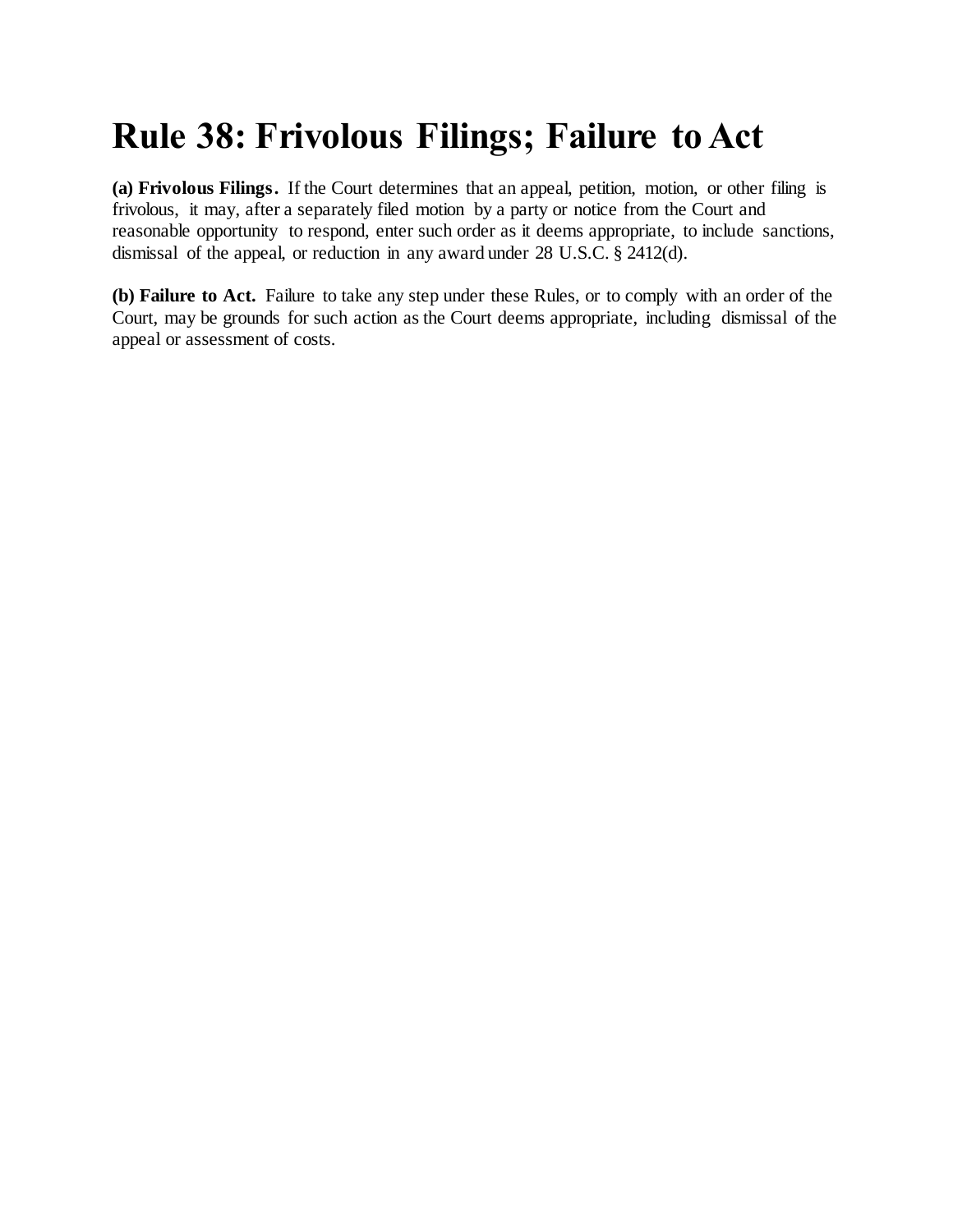### **Rule 39: Attorney Fees and Expenses**

**(a) Application.** An application pursuant to 28 U.S.C. § 2412(d), the Equal Access to Justice Act (EAJA), for award of attorney fees and/or other expenses shall be submitted for filing with the Clerk not later than 30 days after the Court's judgment becomes final. *See* Rule 36 (Entry of Judgment) and Rule 41 (Mandate). The time for filing an application under this subsection is set by statute. The application shall include the fees and expenses claimed for the submission of that application.

(1) *Response.* Not later than 30 days after the date on which an application described in section (a) is filed, the Secretary shall submit for filing and serve a response to that application. If the Secretary disputes the amount of fees and expenses sought, before the Secretary files a response the parties shall consult in good faith to seek expeditious resolution of the matter. The response shall state which elements of the application are not contested and explain the Secretary's position on those elements that are contested.

(2) *Reply.* Not later than 30 days after service of any response by the Secretary, the applicant may submit for filing and serve a reply addressing those matters contested by the Secretary.

**(b) Supplemental Application.** Except as provided in paragraph (3) of this section, a party whose application described in section (a) has been granted in whole or in part may, not later than 20 days after the Court action granting such application, file a supplemental application for attorney fees and other expenses in connection with the defense of such application. A supplemental application shall include the fees and expenses claimed for the submission of that supplemental application.

(1) *Response.* Unless unopposed, and except as provided in paragraph (3) of this section, not later than 20 days after the date on which a supplemental application is filed, the Secretary shall submit for filing and serve a response to that supplemental application. If the Secretary disputes the amount of fees and expenses sought, before the Secretary files a response the parties shall consult in good faith to seek expeditious resolution of the matter. The response shall state which elements of the supplemental application are not contested and explain the Secretary's position on those elements that are contested.

(2) *Reply.* Not later than 10 days after service of any response by the Secretary, the applicant may submit for filing and serve a reply addressing those matters contested by the Secretary.

#### (3) *Supplemental Applications for Work Performed Before Other Courts.*

(A) Appeals to the Federal Circuit. When an action on an application appealed to the U.S. Court of Appeals for the Federal Circuit is returned to the Court and the application has been granted in whole or in part by any court, any supplemental application (over which the Court has jurisdiction) based on representation provided in that appeal may be filed in the Court not later than 20 days after the mandate is issued by that court. *See* Fed. R. App. P. 41; Fed. Cir. R. 41.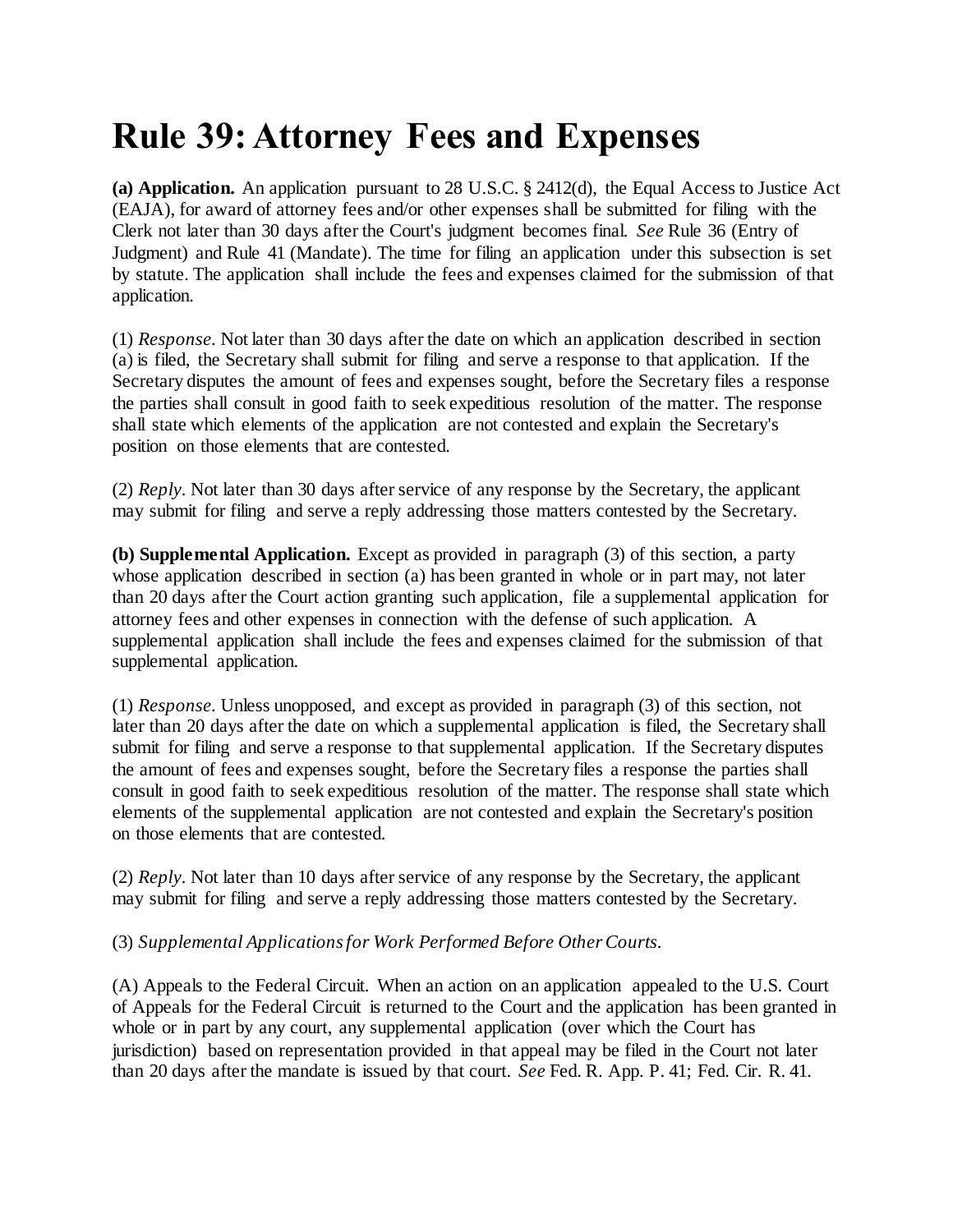(B) Appeals to the U.S. Supreme Court. When an action on an application appealed to the Supreme Court is returned to the Court and the application has been granted in whole or in part by any court, any supplemental application (over which the Court has jurisdiction) based on representation provided in that appeal may be filed in the Court not later than 20 days after the expiration of the time for filing a petition for a rehearing by the Supreme Court. *See* Sup. Ct. R. 45.

(C) Timing of Supplemental Responses and Replies. When a supplemental application is filed under paragraph (A) or (B) of this section, the Court will issue an order specifying the timing of responses and replies to ensure that all previous applications have been resolved before requiring a response to the next application.

**(c) Dispute Resolution.** In addition to the good faith resolution requirements of subsections  $(a)(1)$  and  $(b)(1)$ , either party may request or the Court may direct that a staff conference, pursuant to Rule 33, be conducted in person or by telephone to discuss resolution of the contested elements of the application.

**(d) Appendices.** The parties shall attach as appendices to any pleading submitted for filing under this Rule those documents that are not already before the Court that are necessary to meet the application content requirements of 28 U.S.C. §?2412(d).

**(e) Form and Length.** All documents submitted for filing under this Rule shall conform to the requirements set forth in Rule 32 (Form of Briefs, Appendices, and Other Documents), except that no submission for filing may exceed 20 pages, not counting any appendix containing pages necessary to meet the application content requirements of 28 U.S.C. § 2412(d).

**(f) Multiple Representatives.** Applications for EAJA fees in cases in which reimbursement is sought for the work of more than one representative must include a single, consolidated, chronological billing statement for the full fee award requested. That single billing statement shall be in tabular form with entries listed in chronological order and depict the work done on the case on each date, identifying the representative who did the work, and must be signed by the lead representative, who will be responsible for its accuracy and completeness. The lead representative must sign the combined billing statement under a certification that he or she has (1) reviewed the combined billing statement and is satisfied that it accurately reflects the work performed by all representatives and (2) considered and eliminated all time that is excessive or redundant.

**(g) Additional Requirements for Non-Attorney Practitioners.** A non-attorney practitioner must include in the application for EAJA fees a statement of the non-attorney practitioner's education and experience in representing claimants before this Court and a justification for the hourly fee sought.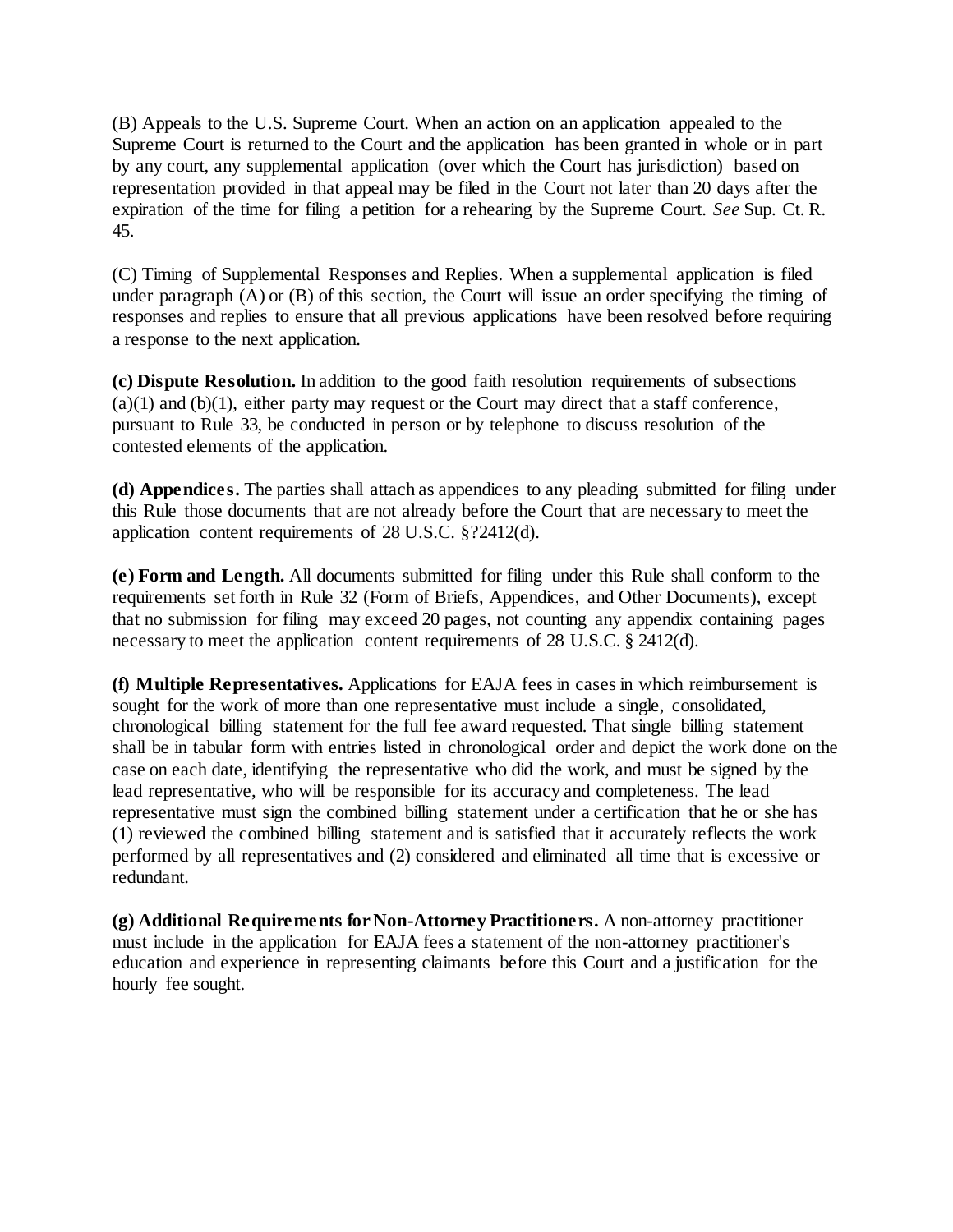## **Rule 40: Rules Advisory Committee**

**(a) General.** The Court will have a Rules Advisory Committee (Committee) to study and advise the Court on possible changes to Rules of the Court, either sua sponte or at the request of the Court. The Committee will submit its recommendations to the Chief Judge through the Clerk.

**(b) Appointment.** The Chief Judge, with the concurrence of the Board of Judges, will appoint nine members of the Court's bar to serve on the Committee, eight as members and one as the chair. At least two members of the Committee will be attorneys employed by the Department of Veterans Affairs.

#### **(c) Terms.**

(1) *Length of terms*. Each member and each new chair will be appointed for a term of two years. Notwithstanding the terms provided for in the preceding sentence, the term of any person serving by virtue of employment by the VA will end automatically at such time as the person is no longer so employed.

(2) *Reappointment.* Except as otherwise provided, a member may serve three terms consecutively; a break in service permits a new series of three consecutive terms. A person may be appointed to three consecutive terms as the chair notwithstanding any term or terms as a member; a break in service as the chair permits a new series of such terms or a new series of three terms as a member. There is no limit on the number of nonconsecutive terms to which any person may be appointed as a member or the chair of the Committee. A member or the chair may continue to serve until a successor has been appointed.

(3) *Resignation or removal*. A member or the chair of the Committee may resign from the Committee. The Chief Judge, with the concurrence of the Board of Judges, may, based on the disability of the member or the chair or for other good cause, revoke an appointment at any time.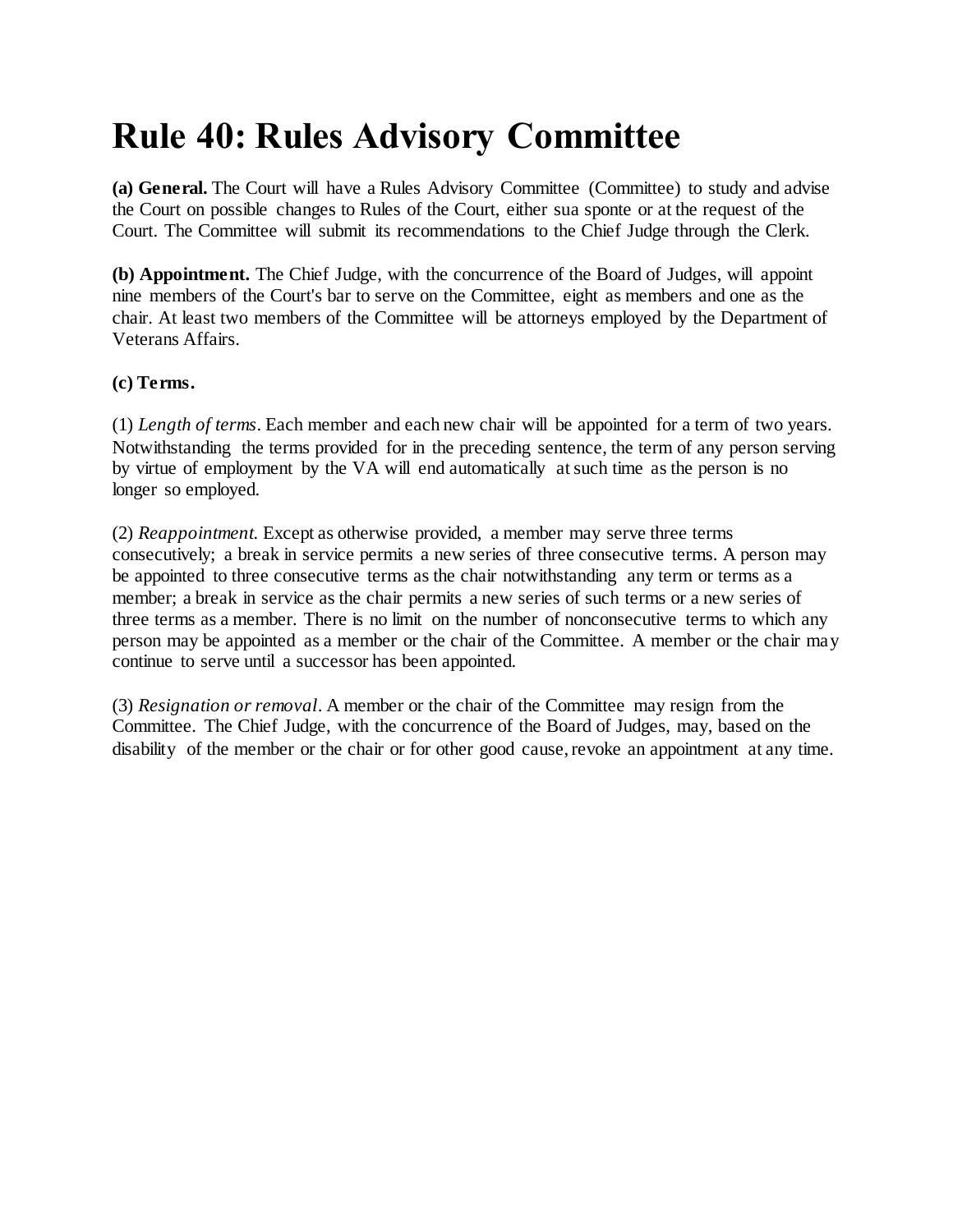## **Rule 41: Mandate**

**(a) Mandate.** Mandate is when the Court's judgment becomes final and is effective as a matter of law pursuant to 38 U.S.C. § 7291.

**(b) Date of Mandate: Dispositive Adjudications.** Mandate generally is 60 days after judgment unless-

(1) a timely notice of appeal to the U.S. Court of Appeals for the Federal Circuit is filed with the Clerk, *See* 38 U.S.C. § 7291(a) *et seq.*, or

(2) the Court directs otherwise.

**(c) Date of Mandate: Uncontested Dispositions.** Mandate generally is 60 days after the date of a Court order (i) granting the parties' joint motion to dismiss, terminate, or remand a case, or (ii) granting or dismissing an uncontested application for attorney fees and expenses unless–

(1) a timely notice of appeal to the U.S. Court of Appeals for the Federal Circuit is filed with the Clerk, *See* 38 U.S.C. § 7291(a) *et seq.*, or

(2) the parties agree in writing to waive further Court review as well as any appeal to the U.S. Court of Appeals for the Federal Circuit, and the parties request that mandate be entered prior to the expiration of the 60 days, or

(3) the Court directs otherwise.

**Practitioner's Note: Because entry of mandate on the docket is a ministerial act and may not occur on the date of mandate, practitioners are cautioned to use diligence when calculating time periods so as to ensure timely filings. See Rule 36. Requests to enter mandate prior to the expiration of 60 days pursuant to Rule 41(c)(2) and Rule 42 should be incorporated in the parties' joint motion or set forth in a separate motion.**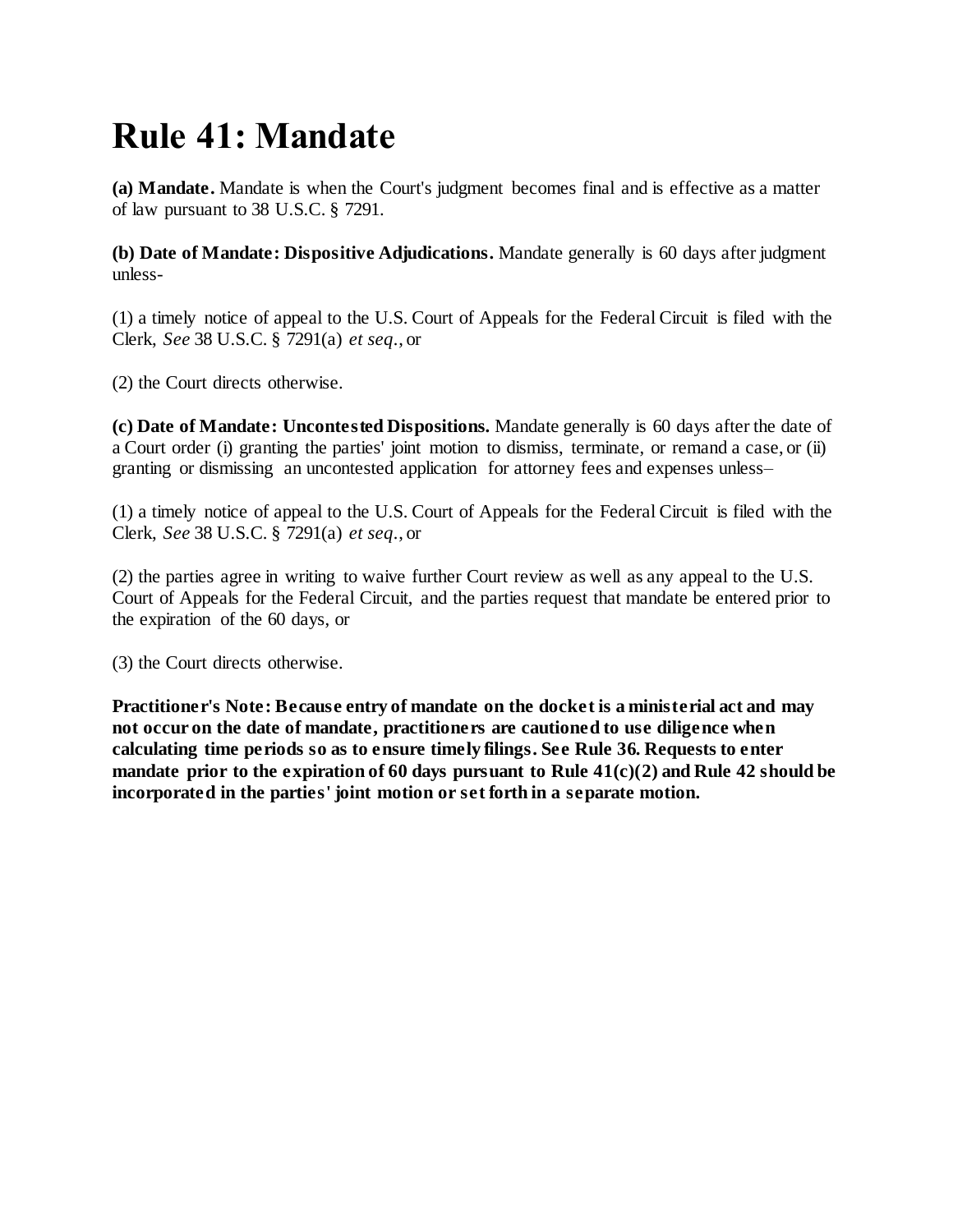### **Rule 42: Voluntary Termination or Dismissal**

If the parties file with the Clerk a motion to terminate a matter (other than an application for attorney fees and expenses) based upon a settlement agreement to be effective upon the Court's termination of the case, the Clerk may enter the case terminated. On motion of the appellant or petitioner for dismissal, the Clerk may dismiss an appeal, petition, or application for attorney fees and expenses on terms requested by the appellant or petitioner, agreed upon by the parties, or previously fixed by the Court.

**Practitioner's Note: The parties should consider waiving further Court review or appeal to the U.S. Court of Appeals for the Federal Circuit in their joint motion for remand or voluntary dismissal.** *See* **Rule 41(c)(2).**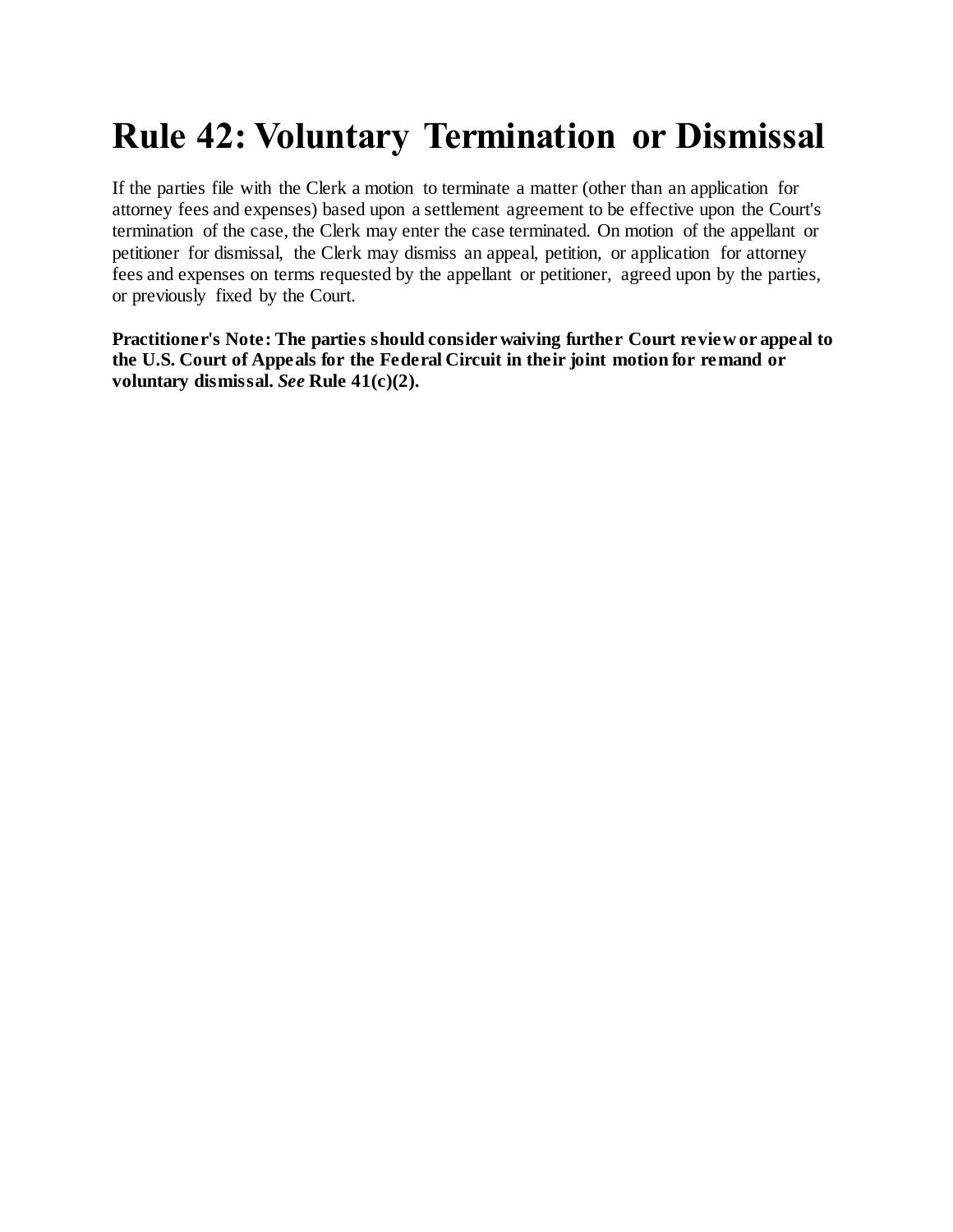### **Rule 43: Substitution of Parties**

#### **(a) Death of a Party.**

(1) *Before Notice of Appeal*. If a party entitled to appeal dies before filing a Notice of Appeal, any person permitted by law to do so may file the Notice of Appeal within the time limit in Rule 4 (Filing of Appeal; Docketing; Copy of Board Decision).

(2) *After Notice of Appeal*. If a party dies after a Notice of Appeal is filed or while a proceeding is pending in the Court, the personal representative of the deceased party's estate or any other appropriate person may, to the extent permitted by law, be substituted as a party on motion by such person. Any party or representative who becomes aware of the appellant's death shall notify the Court of the death of an appellant and proceedings will then be as the Court directs.

**(b) Substitution for Other Causes.** If substitution of a party in the Court is necessary for any reason other than death, the Court may order substitution on its own initiative or on a party's motion.

**(c) Death or Separation From Office of Public Officer.** When a public officer is a party in an official capacity and during the proceedings dies, resigns, or otherwise ceases to hold office, the proceedings are not stopped and the public officer's successor is automatically substituted as a party. Proceedings following the substitution will be in the name of the substituted party, but any misnomer not affecting the substantial rights of the parties will be disregarded.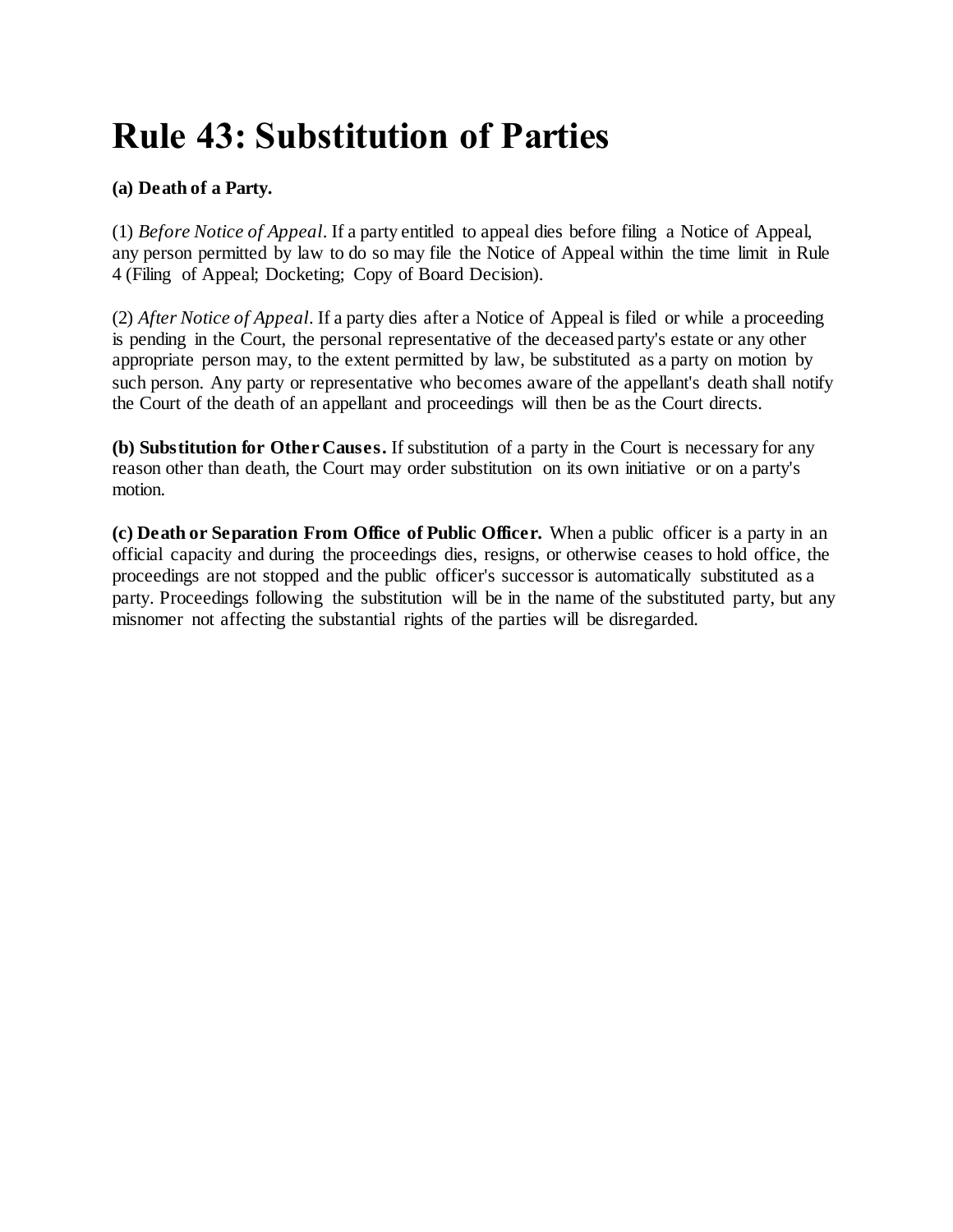## **Rule 44: Judicial Conference**

**(a) Purpose.** Pursuant to 38 U.S.C. § 7286, there shall be convened, at such time and place as the Chief Judge designates, a conference to consider the business of the Court and to recommend means of improving the administration of justice within the Court's jurisdiction.

**(b) Committee.** The Chief Judge will appoint a Judicial Conference Planning Committee to plan and conduct the conference. The Planning Committee may appoint such subcommittees as may be necessary to ensure the efficient operation of the conference.

**(c) Attendance.** The Chief Judge presides at the conference. All persons admitted to practice before the Court, and such other persons as are designated by the Chief Judge, may be members of and participate in the conference.

**(d) Registration Fee.** Each member of the conference other than Judges of the Court shall pay a registration fee in an amount fixed by the Court to defray expenses of the conference. The Chief Judge may excuse the payment of the fee in individual cases. These fees are governed by 38 U.S.C. § 7285.

**(e) Responsibility of the Clerk.** The Clerk is responsible for receipt and disbursement of conference funds, for all conference records and accounts, and for conference staff support, and performs such other duties pertaining to the conference as may be directed by the Chief Judge.

**(f) Delegation.** The Chief Judge may delegate any or all of his or her responsibilities to another Judge of the Court.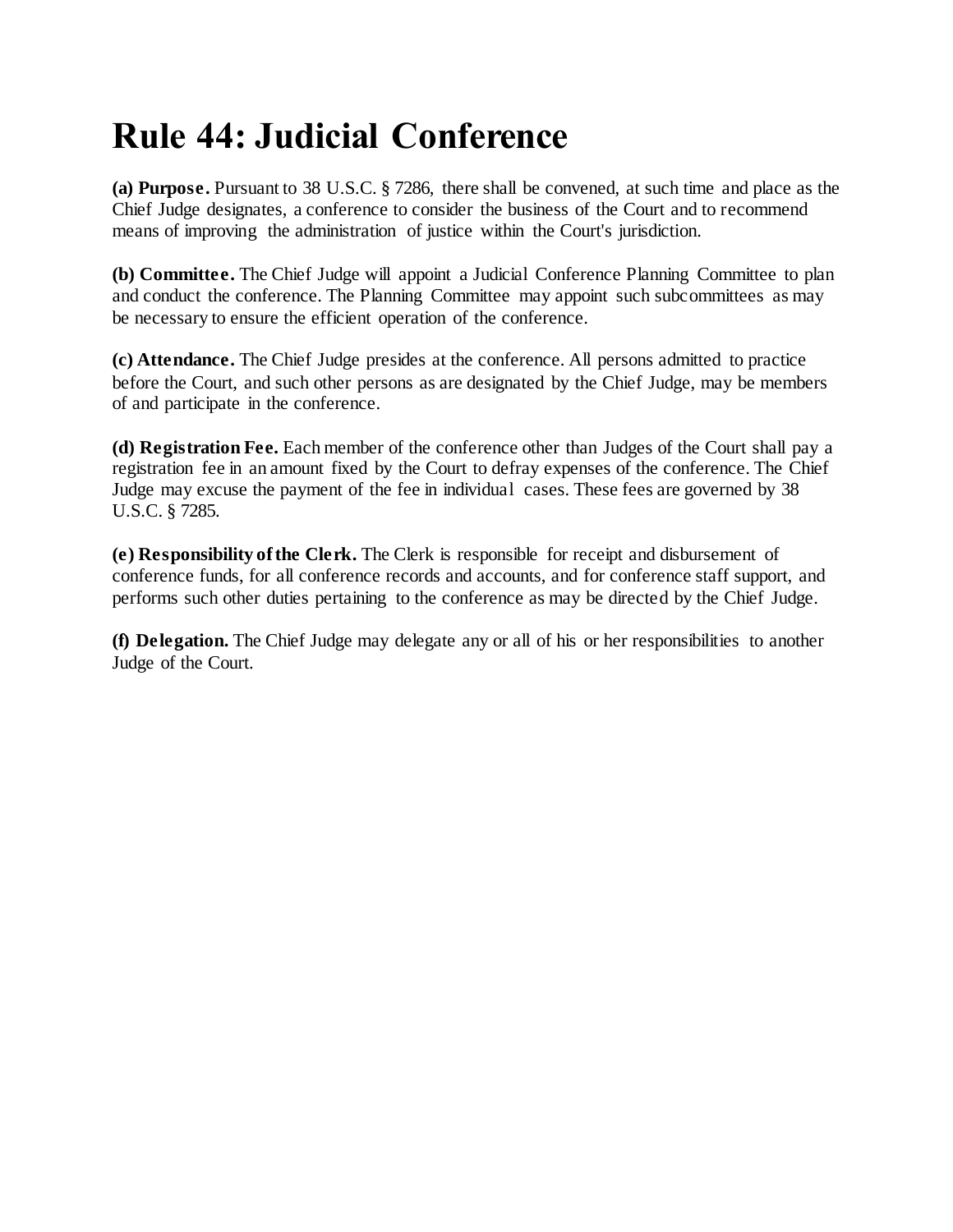## **Rule 45: Duties of Clerk**

**(a) General Provisions.** The Clerk shall take the oath required by law. Neither the Clerk nor any deputy clerk may practice as an attorney or counselor in any court while continuing in office. The office of the Clerk is open during business hours on all days except Saturdays, Sundays, legal holidays, and other days when the Court is closed (*see* Rule 26(a) (Computing Time)) from 9:00 a.m. to 4:00 p.m. A night box is available at the entrance to the Public Office from 4:00 p.m. to 6:00 p.m. on all days that the Court is open. *But see* Rule 25(a) (Document Submission and Filing); (b)(2), and (b)(3) (Method and Timeliness-Fax and Email) and E-Rule 5(c)(Effects of Filing Through CM/ECF).

#### **(b) The Docket; Calendar; Other Records Required.** The Clerk shall-

(1) maintain a docket containing a record of all documents filed with the Clerk, and all process, orders, and judgments;

(2) maintain an index of cases contained in the docket;

(3) prepare, under the direction of the Court, a calendar of cases submitted or waiting argument; and

(4) keep such other books and records as may be required by the Court.

**(c) Notice of Court Actions.** Immediately upon issuance of an opinion, memorandum decision, or order, or upon entry of judgment or mandate, the Clerk shall send a copy or notification to each party to the proceeding and note in the docket the issuance or entry date. Electronic transmission of the notice of docket activity constitutes such notice for all CM/ECF Users.

**(d) Custody of Records and Papers.** The Clerk is custodian of the records and documents of the Court. The Clerk shall not permit any original record or document to be taken from the Clerk's custody except as authorized by law. The Clerk shall retain, archive, or otherwise dispose of documents submitted for filing, as required or otherwise permitted by law.

**(e) Court Seal.** . The Clerk is the custodian of the seal of the Court. The seal will appear as ordered by the Court. The seal is the means of authentication of all records, certificates, and process issued from the Court.

**(f) Schedule of Fees.** The Clerk shall maintain in the Public Office and on the Court website a schedule of fees approved by the Court.

**(g) Motions.** Unless a case has been assigned to a Judge or Judges or unless otherwise directed by the Court, the Clerk may act on motions and applications, if joint, consented to, or unopposed, that seek to–

(1) dismiss or terminate an appeal or petition with or without prejudice to reinstate it;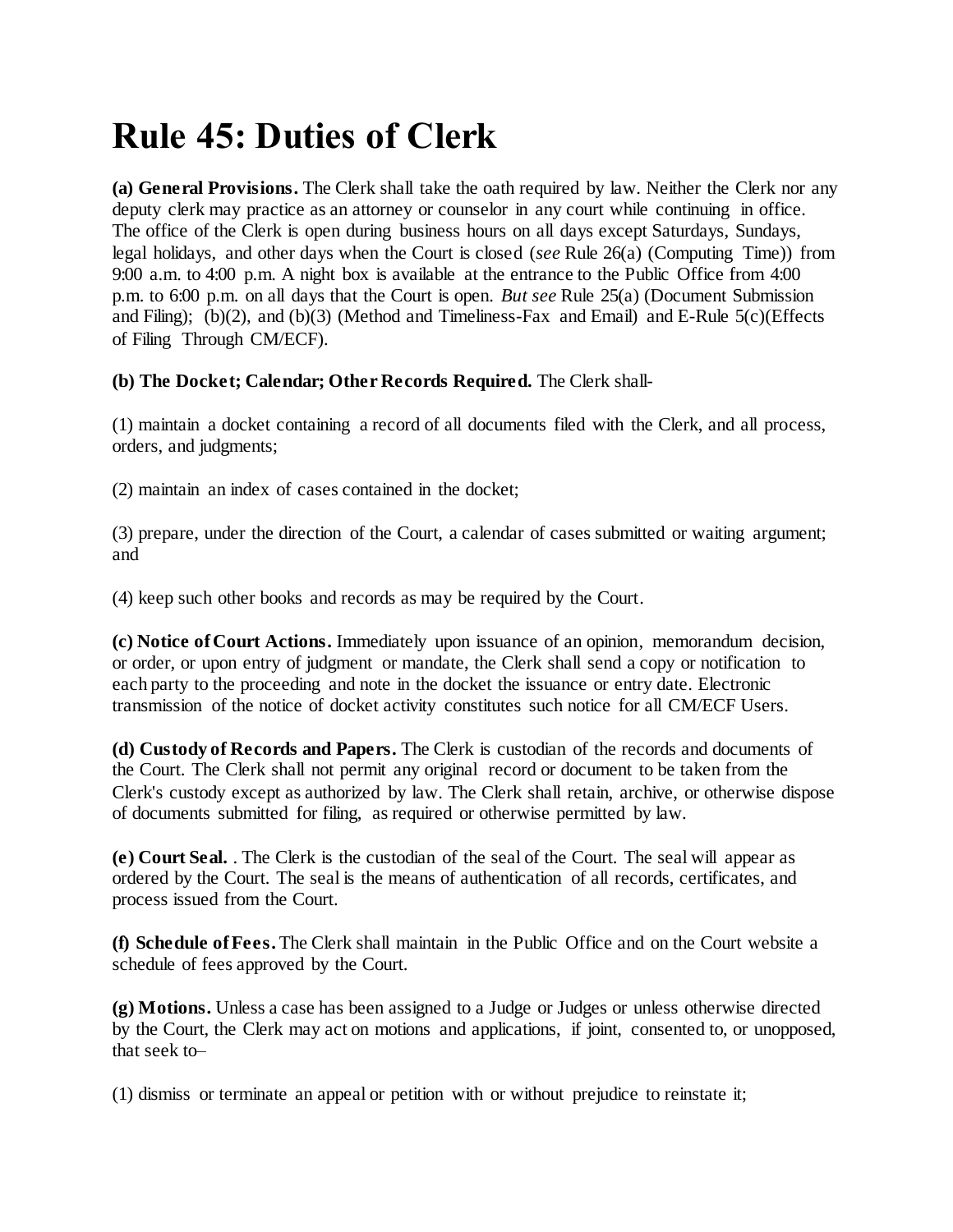(2) remand a case;

(3) reinstate a case that was dismissed for failure to comply with the Rules;

(4) extend the time for taking any action required or permitted by the Rules or by an order of the Court, unless the motion is made after the time limit has elapsed or unless the basis for the motion is extraordinary circumstances as required by Rule 26(b) (Extension of Time);

(5) stay a case, with the exception that for the purpose of allowing the parties time to negotiate a settlement or other joint resolution, the Clerk may stay a case for only up to a total of 60 days;

(6) consolidate appeals;

(7) withdraw or substitute an appearance;

(8) correct a brief or other document; or

(9) obtain attorney fees and expenses pursuant to 28 U.S.C. § 2412(d).

**(h) Sua Sponte Dismissal of Cases.** The Clerk may dismiss a case for the appellant's failure to pay the filing fee or to file a brief. *See also* Rule 35(a) (Motion for Reconsideration).

**(i) Construction of Rules in Self-Representation Cases.** Consistent with the practice of the Court, the Clerk will liberally construe the Rules as they apply to self-represented appellants.

**(j) Noncompliant Submissions.** Except where return of a document is required by these Rules for a specific reason (*see* Rules 5(d) (Stay of Appellate Proceedings–Combined Motions Prohibited), 24 (Waiver of Filing Fee), 26(d) (Computation and Extension of Time–Combined Motions Prohibited), 27(e) (Prohibited Nondispositive Motions) and 28(g) (Motions Prohibited)), if the Court receives any document that does not conform to these Rules, the Clerk will receive, but not file, the submission; however, if it is a jurisdiction-conferring document, it will be filed notwithstanding any other provision of these Rules. In every case, the Clerk will promptly notify the party of the defect(s) to be corrected and may, in accordance with guidance from the Court, stay proceedings for a reasonable time in order to permit submission of a conforming document. Failure to submit such conforming document in a timely manner may result in the dismissal of the matter.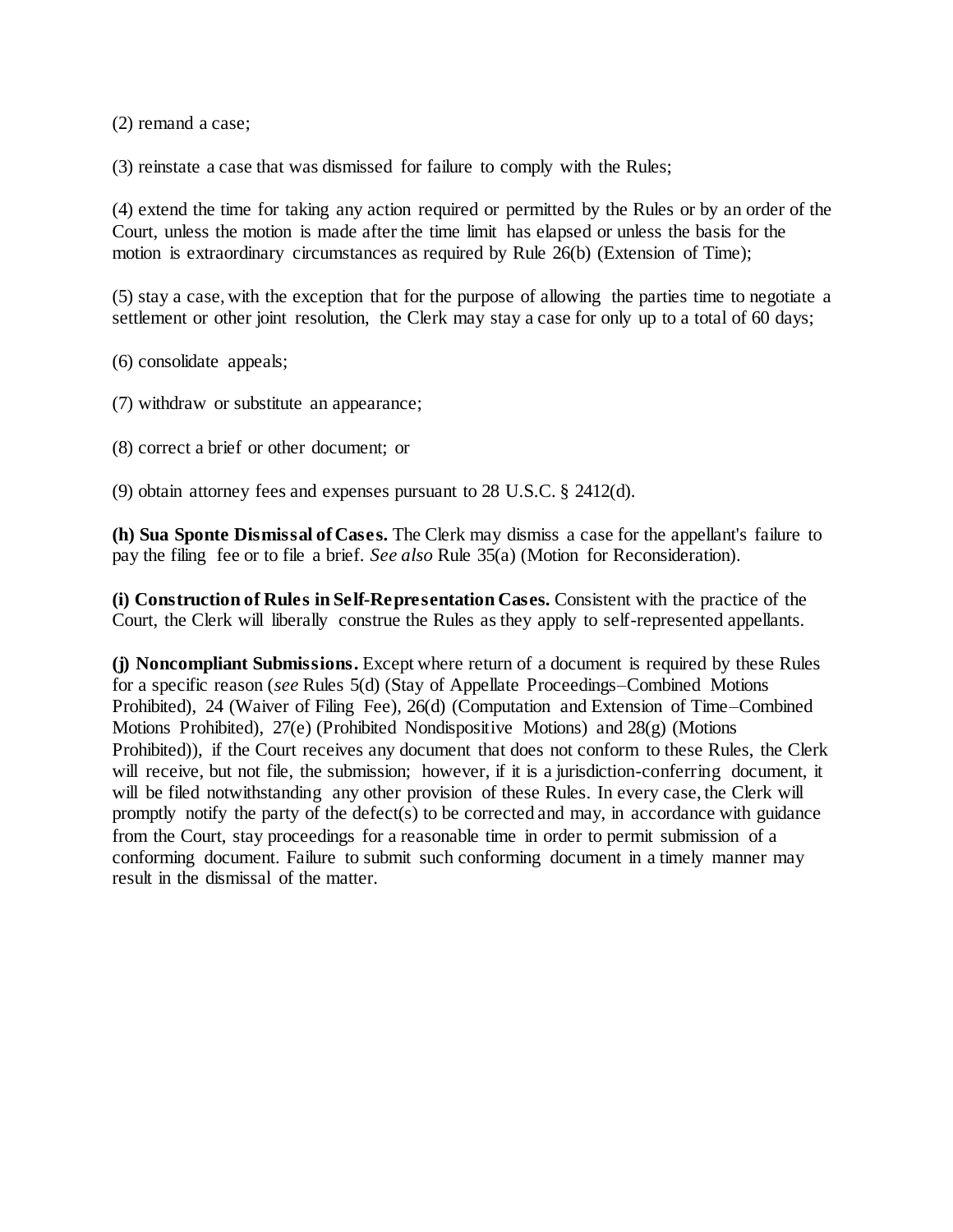### **Rule 46: Practice Before the Court and Representation**

#### **(a) Practice Before the Court.**

#### (1) *Admission of attorneys to bar of Court.*

(A) General. A person of good moral character and repute who has been admitted to practice in the highest court of any state, the District of Columbia, or a United States territory or commonwealth within the meaning of 48 U.S.C. § 1904(e)(5), and is in good standing therein, may be admitted to the bar of the Court upon application. *See* [Rules of Admission and Practice.](http://www.uscourts.cavc.gov/rules_of_admission_and_practice.php)

(B) Active Status. Practice before the Court requires an attorney to maintain active status in good standing in the highest court of any state, the District of Columbia, or a United States territory or commonwealth within the meaning of 48 U.S.C. § 1904(e)(5).

(C) Application. An attorney at law may be admitted to the bar of the Court upon filing with the Clerk a completed application accompanied by the applicable fee (payable by check or money order) and a current certificate from the clerk of the appropriate court showing that the applicant is a member in good standing of the bar of one of the courts named in paragraph (A) of this subsection. A current court certificate is one executed not earlier than 3 months before the date of the filing of the application.

(2) *Admission of non-attorneys to practice.* A non-attorney of good moral character and repute who is -

(A) under the direct supervision (including presence at any oral argument) of an attorney admitted to the bar of the Court, or

(B) employed by an organization that is chartered by Congress, is recognized by the Secretary of Veterans Affairs for claims representation, and provides a statement signed by the organization's chief executive officer certifying to the employee's -

(i) understanding of the procedures and jurisdiction of the Court and of the nature, scope, and standards of its judicial review; and

(ii) proficiency to represent appellants before the Court

may be admitted to practice before the Court as a non-attorney practitioner upon filing with the Clerk a completed application accompanied by the applicable fee (payable by check or money order). In making the statement under this paragraph, the chief executive officer should be aware that knowledge of and competence in veterans law and the administrative claims process does not in and of itself connote competence in appellate practice and procedure.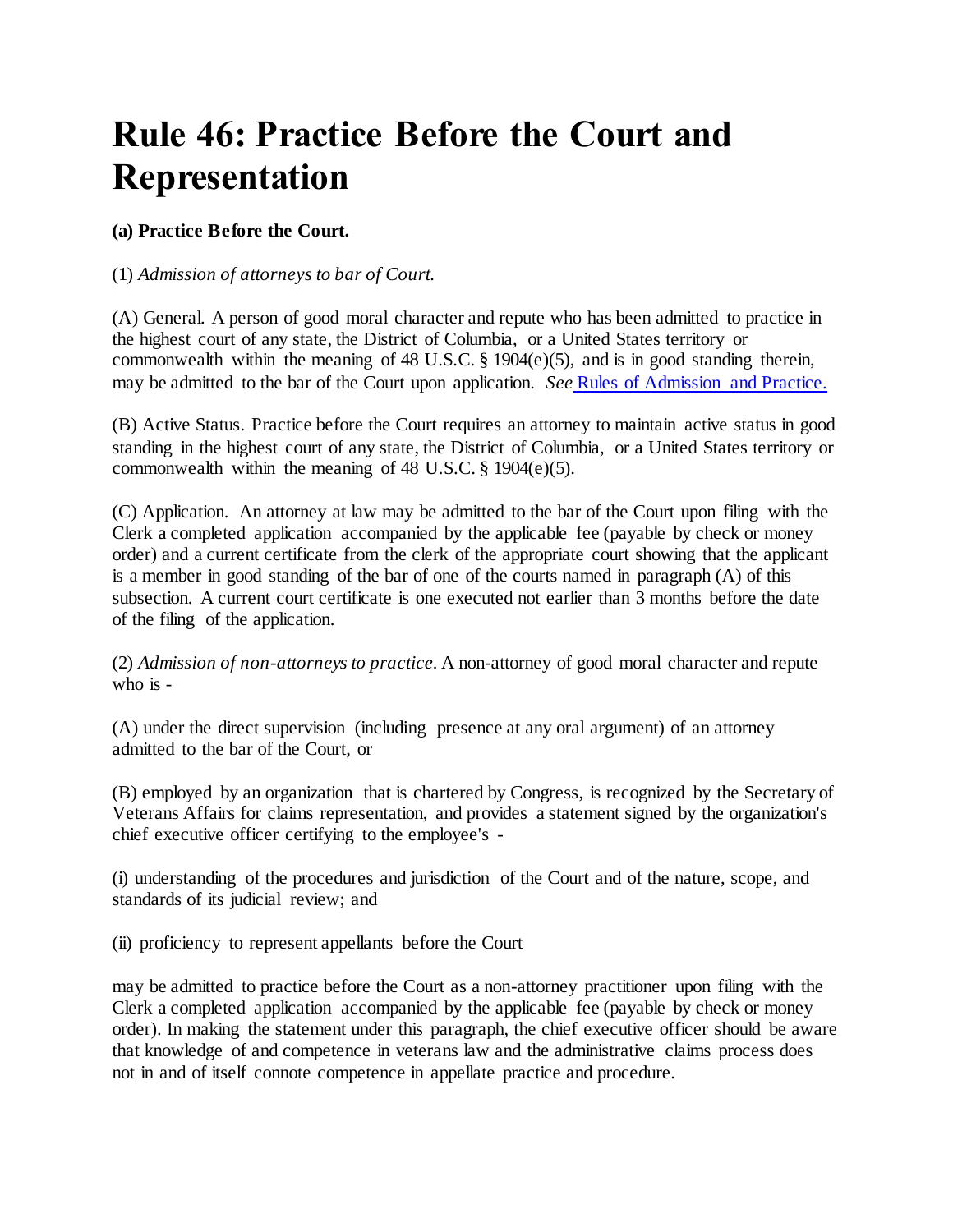(3) *Practitioner defined.* A person who has been admitted under this subsection or has been permitted to appear under subsection  $(b)(1)(F)$  is referred to in this Rule as a practitioner.

(4) *Change of address.* Each practitioner shall give the Clerk and all other parties written notice (not included in another filing) of any change of his or her electronic or street address or telephone or fax number. Absent such notice, the delivery of documents to the address most recently provided by that person will be fully effective.

#### **(b) Representation Requirements.**

#### (1) *General appearance*.

(A) Appellants' Representatives. Each practitioner representing an appellant shall submit for filing with the Court and serve on the Secretary, no later than the date of the first filing submitted by the practitioner on behalf of the appellant, a notice of appearance in the detail set out in [Form](http://www.uscourts.cavc.gov/documents/Form3.pdf)  [3](http://www.uscourts.cavc.gov/documents/Form3.pdf) in the Appendix of Forms, and a copy of any retainer agreement and any fee agreement for representation before the Court, which when electronically filed will be locked (s*ee* E-Rule 4(a)).

(B) Secretary's Representatives. Each practitioner representing the Secretary shall submit for filing with the Court and serve on the appellant, no later than the date on which the Secretary files the record before the agency, a notice of appearance. The Secretary may substitute a practitioner of record at any time by submitting for filing with the Court and serving on the appellant a notice of appearance of the new practitioner.

(C) Appearance by a Non-Attorney Practitioner. Each notice of appearance and pleading submitted for filing by a non-attorney practitioner shall include the name, address, and signature of the responsible supervising attorney under subsection  $(a)(2)(A)$  or the identification of the employing organization under subsection  $(a)(2)(B)$ .

(D) Appearance by Multiple Representatives. In cases where multiple representatives submit for filing a notice of appearance, one representative must be designated as lead representative. When an additional representative for appellant or intervenor is not designated as lead representative, that representative may withdraw his or her appearance without obtaining the Court's permission as would otherwise be required by subsection 46(c). The lead representative shall promptly file a notice in each case informing the Clerk's Office that the additional representative is no longer representing the appellant or intervenor, that notice of the withdrawal of the additional representative has been provided to the appellant or intervenor, and that the additional representative's name should be removed from the docket.

(E) Appearance by an Organization Prohibited. With the exception of an organization operating under the provisions of Public Law No. 102-229, s*ee* Practitioner's Note to Rule 5, an appearance may not be made in the name of a law firm or other organization.

(F) Appearance in a Particular Case. On motion and a showing of good cause, and submission of a completed application, the Court may permit any attorney or non-attorney practitioner not admitted to practice before the Court, or any other person in exceptional circumstances, to appear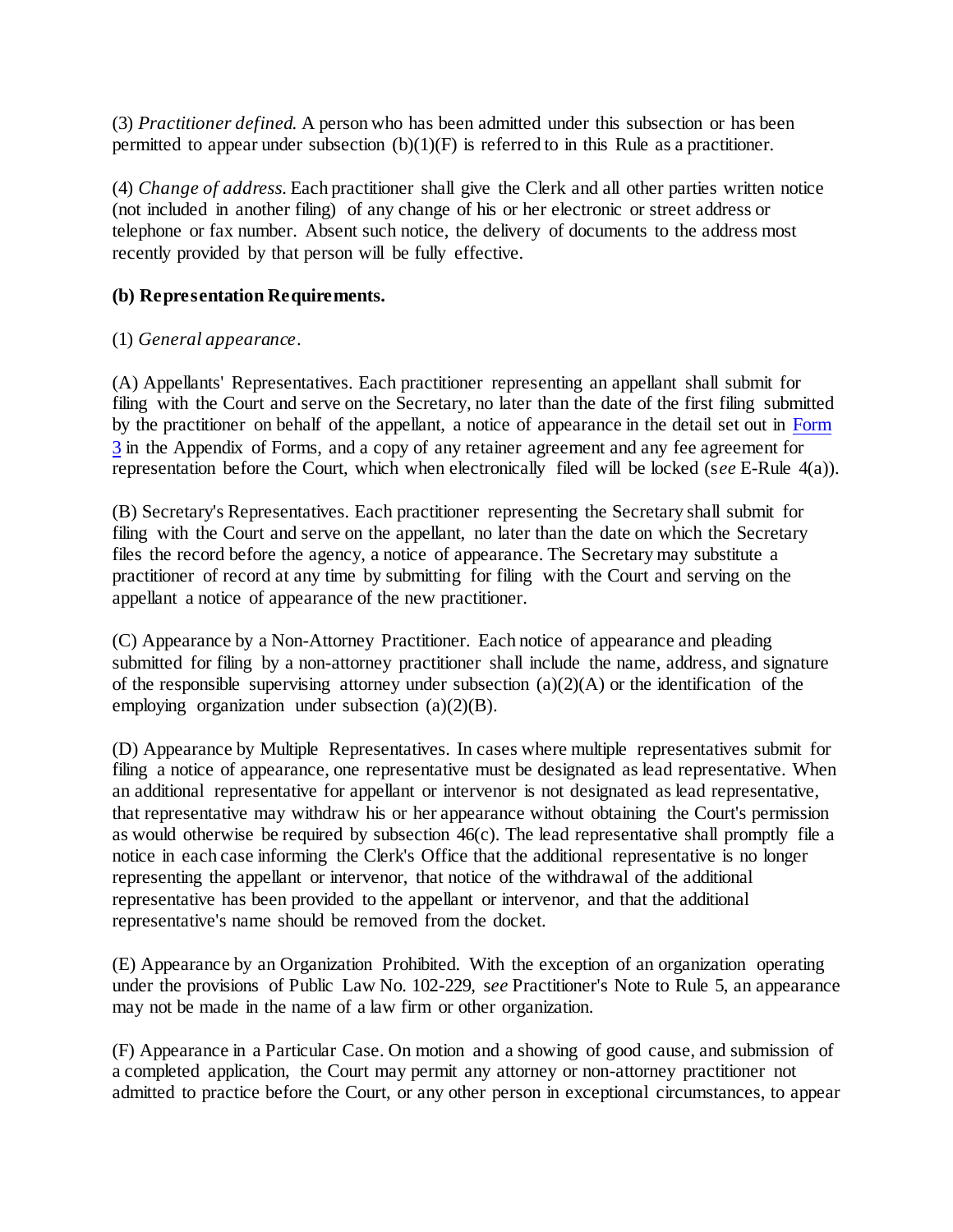on behalf of a party or amicus curiae for the purposes of a particular case. Whenever a person makes an appearance under this subsection, the person will be deemed to have conferred disciplinary jurisdiction upon the Court for any alleged misconduct in the course of, in the preparation for, or in connection with any proceeding in that case. Each attorney and nonattorney practitioner generally is limited to one appearance under this subsection. Except as permitted by the Court, any subsequent appearances shall be made under Rule 46(a) (1) (Admission of Attorneys to Bar of Court) or (a)(2) (Admission of Non-Attorneys to Practice).

(G) Appearance by Law Students.

(i) General. An eligible law student, with the written consent of the appellant and the attorney of record, who is a member of the bar of the Court, may appear in the Court as the Court may allow.

(ii) Participation defined. An eligible law student may participate in the preparation of briefs and other documents to be filed in the Court, but such briefs or documents shall be signed by the attorney of record. The student may also participate in oral argument with leave of the Court, but only in the presence of the attorney of record. The attorney of record shall personally assume professional responsibility for the law student's work and for supervising the quality of his or her work. The attorney shall be familiar with the case and prepared to supplement or correct any written or oral statement made by the student.

(iii) Conditions of appearance. In order to make an appearance pursuant to this Rule, the student shall-

(aa) be duly enrolled in a law school approved by the American Bar Association;

(bb) have completed legal studies amounting to at least two semesters or the equivalent if studies are scheduled on other than a semester basis;

(cc) be certified, by the dean of the law school in which the law student is enrolled, as being of good character and competent legal ability (this certification shall be submitted for filing with the Clerk and may be withdrawn at any time by the dean, upon written notice to the Clerk, or by the Court, without notice or hearing and without any showing of cause);

(dd) be introduced by the attorney of record in the case;

(ee) neither ask for nor receive any compensation or remuneration of any kind for his or her services from the person on whose behalf such services are rendered, but this will not prevent an attorney, legal aid bureau, law school, a state, the District of Columbia, or a United States territory or commonwealth within the meaning of 48 U.S.C. § 1904(e)(5), or the United States from paying compensation to the eligible law student, nor will it prevent any agency from making such charges for its services as it may otherwise properly require;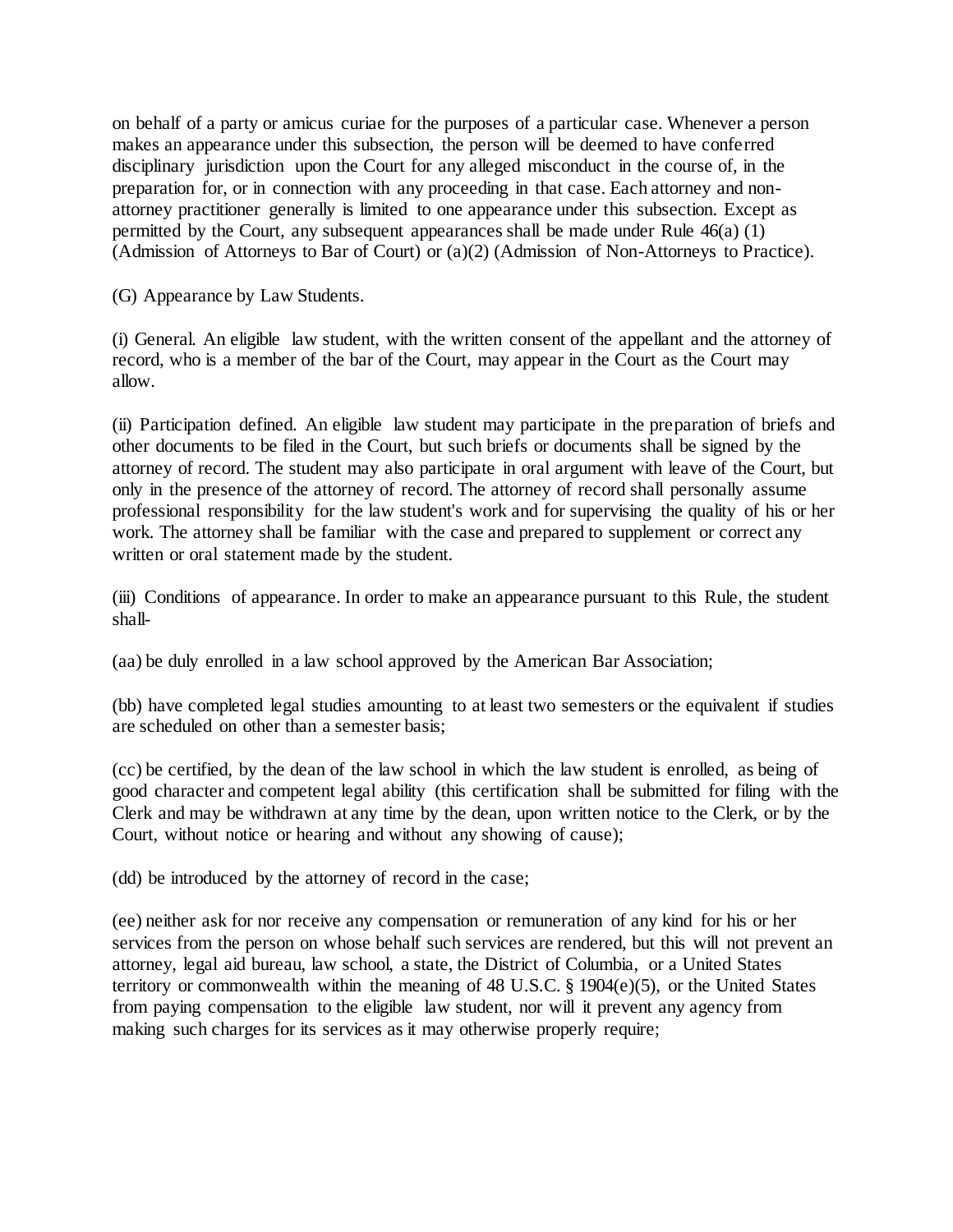(ff) certify in writing that he or she has read and is familiar with the code of professional responsibility or rules of professional conduct in effect in the state or jurisdiction in which the student's law school is located and with the rules governing practice in the Court (*See* Rule 4 of the Court's Rules of Admission and Practice).

#### (2) *Limited appearance.*

(A) Notice of Appeal. Any practitioner appearing for the limited purpose of submitting a Notice of Appeal for filing with the Court shall, when submitting such Notice of Appeal:

(i) provide the appellant's current address and telephone number; and

(ii) aver to the Court that the appellant has been advised, or, alternatively, will be advised, of the appellant's responsibility to abide by the Court's Rules of Practice and Procedure, including the need to timely serve and submit for filing a brief.

(B) Stay for Case Evaluation. A practitioner representing an organization operating under the provisions of Public Law No. 102-229 may enter a limited appearance to seek a stay in a case for the purpose of case evaluation. *See* Rule 5(a) (Stay of Appellate Proceedings-Grounds) and Practitioner's Note to Rule 5. A limited appearance and stay request may be presented in a single motion for stay.

#### **Practitioner's Note: Any filing for a limited appearance by a non-attorney practitioner must be signed by the supervising attorney.**

**(c) Withdrawal From Representation.** Except as noted in subsection (b)(1)(B), (b)(1)(D), and in subparagraph (2), a practitioner may not withdraw from a case without obtaining the Court's permission. The practitioner's authority and duty continue until the practitioner is relieved by the Court, subject to conditions that the Court considers appropriate.

(1) *General appearances*. Permission to withdraw may be sought by submitting for filing a motion to withdraw that

(A) states the reasons for withdrawal;

(B) lists the client's current address and telephone number;

(C) states whether the client consents to the withdrawal and, if not, the reason or reasons therefore; and

(D) contains a representation by the practitioner that all documents submitted for filing by the parties, all notices and orders accumulated by the practitioner, and all files belonging to the client have been provided to the client or to a named substitute practitioner.

(2) *Limited appearances.*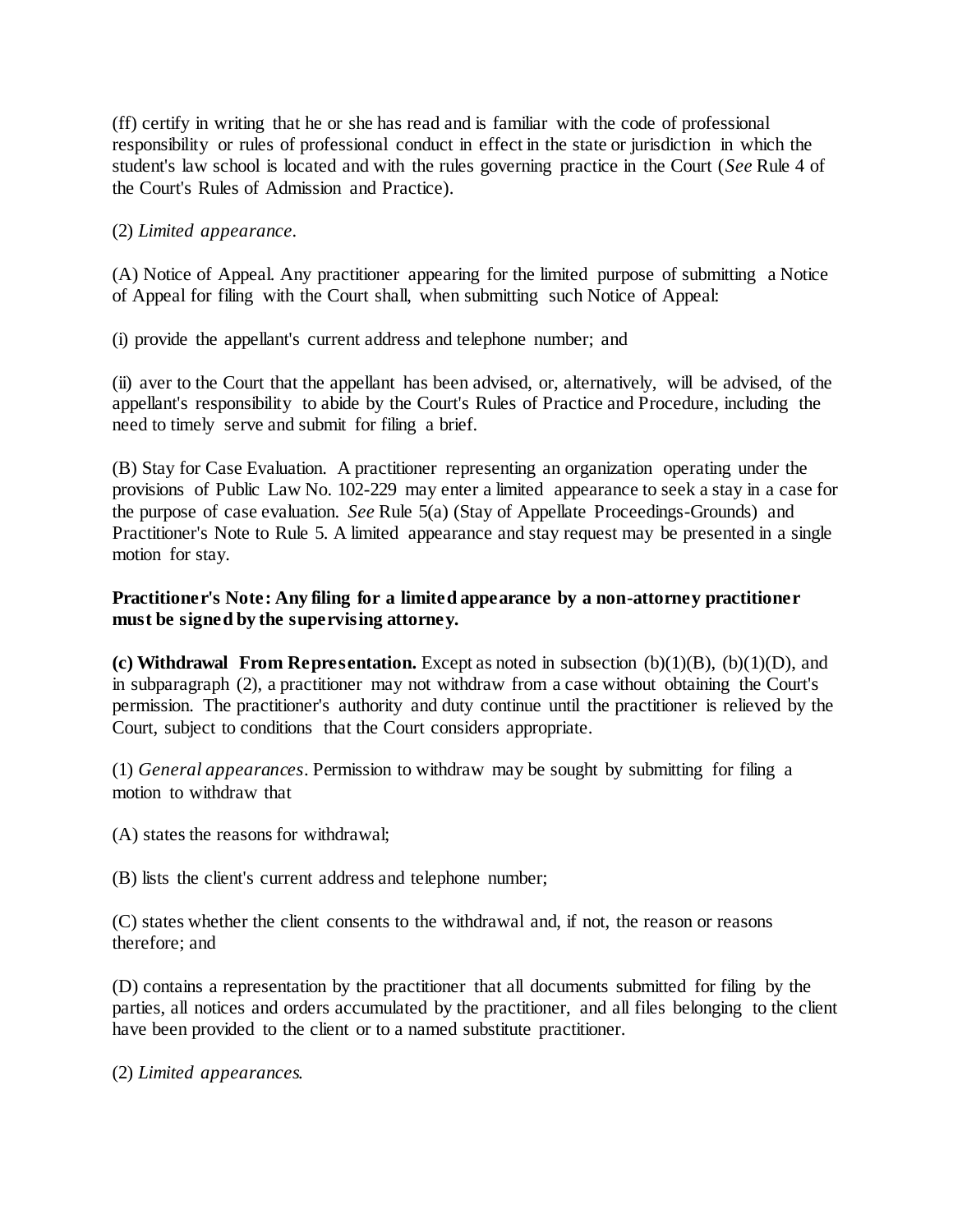(A) Notice of Appeal. If a practitioner has appeared for the limited purpose of submitting for filing a Notice of Appeal and averred at that time that the client had already been advised of the appellant's responsibility to abide by the Court's Rules of Practice and Procedure, including the need to timely serve and submit for filing a brief, withdrawal is automatic at the time of such submission and a motion to withdraw is not necessary. In instances where the attorney averred that the practitioner would in the future advise the appellant of the appellant's responsibility to abide by the Court's Rules of Practice and Procedure, including the need to timely serve and submit for filing a brief, withdrawal will be granted only upon averment that the appellant has been so advised. Until such time, the practitioner remains professionally responsible to the Court and to the appellant for compliance with the Court's Rules of Practice and Procedure.

(B) An organization operating under the provisions of Public Law No. 102-229. Withdrawal is automatic upon submission for filing of a notice that an organization operating under the provisions of Public Law No. 102-229 will not take the case. *See* Practitioner's Note to subsection  $(b)(2)(B)$ .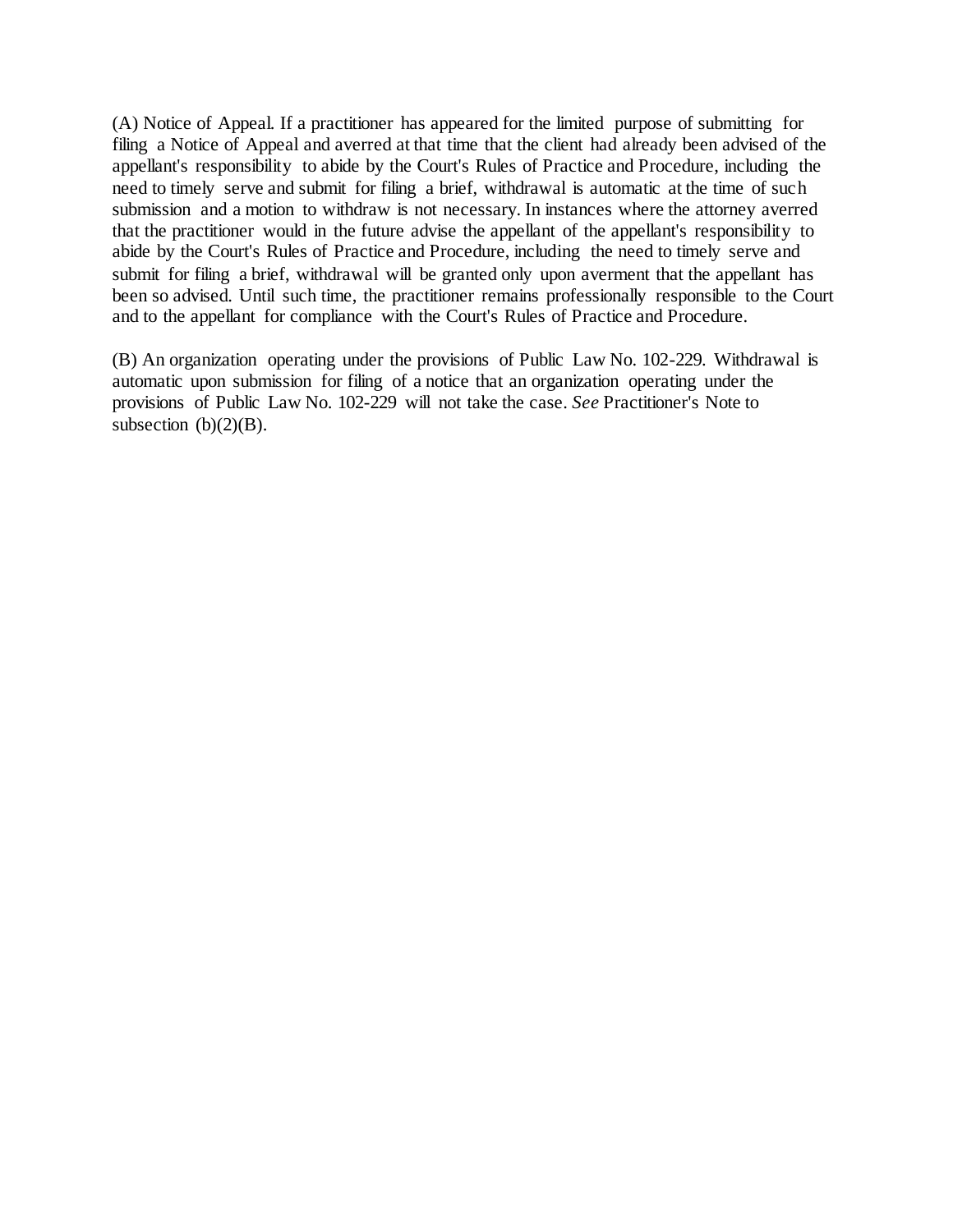## **Rule 46.1: Self-Representation**

Any appellant, petitioner, or intervenor may be self represented before the Court. A selfrepresented party shall give the Clerk and all other parties written notice (not included in another filing) of any change of his or her address or telephone number. Absent such notice, the mailing of documents to the address most recently provided by that person will be fully effective. *See also* Rules 25(b)(1)(B) (filing by inmate), 28(e) (informal brief), 32(f) (identification), 33(a) (staff conference), and 45(i) (Rules construed liberally for self-represented appellants).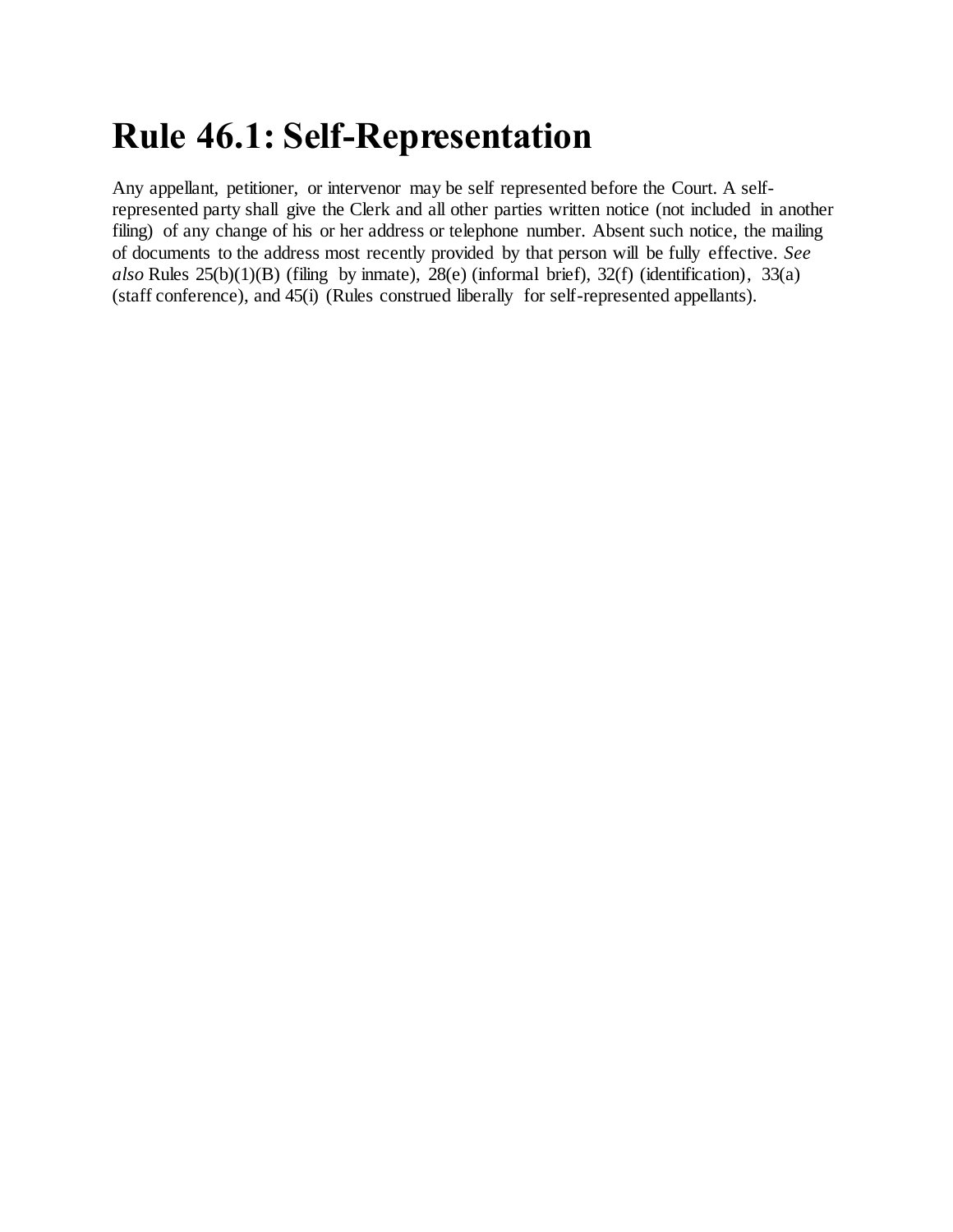## **Rule 47: Expedited Proceedings**

**(a) Motion and Order.** On a party's motion for good cause shown, on written agreement of the parties, or on its own initiative, the Court may order that any matter before the Court be expedited with respect to some or all procedural steps. The following may constitute good cause:

(1) a serious health condition that makes the death of the appellant or petitioner imminent, as shown by a physician's statement (including identification of the physician's licensing authority and current license number);

(2) the advanced age (over 75 years) of the appellant or petitioner and a state of failing health due to a nontemporary condition, as shown by a physician's statement (including identification of the physician's licensing authority and current license number), such that expeditious proceedings are necessary to avoid an injustice to the appellant or petitioner; or

(3) any other exceptional circumstances that make expeditious proceedings necessary to avoid an injustice to the appellant or petitioner, as shown by credible evidence.

**(b) Filing and Service of Documents.** Expedited proceedings will be scheduled as directed by the Court. Unless otherwise ordered, the appellant's principal brief shall be served and submitted for filing not later than 20 days after the record before the agency has been served on the appellant; the Secretary's brief shall be served and submitted for filing not later than 20 days after service of the appellant's brief; and any reply brief shall be served and submitted for filing not later than 10 days after filing of the Secretary's brief. Unless otherwise ordered, the time to submit the record of proceedings for filing under Rule 28.1(a)(3) (Record of Proceedings-Time for Filing) is reduced to 7 days.

**(c) Form and Length of Briefs.** Briefs submitted for filing under this Rule shall comply with Rules 25 (Filing and Service), 28 (Briefs), and 32 (Form of Briefs, Appendices, and Other Documents), except that principal briefs shall be limited to 15 pages, reply briefs shall be limited to 7 pages, and a table of authorities is not required.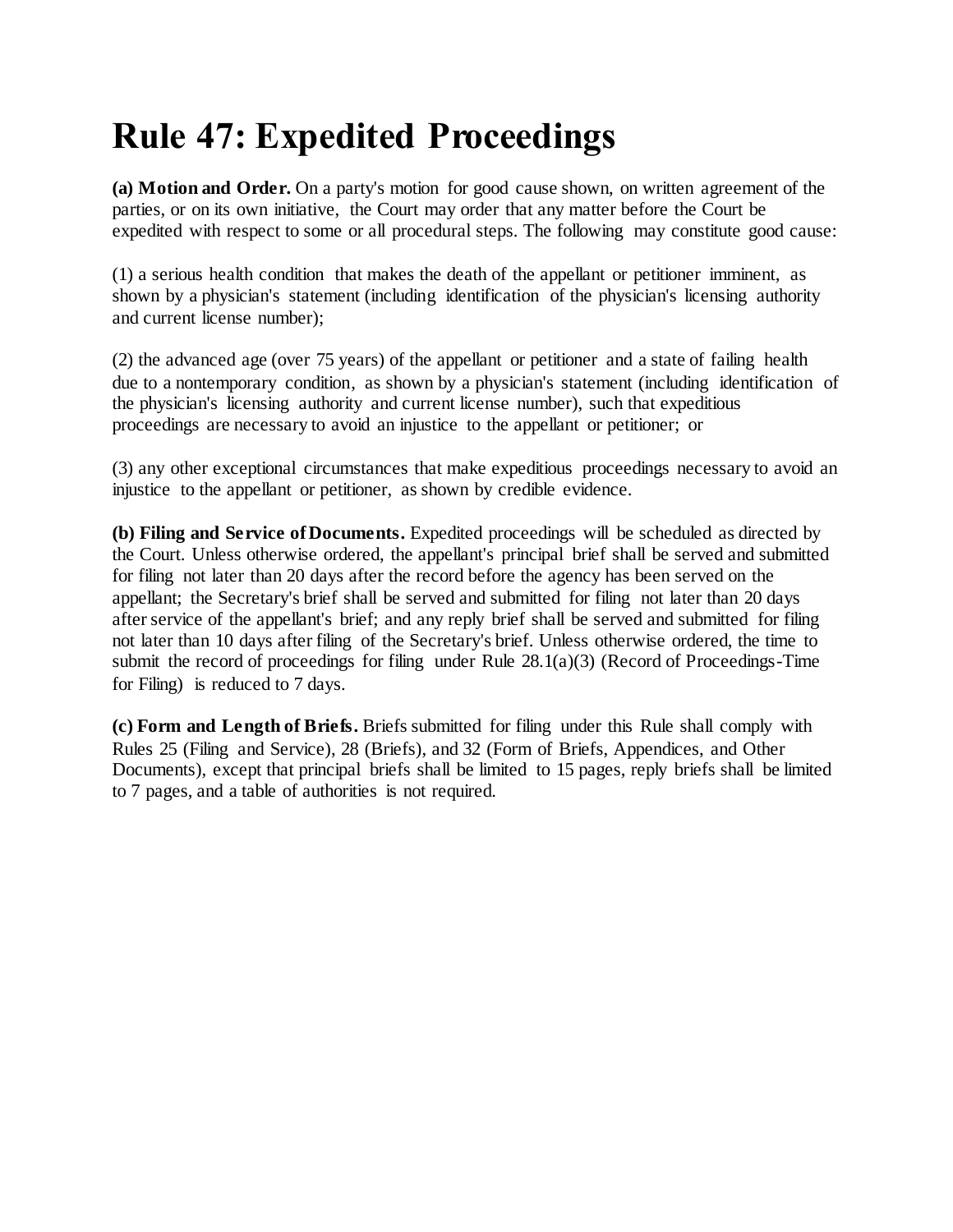# **Rule 48: Sealing of Cases**

#### *See also* **Rule 6 (Protection of Privacy)**

**(a) Cases Involving Protected Records.** If, during the time periods set out in Rule 10 (The Record Before the Agency) or at any other time during a proceeding before the Court, the parties identify records protected by 38 U.S.C. § 7332 and at least one of the parties believes that disclosure of such records is required in such proceedings and further, the parties cannot agree with respect to the disclosure of such records, the party requesting disclosure shall make immediate application therefor, pursuant to 38 U.S.C.  $\S$  7332(b)(2)(D), caption the case "In re: Sealed Case No. [insert Court docket number]" (not disclosing the identity of any individual), and serve on the protected person or successor in interest a copy of the application. Such application shall include a statement specifying those steps taken by the parties to reach agreement before application was made to the Court. Upon receipt of such application, unless otherwise directed by the Court, the Clerk will enter the case as "withdrawn" on the docket, assign a new docket number and recaption the case using an encoded identifier, and seal the record of proceedings and the file of the Court. Thereafter, any party or representative of a party, unless otherwise ordered by the Court, shall make reference in any subsequent filing only to the new docket number and caption assigned by the Clerk.

**(b) Other Cases.** The procedures described in this Rule may, in the Court's discretion, be applied to cases that the Court orders sealed but that do not contain records protected by 38 U.S.C § 7332.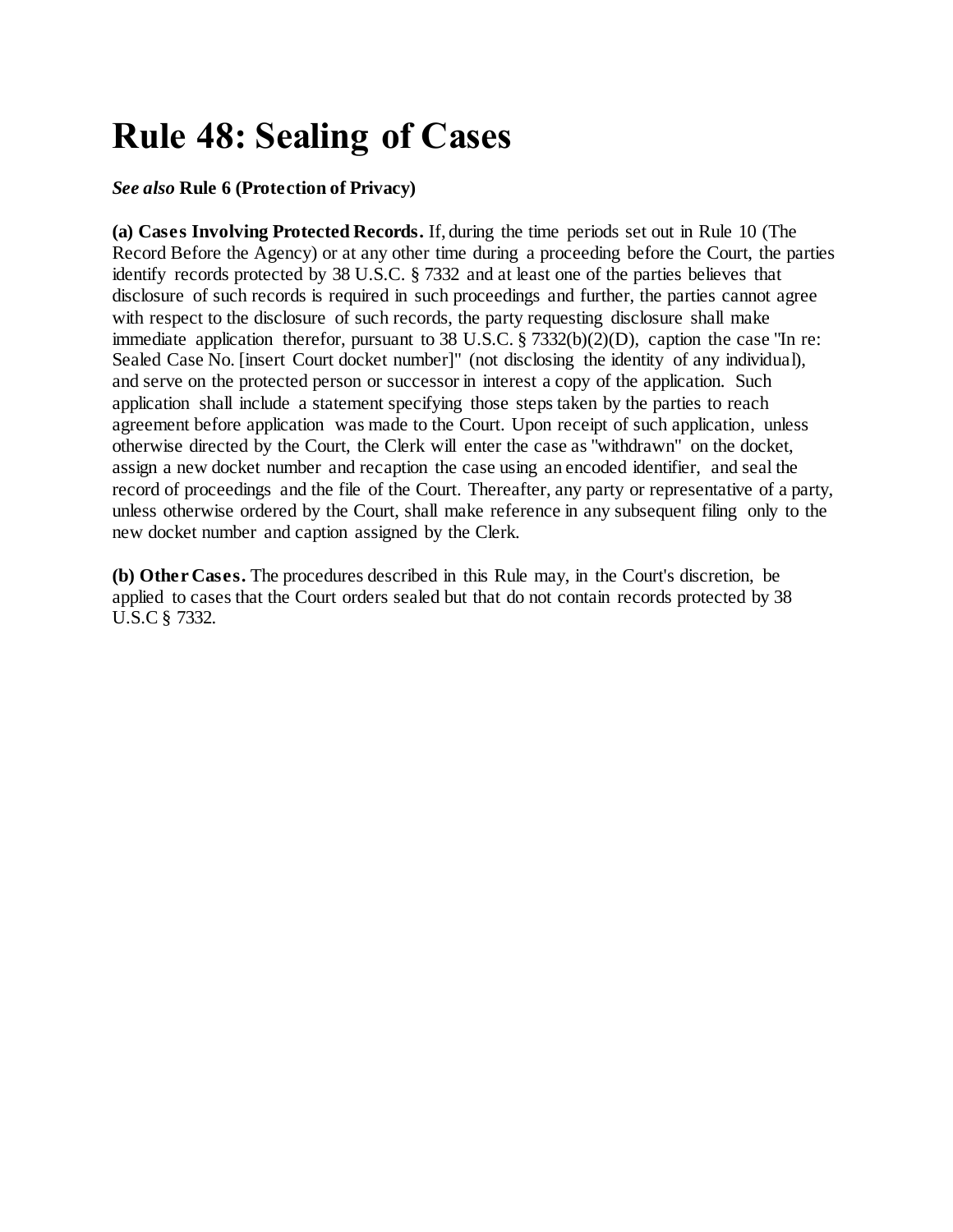### **Rule 49: Complaints Against Judges**

Rules for the processing of complaints of judicial misconduct or disability have been adopted by the Court pursuant to 28 U.S.C. § 372(c) (superseded by §§ 351-64). Copies are available from the Clerk on request.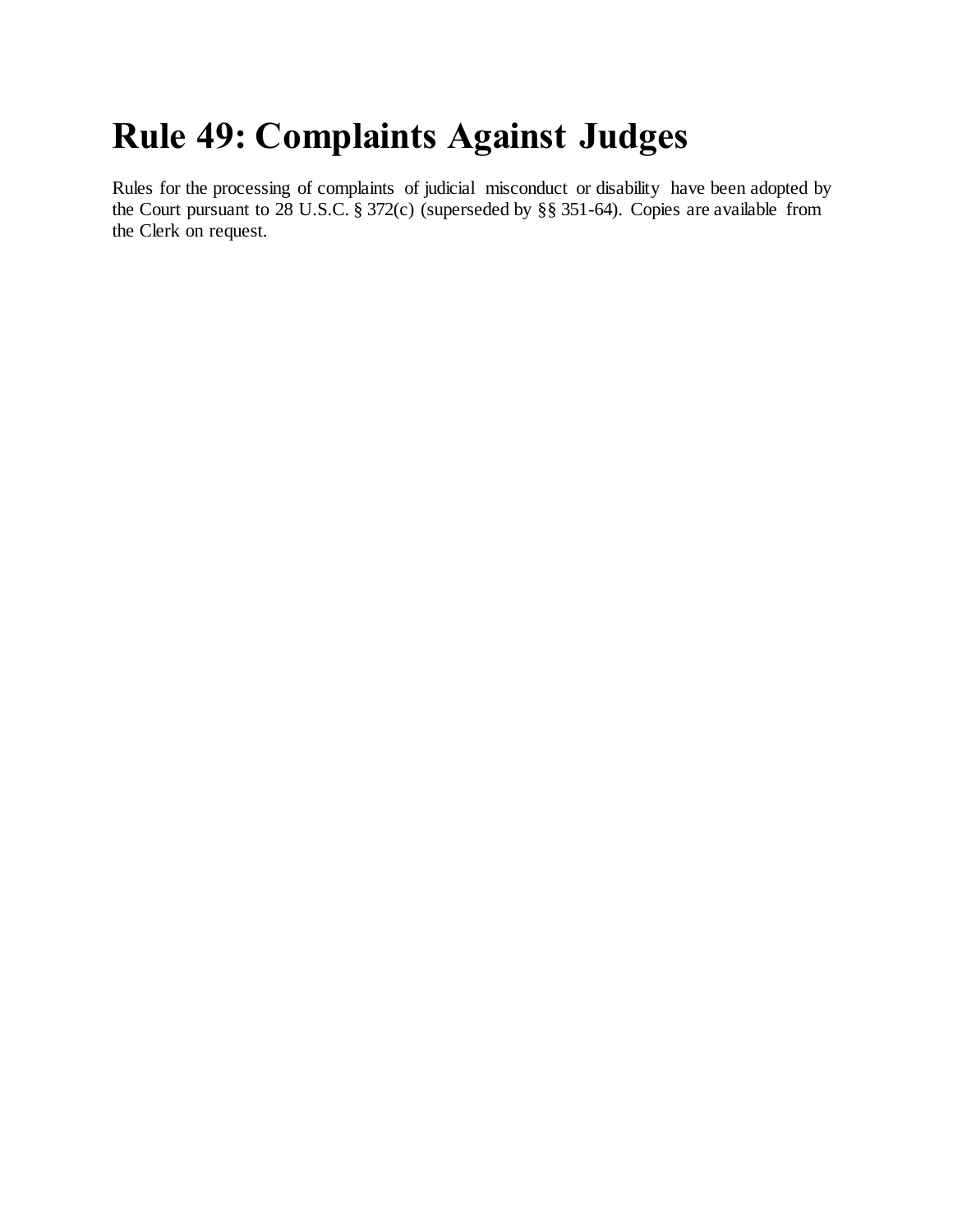#### *INDEX*

(References are to Rule, not page number)

| Addresses                      | $3(c)$ , (g), $25(b)$ , (c), $32(f)$ ,     |
|--------------------------------|--------------------------------------------|
|                                | $33(b)$ , $46(a)$ , $(b)$ , $(c)$ , $46.1$ |
| Admission to practice          | 46(a)                                      |
| Amicus curiae                  | 29, 30(a), 34(c),                          |
|                                | 46(b)(1)(F)                                |
| Answer (see response)          |                                            |
| Appeal                         |                                            |
| to Federal Circuit             | 36(a)                                      |
| frivolous                      | 38(a)                                      |
| joint or consolidated          | $3(d)$ , (e)                               |
| procedure                      | 3                                          |
| time to                        | 4(a)                                       |
| Appearance                     |                                            |
| generally                      | 46(b)                                      |
| law students                   | 46(b)(1)(G)                                |
| limited                        | $46(b)(2)$ , Form 1                        |
| notice of                      | 46(b), Form 3                              |
| particular case                | 46(b)(1)(F)                                |
| Argument (see oral argument)   |                                            |
| Attorney fees                  |                                            |
| under EAJA                     | 39                                         |
| under fee agreement            | $46(b)(1)(A)$ , Form 3                     |
| Attorneys (see representation) |                                            |
| Board of Veterans' Appeals     |                                            |
| decision, copy of              | 4(c)                                       |
| <b>Brief</b>                   |                                            |
| amicus curiae                  | 29                                         |
| appellant                      | 28(a),(e), 31, 32                          |
| appendix                       | 28(i), 32                                  |
| contents                       | 28, 29(d)                                  |
| expedited case                 | 47(b),(c)                                  |
| format                         | 32, $47(c)$                                |
| filing and service             | 25, 31, 47(b)                              |
| informal                       | 28(e)                                      |
|                                |                                            |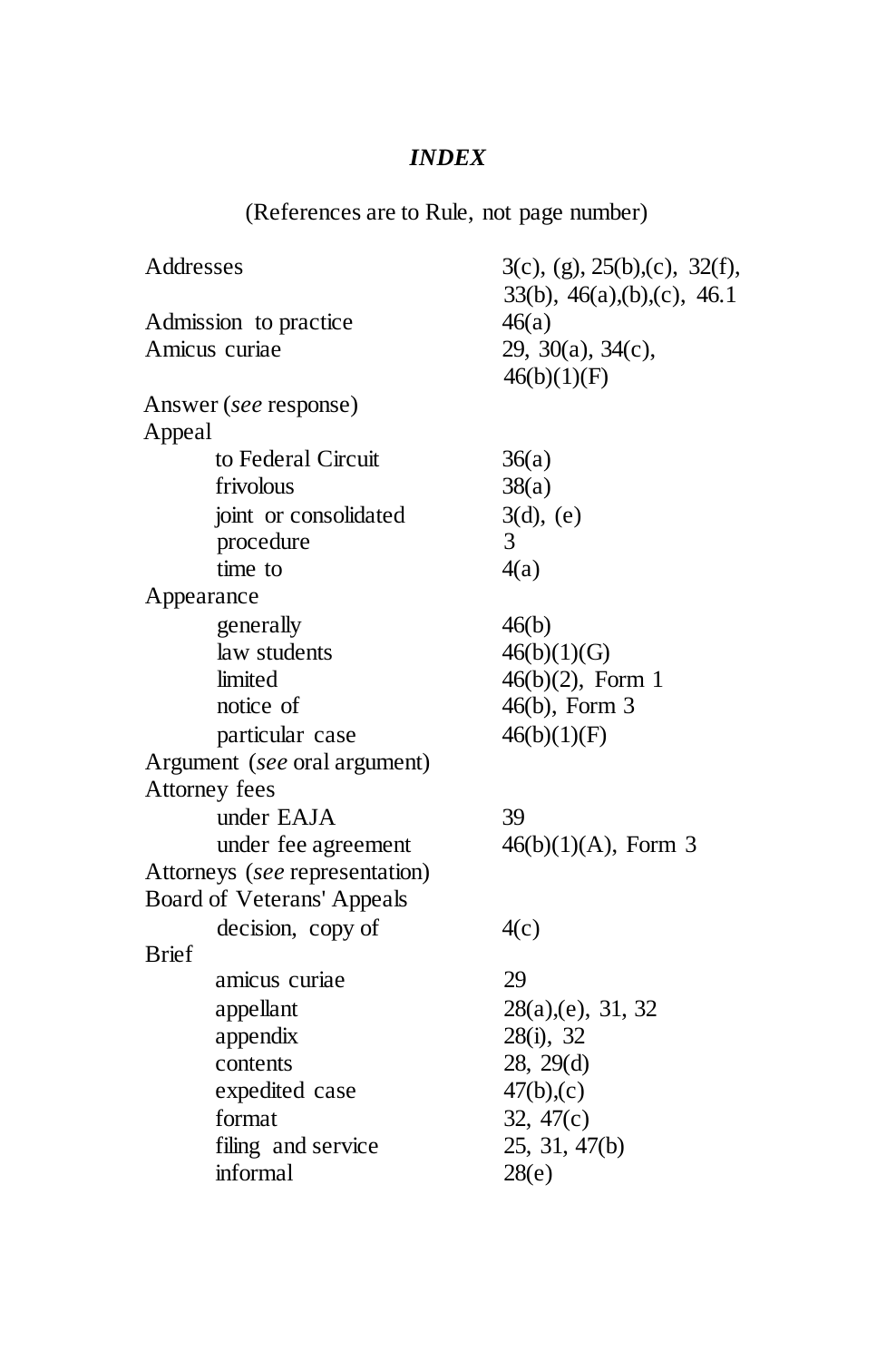| intervenor                     | 28(d)                                   |
|--------------------------------|-----------------------------------------|
| length                         | $32(e)$ , $47(c)$                       |
| motions, prohibited            | 28(g)                                   |
| multiple appellants            | 28(j)                                   |
| references in                  | 28(h), Form 18                          |
| reply                          | 28(c), 31, 32                           |
| Secretary                      | $28(b)$ , $31(a)(2)$ and $(3)$ , $32$   |
| self-represented party         | 28(e)                                   |
| typeface                       | 32(b)                                   |
| use/protection of              |                                         |
| VA claims number               | 6                                       |
| Citation                       |                                         |
| nonprecedential authority      | 30(a)                                   |
| supplemental authority         | 30(b)                                   |
| Clerk of the Court,            |                                         |
| powers and duties              | 5(d), 24, 26(d),                        |
|                                | $27(c)$ , (e), $28(g)$ , $44(e)$ , $45$ |
| Complaints against Judges      | 49                                      |
| Computation of time            | 26(a)                                   |
| Conference                     |                                         |
| judicial                       | 44                                      |
| staff                          | 33                                      |
| Confidential information       | $3(a)$ , 6, 48                          |
| Continuation of stay           | 5(c)                                    |
| Copies                         |                                         |
| Notice of Appeal               | 3(b)                                    |
| Costs (see fees)               |                                         |
| Death, substitution of parties | 43                                      |
| Dismissal                      |                                         |
| by Clerk of the Court          | 45(g)(h)                                |
| failure to act                 | 38(b)                                   |
| failure to comply with         |                                         |
| Court order                    | 38(b)                                   |
| failure to conform to rules    | 45(j)                                   |
| failure to prosecute           | 31(b), 38(b)                            |
| voluntary                      | $41(b)(2)$ , 42                         |
| Docketing (see Notice of)      |                                         |
|                                |                                         |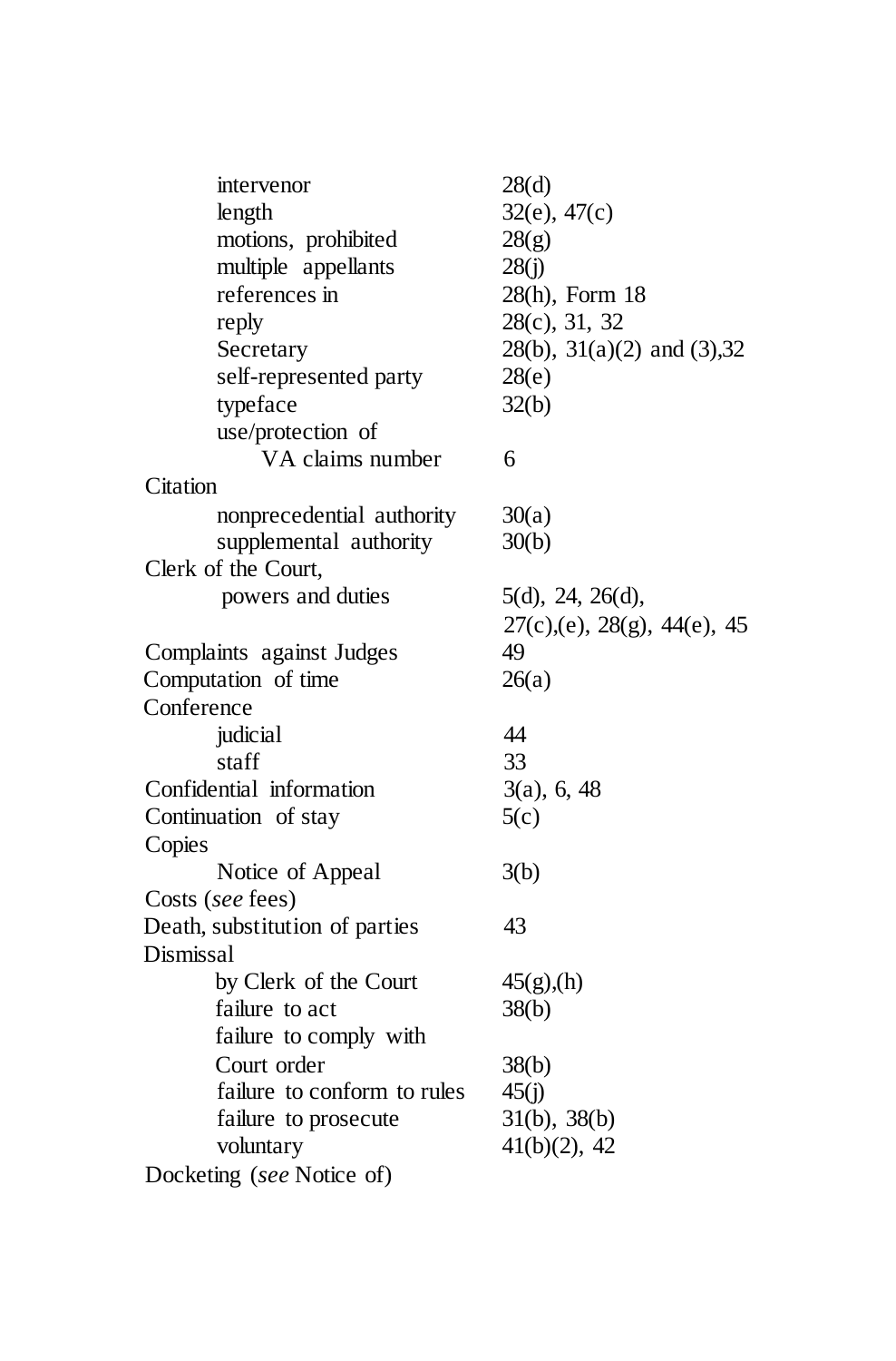| Documents  |                                      |                           |  |
|------------|--------------------------------------|---------------------------|--|
|            | filing and service                   | 25, 47(b)                 |  |
|            | form                                 | 32                        |  |
|            | nonconforming                        | $32(g)$ , $45(j)$         |  |
|            | return by Clerk                      |                           |  |
|            | of the Court                         | 5(d), 24, 26(d), 27(e),   |  |
|            |                                      | $28(g)$ ,45(j)            |  |
|            | retention requirements               | 37                        |  |
|            | translations                         | 3(h), 21(b)(2)            |  |
|            | use/protection of VA                 |                           |  |
|            | claims number                        | 6                         |  |
|            | <b>Electronic Filing</b>             | 1(c)                      |  |
| Email      |                                      | 1(c), 25(a), (b)(3), (d), |  |
|            |                                      | 33(b)(3)(4)               |  |
|            | En banc (see Full Court)             |                           |  |
|            | Enlargement (see time, extension of) |                           |  |
|            | Exhibits, use at oral argument       | 34(g)                     |  |
|            | <b>Expedited</b> proceedings         | 47                        |  |
|            | Extraordinary relief                 | 21                        |  |
|            | Facsimile (fax)                      |                           |  |
|            | fax number                           | 3(g)                      |  |
|            | filing, generally                    | 25(b)(2)                  |  |
|            | Notice of Appeal                     | 25(a)                     |  |
| Failure to |                                      |                           |  |
|            | act                                  | 38(b)                     |  |
|            | at oral<br>argument<br>appear        | 34(f)                     |  |
|            | comply with Court order              | 38(b)                     |  |
|            | file brief                           | 31(b)                     |  |
|            | follow Rules of                      |                           |  |
|            | <b>Practice and Procedure</b>        | 38(b), 45(j)              |  |
| Fees       |                                      |                           |  |
|            | attorney                             | 39, $46(a)$ , (b)         |  |
|            | filing                               | 3(f), 21(a)               |  |
|            | judicial conference                  | 44(d)                     |  |
|            | payment of filing fee                | 3(f), 21(a), 24           |  |
|            | practice                             | 46(a)(1)(C),(a)(2)(B)     |  |
|            | schedule of miscellaneous            | 45(f)                     |  |
|            | waiver of filing fee                 | 24                        |  |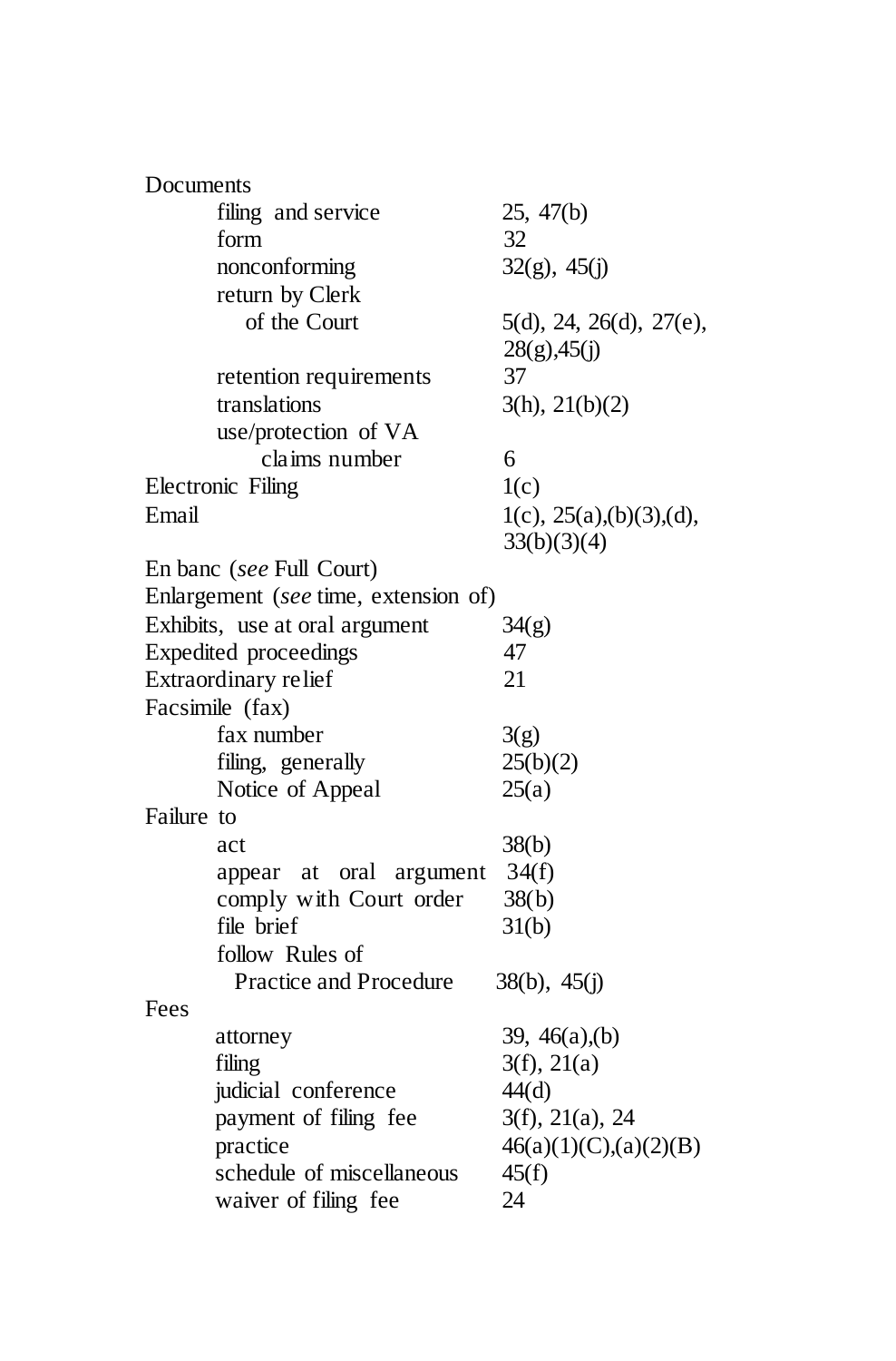| Filing       |                              |                        |
|--------------|------------------------------|------------------------|
|              | briefs                       | 28, 31, 47(b)          |
|              | by facsimile (fax)           | 25(a),(b)(2)           |
|              | confirmation                 | 25(a)                  |
|              | email                        | $25(a)$ , (b)(3), (d)  |
|              | frivolous                    | 38(a)                  |
|              | generally                    | 25                     |
|              | motions                      | 27, 35                 |
|              | motion to intervene          | 15 $(a),(b),(d)$       |
|              | nonconforming paper          | 45(j)                  |
|              | Notice of Appeal             | $3(a)$ , Form 1        |
|              | Notice of Appearance         | $46(b)$ , Form 3       |
|              | petition for                 |                        |
|              | extraordinary relief         | 21                     |
|              | Record Before the Agency     | 10(a)                  |
|              | <b>Record of Proceedings</b> | 28.1                   |
|              | response to motions          | 26(b)(2),(c)(1),27(b), |
| 35(g)        |                              |                        |
|              | suspension of Secretarial    |                        |
|              | action or suspension of      |                        |
|              | precedential effect of       |                        |
|              | decision of this Court       | 8                      |
| Forms        |                              |                        |
|              | brief, sample caption page-  |                        |
|              | appellant                    | Form 2                 |
|              | declaration of               |                        |
|              | financial hardship           | Form 4                 |
|              | Notice of Appeal             | Form 1                 |
|              | notice of appearance         | Form 3                 |
|              | sample format for table      |                        |
|              | of authorities               | Form 18                |
|              | Full-Court consideration     | 35                     |
|              | Holidays, time computation   | 26(a)                  |
|              | Hours, Clerk's Office        | 45(a)                  |
|              | Incarcerated appellants      | 25(b)(1)(B)            |
| Intervention |                              |                        |
|              | by right                     | 15(a)                  |
|              | with permission              | 15(b),(c),(d)          |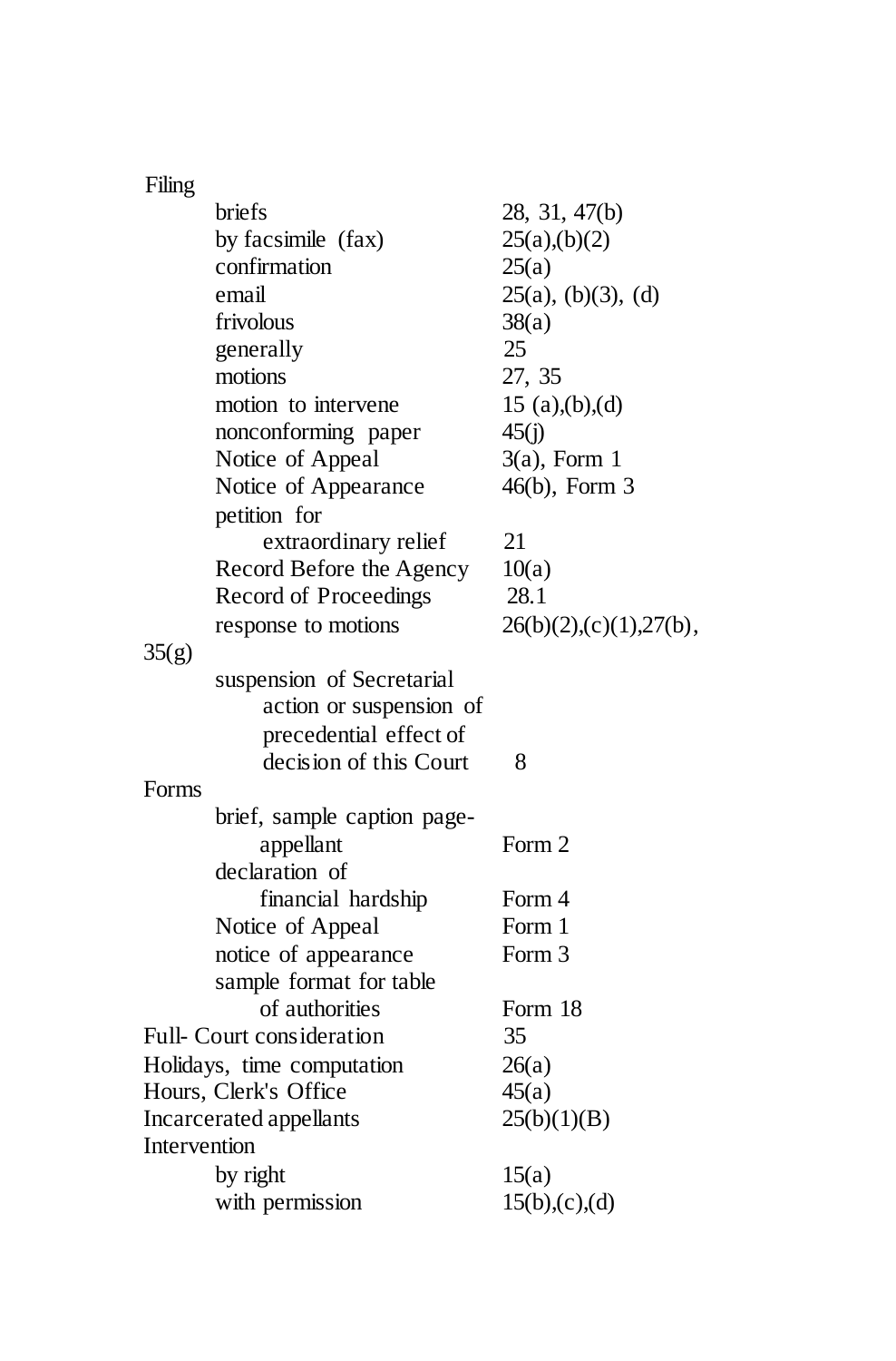| Judges, complaints against                  | 49                             |
|---------------------------------------------|--------------------------------|
| Judgment                                    | 36                             |
| Judicial conference                         | 44                             |
| Mandamus                                    | 15(d)                          |
| Mandate                                     | 41                             |
| Motion                                      |                                |
| acted on by Clerk                           | $27(c)$ , $35(a)$ , $45(h)$    |
| appearance in particular case $46(b)(1)(F)$ |                                |
| combined motions,                           |                                |
| prohibited                                  | 5(d), 26(d), 27(e)             |
| confidential information,                   |                                |
| nondisclosure                               | 6, 48                          |
| consolidation of appeals                    | 3(e)                           |
| effect                                      | 27(f)                          |
| expedited proceedings                       | 47                             |
| extend time                                 | 26(b)                          |
| full-Court decision                         | 35(c)                          |
| generally                                   | 27                             |
| in brief, prohibited                        | 28(g)                          |
| initial panel review                        | 27.1                           |
| in lieu of brief, prohibited                | 28(g)                          |
| intervention                                | 15                             |
| nonconforming                               | $26(b)(4)$ , $32(g)$ , $45(j)$ |
| opposition                                  | 26(b)(2), 27(b)(2)             |
| oral argument                               | 34(b)                          |
| panel decision                              | 35(b)                          |
| prohibited nondispositive                   |                                |
| motion                                      | $27(e)$ , $28(g)$              |
| reconsideration                             | 35(a)                          |
| resolution of record dispute                | $10(b)$ , 28.1(b)              |
| response                                    | 26(b)(2), 27(b(2), 35(g))      |
| stay of appellate proceeding                | 5, 45(g)(5)                    |
| substitution of parties                     | 43                             |
| suspension of                               |                                |
| Secretarial action or                       |                                |
| suspension of                               |                                |
| precedential effect of                      |                                |
| decision of this Court                      | 8                              |
| use/protection of VA                        |                                |
| claims number                               | 6                              |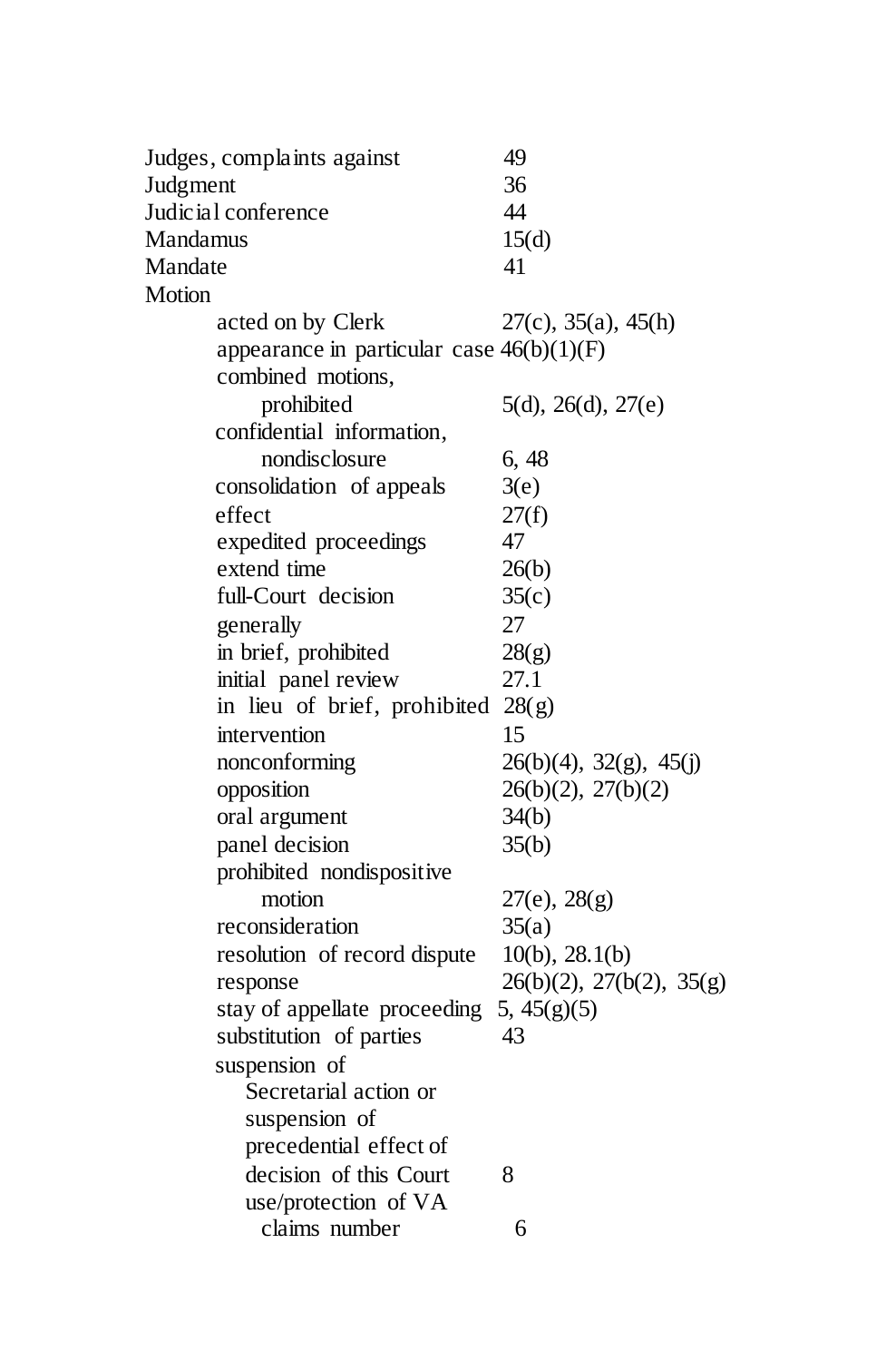| voluntary dismissal              | 42                                    |
|----------------------------------|---------------------------------------|
| Night box                        | 45(a)                                 |
| Noncompliance,                   |                                       |
| effect of                        | 5(d), 24, 26(b)(4), (d),              |
|                                  | $27(e)$ , $32(g)$ , $38(b)$ , $45(j)$ |
| Nonprecedential authority,       |                                       |
| citation of prohibited           | 30(a)                                 |
| Notice of                        |                                       |
| Appeal                           | 3, Form 1                             |
| Appearance                       | $46(b)(1)$ , Form 3                   |
| Court actions                    | 45(c)                                 |
| docketing                        | 4(b)                                  |
| entry of judgment                | 36                                    |
| filing of Record Before          |                                       |
| the Agency                       | 10(a)                                 |
| filing of Record of              |                                       |
| Proceedings                      | 28.1(a)(3)                            |
| nonconforming papers             | $32(g)$ , $45(j)$                     |
| oral argument                    | 34(d)                                 |
| settlement negotiations          | 33(a)                                 |
| Opposition, motion               | 26(b)(2), 27(b)(2)                    |
| Oral argument                    | 34                                    |
| Order, failure to comply         | 38(b)                                 |
| Parties, death or substitution   | 43                                    |
| Petition, extraordinary relief   | 21                                    |
| Privacy, protection              | 6, 48                                 |
| Pro se (see self-representation) |                                       |
| Procedural order, motion         | 27(c)                                 |
| Proof of service                 | 25(c)                                 |
| Protected records                | 6, 48                                 |
| Reconsideration, motion          | 35(a)                                 |
| Record Before the Agency         |                                       |
| access to                        | 10(d)                                 |
| disputes                         | 10(b)                                 |
| filing                           | 10(a)                                 |
| postdated materials              | 10(a)(2)                              |
| sealing                          | $10(d)$ , 48                          |
| translations                     | 3(h)                                  |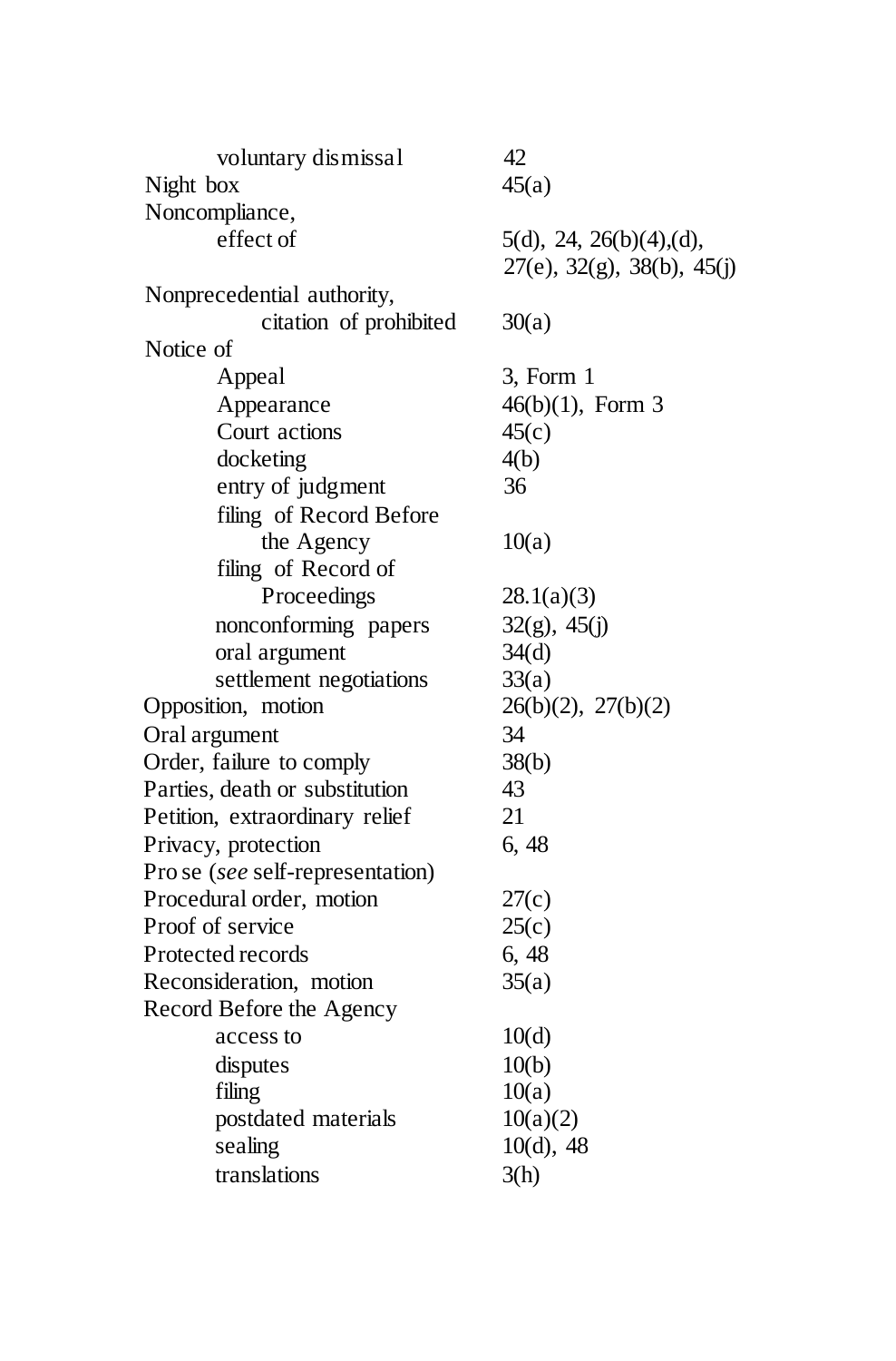|             | <b>Record of Proceedings</b>                |                               |
|-------------|---------------------------------------------|-------------------------------|
|             | disputes                                    | 28.1(b)                       |
|             | filing                                      | 28.1                          |
|             | preparation                                 | 28.1(a)                       |
|             | Rehearing (see reconsideration)             |                               |
|             | Remand, on consent                          | $41(b)$ , $45(g)$             |
| Reply brief |                                             | $28(c)$ , $31(a)(3)$          |
|             | Representation                              |                               |
|             | attorney                                    | 46(b)(1)(A)                   |
|             | law students                                | 46(b)(1)(G)                   |
|             | limited appearance                          | $46(b)(2)$ , (c)(2)           |
|             | nonattorney                                 | 46(b)(1)(C)                   |
|             | particular case                             | 46(b)(1)(F)                   |
|             | Secretary of Veterans Affairs $25(b)(1)(B)$ |                               |
|             | self-represented                            | 46.1                          |
|             | withdrawal                                  | 46(c)                         |
| Response    |                                             |                               |
|             | to attorney fee application                 | 39(a)(1),(a)(2),(b)(1),(b)(2) |
|             | to motion                                   | $26(b)(2)$ , $27(b)$          |
|             | to petition for                             |                               |
|             | extraordinary relief                        | 21(d)                         |
|             | use/protection of VA                        |                               |
|             | claims number                               | 6                             |
|             | Retention requirements                      |                               |
|             | for documents                               | 37                            |
|             | Rules, suspension of                        | $\overline{2}$                |
|             | <b>Rules Advisory Committee</b>             | 40                            |
|             | Schedule of fees                            | 45(f)                         |
|             | Sealing of record                           | 48                            |
|             | Self-representation                         | 46.1                          |
|             | construction of rules                       | 45(i)                         |
|             | filing by mail, email, or fax               | $25(a)$ , (b)(1), (b)(2),     |
| (b)(3)      |                                             |                               |
|             | informal brief allowed                      | 28(e)                         |
| Service     |                                             |                               |
|             | briefs                                      | 31(a)                         |
|             | generally                                   | 25                            |
|             | manner                                      | 25(c)                         |
|             | Notice of Appeal                            | 3(b)                          |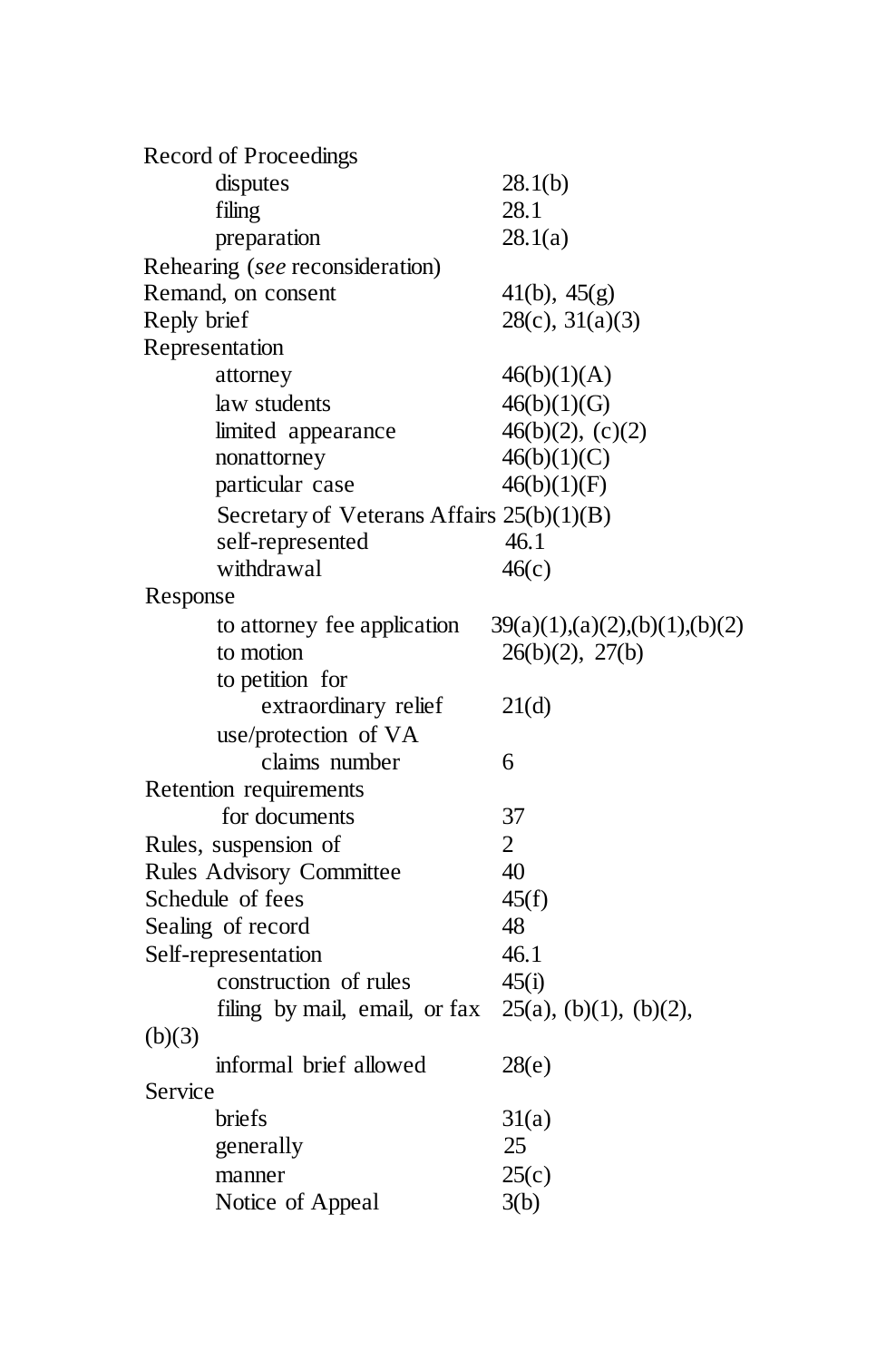|      | petition for                        |                   |
|------|-------------------------------------|-------------------|
|      | extraordinary relief                | 21(a)             |
|      | proof                               | 25(c)             |
|      | Record Before the Agency            | 10(a)             |
|      | <b>Record of Proceedings</b>        | 28.1(a)(3)        |
|      | Stay of proceedings                 | 5                 |
|      | combination prohibited              | 5(d)              |
|      | continuation                        | 5(c)              |
|      | effect of                           | 5(b)              |
|      | grounds                             | 5(a)              |
|      | nonconforming paper                 | 45(j)             |
|      | Substitution of parties             | 43                |
|      | Supplemental authority, citation of | 30(b)             |
|      | Suspension of rules                 | 2                 |
|      | Suspension of Secretarial action or |                   |
|      | suspension of precedential          |                   |
|      | effect of decision                  |                   |
|      | of this Court                       | 8                 |
|      | Termination of case or matter       | $41(b)$ , $42$    |
| Time |                                     |                   |
|      | additional after service            |                   |
|      | by mail                             | 26(c)             |
|      | extension of                        | 26(b)             |
|      | oral argument, postponement         |                   |
|      | or additional time                  | 34(d)             |
|      | computation                         | 26(a)             |
|      | Time limits for                     |                   |
|      | appeal to this Court                | 4(a)              |
|      | appeal to Federal Circuit           | 36                |
|      | attorney fee applications           | 39                |
|      | <b>briefs</b>                       | $31(a)$ , $47(b)$ |
|      | intervention                        | 15                |
|      | motion to extend time               | 26(b)             |
|      | motion for reconsideration $35(a)$  |                   |
|      | opposition                          |                   |
|      | to extension of time                | 26(b)(2)          |
|      | Record Before the Agency            | 10(a)             |
|      | <b>Record of Proceedings</b>        | 28.1(a)(3)        |
|      |                                     |                   |